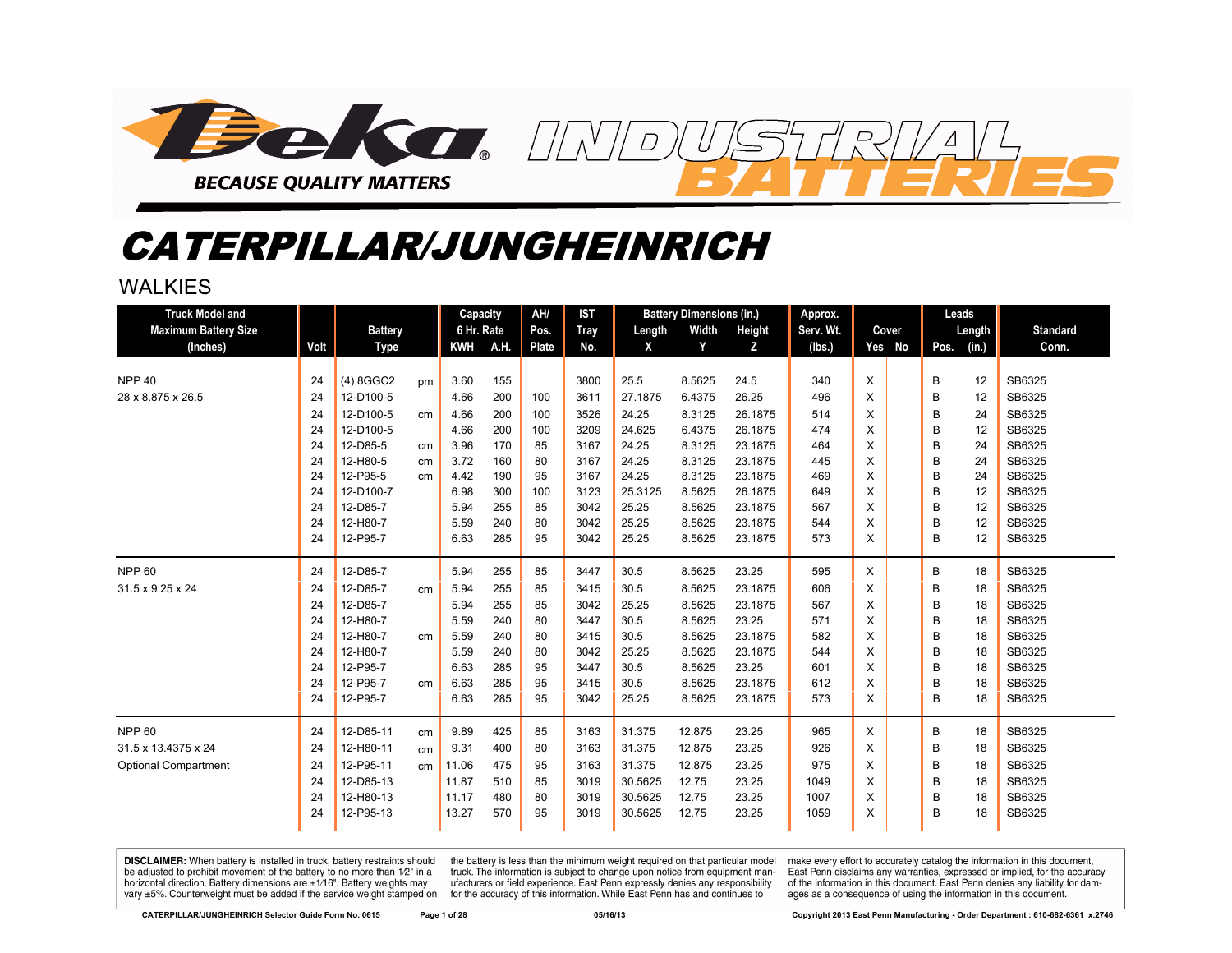## WALKIES (continued)

| <b>Truck Model and</b>      |      |                |    | Capacity   |      | AH/          | <b>IST</b>  |         | <b>Battery Dimensions (in.)</b> |         | Approx.   |   |        |      | Leads  |                 |
|-----------------------------|------|----------------|----|------------|------|--------------|-------------|---------|---------------------------------|---------|-----------|---|--------|------|--------|-----------------|
| <b>Maximum Battery Size</b> |      | <b>Battery</b> |    | 6 Hr. Rate |      | Pos.         | <b>Tray</b> | Length  | Width                           | Height  | Serv. Wt. |   | Cover  |      | Length | <b>Standard</b> |
| (Inches)                    | Volt | <b>Type</b>    |    | <b>KWH</b> | A.H. | <b>Plate</b> | No.         | X       | Y                               | Z       | (Ibs.)    |   | Yes No | Pos. | (in.)  | Conn.           |
|                             |      |                |    |            |      |              |             |         |                                 |         |           |   |        |      |        |                 |
| NDC 100, NPC 60, NPV 60     | 24   | 12-D85-11      | cm | 9.89       | 425  | 85           | 3163        | 31.375  | 12.875                          | 23.25   | 965       | X |        | B    | 18     | SB6325          |
| 31.5 x 13.4375 x 24         | 24   | 12-D85-11      |    | 9.89       | 425  | 85           | 3020        | 26.0625 | 12.75                           | 23.25   | 885       | X |        | B    | 18     | SB6325          |
|                             | 24   | 12-H80-11      | cm | 9.31       | 400  | 80           | 3163        | 31.375  | 12.875                          | 23.25   | 926       | X |        | B    | 18     | SB6325          |
|                             | 24   | 12-H80-11      |    | 9.31       | 400  | 80           | 3020        | 26.0625 | 12.75                           | 23.25   | 850       | X |        | B    | 18     | SB6325          |
|                             | 24   | 12-P95-11      | cm | 11.06      | 475  | 95           | 3163        | 31.375  | 12.875                          | 23.25   | 975       | X |        | B    | 18     | SB6325          |
|                             | 24   | 12-P95-11      |    | 11.06      | 475  | 95           | 3020        | 26.0625 | 12.75                           | 23.25   | 894       | X |        | B    | 18     | SB6325          |
|                             | 24   | 12-D85-13      |    | 11.87      | 510  | 85           | 3019        | 30.5625 | 12.75                           | 23.25   | 1049      | X |        | B    | 18     | SB6325          |
|                             | 24   | 12-H80-13      |    | 11.17      | 480  | 80           | 3019        | 30.5625 | 12.75                           | 23.25   | 1007      | X |        | B    | 18     | SB6325          |
|                             | 24   | 12-P95-13      |    | 13.27      | 570  | 95           | 3019        | 30.5625 | 12.75                           | 23.25   | 1059      | X |        | B    | 18     | SB6325          |
| NPC 80, NPV 80              | 24   | 12-D85-11      | cm | 9.89       | 425  | 85           | 3163        | 31.375  | 12.875                          | 23.25   | 965       | X |        | B    | 18     | SB6325          |
| 31.5 x 13.4375 x 24         | 24   | 12-H80-11      | cm | 9.31       | 400  | 80           | 3163        | 31.375  | 12.875                          | 23.25   | 926       | X |        | B    | 18     | SB6325          |
|                             | 24   | 12-P95-11      | cm | 11.06      | 475  | 95           | 3163        | 31.375  | 12.875                          | 23.25   | 975       | X |        | B    | 18     | SB6325          |
|                             | 24   | 12-D85-13      |    | 11.87      | 510  | 85           | 3019        | 30.5625 | 12.75                           | 23.25   | 1049      | X |        | B    | 18     | SB6325          |
|                             | 24   | 12-H80-13      |    | 11.17      | 480  | 80           | 3019        | 30.5625 | 12.75                           | 23.25   | 1007      | X |        | B    | 18     | SB6325          |
|                             | 24   | 12-P95-13      |    | 13.27      | 570  | 95           | 3019        | 30.5625 | 12.75                           | 23.25   | 1059      | X |        | B    | 18     | SB6325          |
| NRP 30, NSP 30, NSP 40      | 24   | 12-D85-13      |    | 11.87      | 510  | 85           | 3019        | 30.5625 | 12.75                           | 23.25   | 1049      | X |        | B    | 18     | SB6325          |
| 32 x 13.4375 x 24           | 24   | 12-H80-13      |    | 11.17      | 480  | 80           | 3019        | 30.5625 | 12.75                           | 23.25   | 1007      | X |        | B    | 18     | SB6325          |
|                             | 24   | 12-P95-13      |    | 13.27      | 570  | 95           | 3019        | 30.5625 | 12.75                           | 23.25   | 1059      | X |        | B    | 18     | SB6325          |
| <b>WP4500</b>               | 24   | 12-D85-7       |    | 5.94       | 255  | 85           | 3042        | 25.25   | 8.5625                          | 23.1875 | 567       | X |        | Α    | 18     | SB6325          |
| 26.25 x 8.75 x 25           | 24   | 12-H80-7       |    | 5.59       | 240  | 80           | 3042        | 25.25   | 8.5625                          | 23.1875 | 544       | X |        | Α    | 18     | SB6325          |
|                             | 24   | 12-P95-7       |    | 6.63       | 285  | 95           | 3042        | 25.25   | 8.5625                          | 23.1875 | 573       | X |        | A    | 18     | SB6325          |
| <b>WP4500L</b>              | 24   | 12-D100-7      |    | 6.98       | 300  | 100          | 3456        | 30.5    | 8.5625                          | 26.1875 | 672       | X |        | Α    | 18     | SB6325          |
| 31.25 x 8.75 x 31.25        | 24   | 12-D100-7      | cm | 6.98       | 300  | 100          | 3346        | 30.5    | 8.5625                          | 26.1875 | 693       | X |        | Α    | 24     | SB6325          |
|                             | 24   | 12-D100-7      |    | 6.98       | 300  | 100          | 3123        | 25.3125 | 8.5625                          | 26.1875 | 649       | X |        | A    | 18     | SB6325          |
|                             | 24   | 12-D125-7      |    | 8.73       | 375  | 125          | 3824        | 29.1875 | 8.6875                          | 31.125  | 851       | X |        | Α    | 18     | SB6325          |
|                             | 24   | 12-D125-7      |    | 8.73       | 375  | 125          | 3329        | 25.3125 | 8.5625                          | 31.0625 | 792       | X |        | A    | 18     | SB6325          |
|                             | 24   | 12-D85-7       |    | 5.94       | 255  | 85           | 3042        | 25.25   | 8.5625                          | 23.1875 | 567       | X |        | Α    | 18     | SB6325          |
|                             | 24   | 12-H120-7      |    | 8.38       | 360  | 120          | 3824        | 29.1875 | 8.6875                          | 31.125  | 842       | X |        | Α    | 18     | SB6325          |
|                             | 24   | 12-H120-7      |    | 8.38       | 360  | 120          | 3329        | 25.3125 | 8.5625                          | 31.0625 | 784       | X |        | A    | 18     | SB6325          |
|                             | 24   | 12-H80-7       |    | 5.59       | 240  | 80           | 3042        | 25.25   | 8.5625                          | 23.1875 | 544       | X |        | Α    | 18     | SB6325          |
|                             | 24   | 12-P140-7      |    | 9.78       | 420  | 140          | 3824        | 29.1875 | 8.6875                          | 31.125  | 860       | X |        | Α    | 18     | SB6325          |
|                             | 24   | 12-P140-7      |    | 9.78       | 420  | 140          | 3329        | 25.3125 | 8.5625                          | 31.0625 | 800       | X |        | Α    | 18     | SB6325          |
|                             | 24   | 12-P95-7       |    | 6.63       | 285  | 95           | 3042        | 25.25   | 8.5625                          | 23.1875 | 573       | X |        | A    | 18     | SB6325          |
|                             |      |                |    |            |      |              |             |         |                                 |         |           |   |        |      |        |                 |

**DISCLAIMER:** When battery is installed in truck, battery restraints should be adjusted to prohibit movement of the battery to no more than 1/2" in a be added in the behavior of the behavior of the behavior of the behavior of the behavior of the behavior of the behavior of the behavior of the service weight sharped on vary  $\pm$ 5%. Counterweight must be added if the ser

the battery is less than the minimum weight required on that particular model<br>truck. The information is subject to change upon notice from equipment man-<br>ufacturers or field experience. East Penn expressly denies any respo for the accuracy of this information. While East Penn has and continues to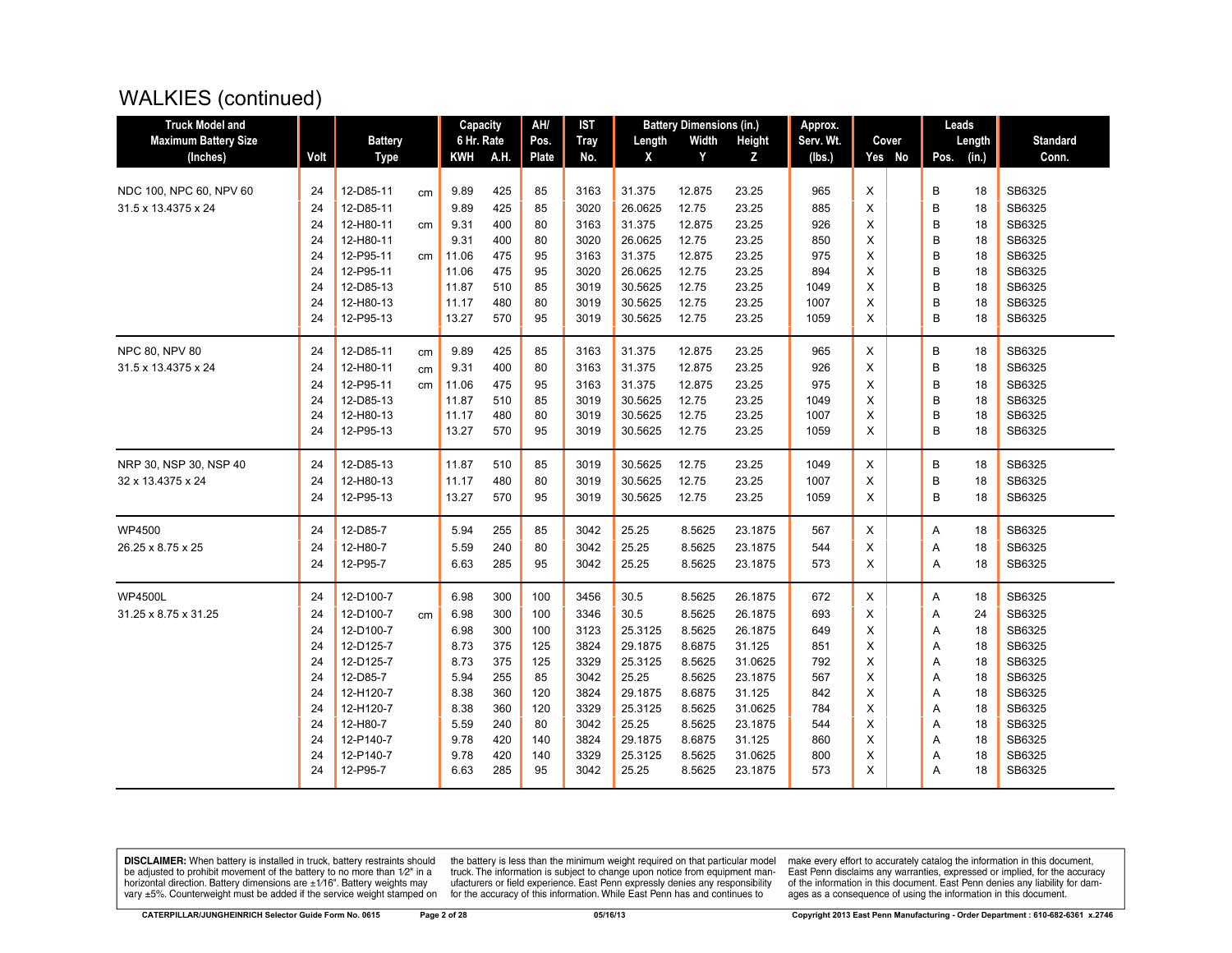## WALKIES (continued)

| <b>Truck Model and</b>                     |      |                |    | Capacity   |      | AH/   | IST         |         | <b>Battery Dimensions (in.)</b> |         | Approx.   |        | Leads         |                 |
|--------------------------------------------|------|----------------|----|------------|------|-------|-------------|---------|---------------------------------|---------|-----------|--------|---------------|-----------------|
| <b>Maximum Battery Size</b>                |      | <b>Battery</b> |    | 6 Hr. Rate |      | Pos.  | <b>Tray</b> | Length  | Width                           | Height  | Serv. Wt. | Cover  | Length        | <b>Standard</b> |
| (Inches)                                   | Volt | <b>Type</b>    |    | KWH        | A.H. | Plate | No.         | X       | Y                               | Z       | (lbs.)    | Yes No | (in.)<br>Pos. | Conn.           |
|                                            |      |                |    |            |      |       |             |         |                                 |         |           |        |               |                 |
| <b>WP6000</b>                              | 24   | 12-D85-7       |    | 5.94       | 255  | 85    | 3042        | 25.25   | 8.5625                          | 23.1875 | 567       | X      | B<br>18       | SB6325          |
| 25.25 x 8.875 x 25                         | 24   | 12-H80-7       |    | 5.59       | 240  | 80    | 3042        | 25.25   | 8.5625                          | 23.1875 | 544       | X      | B<br>18       | SB6325          |
|                                            | 24   | 12-P95-7       |    | 6.63       | 285  | 95    | 3042        | 25.25   | 8.5625                          | 23.1875 | 573       | X      | B<br>18       | SB6325          |
| 2WP4500, 2WP6000                           | 24   | 12-D85-7       |    | 5.94       | 255  | 85    | 3042        | 25.25   | 8.5625                          | 23.1875 | 567       | X      | B<br>18       | SB6325          |
| <b>Optional Compartment</b>                | 24   | 12-H80-7       |    | 5.59       | 240  | 80    | 3042        | 25.25   | 8.5625                          | 23.1875 | 544       | X      | B<br>18       | SB6325          |
| 25.75 x 9.375 x 23.625                     | 24   | 12-P95-7       |    | 6.63       | 285  | 95    | 3042        | 25.25   | 8.5625                          | 23.1875 | 573       | X      | B<br>18       | SB6325          |
| 2WP4500, 2WP6000<br>25.75 x 9.375 x 26.625 | 24   | 12-D100-7      |    | 6.98       | 300  | 100   | 3123        | 25.3125 | 8.5625                          | 26.1875 | 649       | X      | B<br>18       | SB6325          |
| 2WPL4500                                   | 24   | 12-D85-7       |    | 5.94       | 255  | 85    | 3447        | 30.5    | 8.5625                          | 23.25   | 595       | X      | B<br>18       | SB6325          |
| 32.25 x 9.375 x 26.625                     | 24   | 12-H80-7       |    | 5.59       | 240  | 80    | 3447        | 30.5    | 8.5625                          | 23.25   | 571       | X      | B<br>18       | SB6325          |
|                                            | 24   | 12-P95-7       |    | 6.63       | 285  | 95    | 3447        | 30.5    | 8.5625                          | 23.25   | 601       | X      | B<br>18       | SB6325          |
| <b>WP6000L</b>                             | 24   | 12-D100-11     | cm | 11.64      | 500  | 100   | 3539        | 31.375  | 12.875                          | 26.25   | 1068      | X      | B<br>30       | SB6325          |
| 31.5 x 13.5 x 31.1875                      | 24   | 12-D85-11      | cm | 9.89       | 425  | 85    | 3163        | 31.375  | 12.875                          | 23.25   | 965       | X      | B<br>30       | SB6325          |
|                                            | 24   | 12-H80-11      | cm | 9.31       | 400  | 80    | 3163        | 31.375  | 12.875                          | 23.25   | 926       | X      | B<br>30       | SB6325          |
|                                            | 24   | 12-P95-11      | cm | 11.06      | 475  | 95    | 3163        | 31.375  | 12.875                          | 23.25   | 975       | X      | B<br>30       | SB6325          |
|                                            | 24   | 12-D100-13     |    | 13.97      | 600  | 100   | 3015        | 30.5625 | 12.75                           | 26.25   | 1185      | X      | B<br>18       | SB6325          |
|                                            | 24   | 12-D125-13     |    | 17.46      | 750  | 125   | 3008        | 30.5625 | 12.75                           | 31.125  | 1455      | X      | B<br>18       | SB6325          |
|                                            | 24   | 12-D85-13      |    | 11.87      | 510  | 85    | 3019        | 30.5625 | 12.75                           | 23.25   | 1049      | X      | B<br>18       | SB6325          |
|                                            | 24   | 12-H120-13     |    | 16.76      | 720  | 120   | 3008        | 30.5625 | 12.75                           | 31.125  | 1440      | X      | B<br>18       | SB6325          |
|                                            | 24   | 12-H80-13      |    | 11.17      | 480  | 80    | 3019        | 30.5625 | 12.75                           | 23.25   | 1007      | X      | B<br>18       | SB6325          |
|                                            | 24   | 12-P140-13     |    | 19.56      | 840  | 140   | 3008        | 30.5625 | 12.75                           | 31.125  | 1470      | X      | B<br>18       | SB6325          |
|                                            | 24   | 12-P95-13      |    | 13.27      | 570  | 95    | 3019        | 30.5625 | 12.75                           | 23.25   | 1059      | X      | B<br>18       | SB6325          |
| 2WPL6000                                   | 24   | 12-D125-13     |    | 17.46      | 750  | 125   | 3009        | 31.25   | 12.875                          | 31.125  | 1460      | Χ      | B<br>18       | SB6325          |
| 32 x 13.625 x 31.3125                      | 24   | 12-H120-13     |    | 16.76      | 720  | 120   | 3009        | 31.25   | 12.875                          | 31.125  | 1445      | X      | B<br>18       | SB6325          |
|                                            | 24   | 12-P140-13     |    | 19.56      | 840  | 140   | 3009        | 31.25   | 12.875                          | 31.125  | 1475      | X      | B<br>18       | SB6325          |
| WR6000, WR8000                             | 24   | 12-D100-11     | cm | 11.64      | 500  | 100   | 3539        | 31.375  | 12.875                          | 26.25   | 1068      | Χ      | 30<br>Α       | SB6325          |
| 31.9375 x 13.5 x 30.9375                   | 24   | 12-D85-11      | cm | 9.89       | 425  | 85    | 3163        | 31.375  | 12.875                          | 23.25   | 965       | X      | Α<br>30       | SB6325          |
|                                            | 24   | 12-H80-11      | cm | 9.31       | 400  | 80    | 3163        | 31.375  | 12.875                          | 23.25   | 926       | X      | A<br>30       | SB6325          |
|                                            | 24   | 12-P95-11      | cm | 11.06      | 475  | 95    | 3163        | 31.375  | 12.875                          | 23.25   | 975       | X      | 30<br>Α       | SB6325          |
|                                            | 24   | 12-D100-13     |    | 13.97      | 600  | 100   | 3015        | 30.5625 | 12.75                           | 26.25   | 1185      | X      | A<br>18       | <b>SBX6347</b>  |
|                                            | 24   | 12-D85-13      |    | 11.87      | 510  | 85    | 3019        | 30.5625 | 12.75                           | 23.25   | 1049      | X      | A<br>18       | SBX6347         |
|                                            | 24   | 12-H80-13      |    | 11.17      | 480  | 80    | 3019        | 30.5625 | 12.75                           | 23.25   | 1007      | X      | 18<br>Α       | SBX6347         |
|                                            | 24   | 12-P95-13      |    | 13.27      | 570  | 95    | 3019        | 30.5625 | 12.75                           | 23.25   | 1059      | X      | A<br>18       | SBX6347         |

**DISCLAIMER:** When battery is installed in truck, battery restraints should be adjusted to prohibit movement of the battery to no more than 1/2" in a be added in the behavior of the behavior of the behavior of the behavior of the behavior of the behavior of the behavior of the behavior of the service weight sharped on vary  $\pm$ 5%. Counterweight must be added if the ser

the battery is less than the minimum weight required on that particular model<br>truck. The information is subject to change upon notice from equipment man-<br>ufacturers or field experience. East Penn expressly denies any respo for the accuracy of this information. While East Penn has and continues to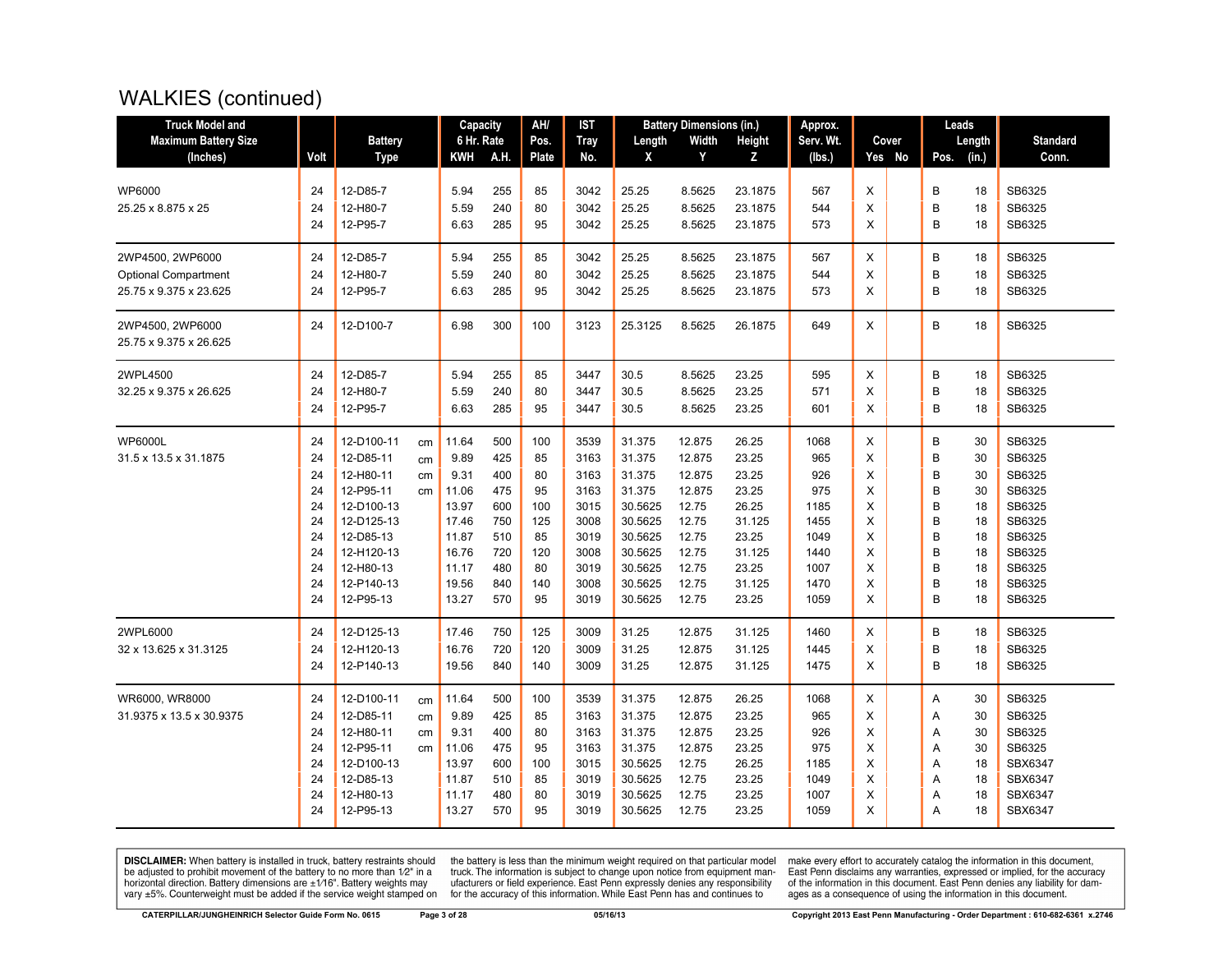## WALKIES (continued)

| <b>Truck Model and</b>      |      |                | Capacity   |      | AH/   | <b>IST</b>  |         | <b>Battery Dimensions (in.)</b> |         | Approx.   |          |        |      | Leads  |                 |
|-----------------------------|------|----------------|------------|------|-------|-------------|---------|---------------------------------|---------|-----------|----------|--------|------|--------|-----------------|
| <b>Maximum Battery Size</b> |      | <b>Battery</b> | 6 Hr. Rate |      | Pos.  | <b>Tray</b> | Length  | Width                           | Height  | Serv. Wt. |          | Cover  |      | Length | <b>Standard</b> |
| (Inches)                    | Volt | <b>Type</b>    | <b>KWH</b> | A.H. | Plate | No.         | X       | Y                               | Z       | (lbs.)    |          | Yes No | Pos. | (in.)  | Conn.           |
| SS3000, SS3500              | 24   | 12-D85-9       | 7.92       | 340  | 85    | 3150        | 25.1875 | 10.8125                         | 22.5625 | 696       |          | X      | Α    | 12     | SB6325          |
| 28.25 x 11 x 23.625         | 24   | 12-H80-9       | 7.45       | 320  | 80    | 3150        | 25.1875 | 10.8125                         | 22.5625 | 668       |          | X      | Α    | 12     | SB6325          |
| See Note A                  | 24   | 12-P95-9       | 8.85       | 380  | 95    | 3150        | 25.1875 | 10.8125                         | 22.5625 | 703       |          | X      | Α    | 12     | SB6325          |
|                             |      |                |            |      |       |             |         |                                 |         |           |          |        |      |        |                 |
| SS3000, SS3500              | 24   | 12-D85-7       | 5.94       | 255  | 85    | 3949        | 24      | 10.5625                         | 22.5625 | 690       |          | X      | B    | 18     | SB6325          |
| 25.25 x 11.25 x 22.75       | 24   | 12-H80-7       | 5.59       | 240  | 80    | 3949        | 24      | 10.5625                         | 22.5625 | 662       |          | Х      | В    | 18     | SB6325          |
|                             | 24   | 12-P95-7       | 6.63       | 285  | 95    | 3949        | 24      | 10.5625                         | 22.5625 | 697       |          | X      | B    | 18     | SB6325          |
| SS3000, SS3500              | 24   | 12-D85-9       | 7.92       | 340  | 85    | 3A77        | 27.75   | 10.8125                         | 22.5625 | 717       |          | X      | B    | 18     | SB6325          |
| 28.25 x 11.25 x 22.75       | 24   | 12-H80-9       | 7.45       | 320  | 80    | 3A77        | 27.75   | 10.8125                         | 22.5625 | 688       |          | X      | B    | 18     | SB6325          |
|                             | 24   | 12-P95-9       | 8.85       | 380  | 95    | 3A77        | 27.75   | 10.8125                         | 22.5625 | 724       |          | X      | B    | 18     | SB6325          |
| ECR237, ECR327, ECR336      | 24   | 12-D100-13     | 13.97      | 600  | 100   | 3015        | 30.5625 | 12.75                           | 26.25   | 1185      | X        |        | В    | 18     | SB6325          |
| 32 x 13.5 x 31              | 24   | 12-D85-13      | 11.87      | 510  | 85    | 3019        | 30.5625 | 12.75                           | 23.25   | 1049      | X        |        | B    | 18     | SB6325          |
|                             | 24   | 12-H80-13      | 11.17      | 480  | 80    | 3019        | 30.5625 | 12.75                           | 23.25   | 1007      | X        |        | B    | 18     | SB6325          |
|                             | 24   | 12-P95-13      | 13.27      | 570  | 95    | 3019        | 30.5625 | 12.75                           | 23.25   | 1059      | X        |        | B    | 18     | SB6325          |
| EJCB14, EJCB16              | 24   | 12-D85-9       | 7.92       | 340  | 85    | 3150        | 25.1875 | 10.8125                         | 22.5625 | 696       |          | Х      | В    | 24     | SB6325          |
| 28.25 x 11.4375 x 22.75     | 24   | 12-H80-9       | 7.45       | 320  | 80    | 3150        | 25.1875 | 10.8125                         | 22.5625 | 668       |          | X      | B    | 24     | SB6325          |
|                             | 24   | 12-P95-9       | 8.85       | 380  | 95    | 3150        | 25.1875 | 10.8125                         | 22.5625 | 703       |          | X      | B    | 24     | SB6325          |
| EJE116, EJE118, EJE120      | 24   | 12-D100-7      | 6.98       | 300  | 100   | 3123        | 25.3125 | 8.5625                          | 26.1875 | 649       | X        |        | B    | 18     | SB6325          |
| 25.75 x 9.4375 x 26.5625    | 24   | 12-D85-7       | 5.94       | 255  | 85    | 3042        | 25.25   | 8.5625                          | 23.1875 | 567       | X        |        | B    | 18     | SB6325          |
|                             | 24   | 12-H80-7       | 5.59       | 240  | 80    | 3042        | 25.25   | 8.5625                          | 23.1875 | 544       | X        |        | B    | 18     | SB6325          |
|                             | 24   | 12-P95-7       | 6.63       | 285  | 95    | 3042        | 25.25   | 8.5625                          | 23.1875 | 573       | $\times$ |        | B    | 18     | SB6325          |
| <b>EJE 120E</b>             | 24   | 12-D100-7      | 6.98       | 300  | 100   | 3302        | 31.5    | 8.75                            | 26.1875 | 685       | X        |        | B    | 18     | SB6325          |
| 32.25 x 9.375 x 32.25       |      |                |            |      |       |             |         |                                 |         |           |          |        |      |        |                 |
| <b>EJE225E</b>              | 24   | 12-D100-13     | 13.97      | 600  | 100   | 3015        | 30.5625 | 12.75                           | 26.25   | 1185      | X        |        | B    | 18     | SB6325          |
| 32 x 13.5625 x 31.3125      | 24   | 12-D125-13     | 17.46      | 750  | 125   | 3008        | 30.5625 | 12.75                           | 31.125  | 1455      | X        |        | B    | 18     | SB6325          |
|                             | 24   | 12-D85-13      | 11.87      | 510  | 85    | 3019        | 30.5625 | 12.75                           | 23.25   | 1049      | X        |        | B    | 18     | SB6325          |
|                             | 24   | 12-H120-13     | 16.76      | 720  | 120   | 3008        | 30.5625 | 12.75                           | 31.125  | 1440      | X        |        | B    | 18     | SB6325          |
|                             | 24   | 12-H80-13      | 11.17      | 480  | 80    | 3019        | 30.5625 | 12.75                           | 23.25   | 1007      | Χ        |        | B    | 18     | SB6325          |
|                             | 24   | 12-P140-13     | 19.56      | 840  | 140   | 3008        | 30.5625 | 12.75                           | 31.125  | 1470      | X        |        | B    | 18     | SB6325          |
|                             | 24   | 12-P95-13      | 13.27      | 570  | 95    | 3019        | 30.5625 | 12.75                           | 23.25   | 1059      | X        |        | B    | 18     | SB6325          |

**DISCLAIMER:** When battery is installed in truck, battery restraints should be adjusted to prohibit movement of the battery to no more than 1/2" in a be added in the behavior of the behavior of the behavior of the behavior of the behavior of the behavior of the behavior of the behavior of the service weight sharped on vary  $\pm$ 5%. Counterweight must be added if the ser

the battery is less than the minimum weight required on that particular model<br>truck. The information is subject to change upon notice from equipment man-<br>ufacturers or field experience. East Penn expressly denies any respo for the accuracy of this information. While East Penn has and continues to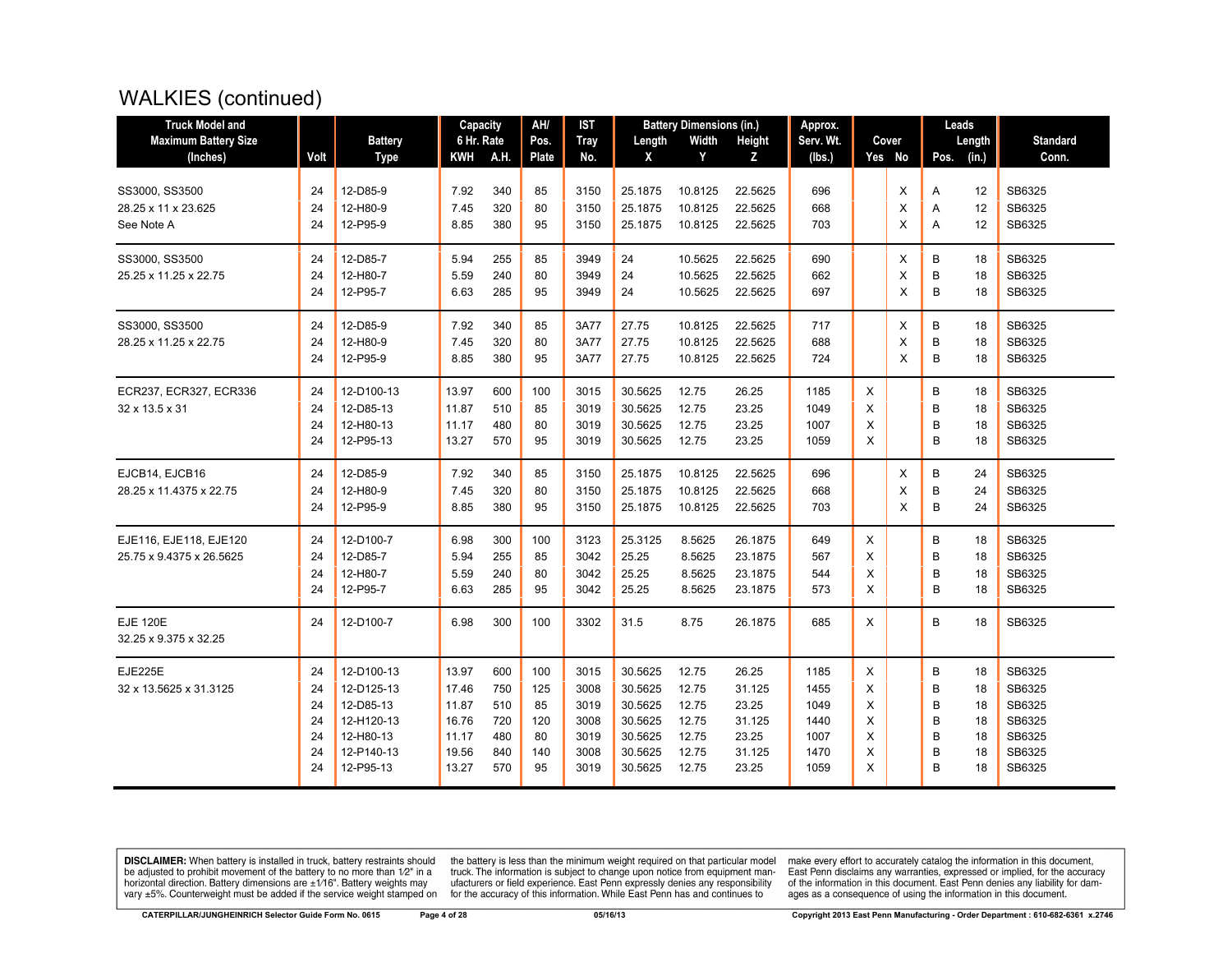cm - Charge-Mate includes on board charger.

pm - Powr-Mate includes on board charger.

H - Designates (H-Series battery type), Hydrasaver Product - Extended Watering Series. Nore A - Battery compartment includes spacer to accommodate smaller battery.

## ORDER PICKERS

| <b>Truck Model and</b>      |      |                | <b>Capacity</b> |      | AH/   | <b>IST</b>  |         | <b>Battery Dimensions (in.)</b> |               | Approx.   |          |              | Leads  |                 |
|-----------------------------|------|----------------|-----------------|------|-------|-------------|---------|---------------------------------|---------------|-----------|----------|--------------|--------|-----------------|
| <b>Maximum Battery Size</b> |      | <b>Battery</b> | 6 Hr. Rate      |      | Pos.  | <b>Tray</b> | Length  | Width                           | <b>Height</b> | Serv. Wt. | Cover    |              | Length | <b>Standard</b> |
| (Inches)                    | Volt | <b>Type</b>    | <b>KWH</b>      | A.H. | Plate | No.         | X       | Y                               | z             | (Ibs.)    | Yes No   | Pos.         | (in.)  | Conn.           |
|                             |      |                |                 |      |       |             |         |                                 |               |           |          |              |        |                 |
| <b>NOR 22</b>               | 24   | 12-D125-11     | 14.55           | 625  | 125   | 3014        | 31.875  | 10.8125                         | 30.5          | 1244      | X        | A            | 12     | SB6329          |
| 32.75 x 13.5 x 32           | 24   | 12-H120-11     | 13.97           | 600  | 120   | 3014        | 31.875  | 10.8125                         | 30.5          | 1232      | X        | Α            | 12     | SB6329          |
|                             | 24   | 12-P140-11     | 16.30           | 700  | 140   | 3014        | 31.875  | 10.8125                         | 30.5          | 1256      | X        | Α            | 12     | SB6329          |
|                             | 24   | 12-D125-13     | 17.46           | 750  | 125   | 3093        | 30.5625 | 12.75                           | 30.5          | 1444      | X        | A            | 12     | SB6329          |
|                             | 24   | 12-H120-13     | 16.76           | 720  | 120   | 3093        | 30.5625 | 12.75                           | 30.5          | 1430      | X        | A            | 12     | SB6329          |
|                             | 24   | 12-P140-13     | 19.56           | 840  | 140   | 3093        | 30.5625 | 12.75                           | 30.5          | 1458      | X        | A            | 12     | SB6329          |
| <b>NOR 30</b>               | 24   | 12-D125-13     | 17.46           | 750  | 125   | 3093        | 30.5625 | 12.75                           | 30.5          | 1444      | Χ        | C            | 20     | SB6322          |
| 31 x 13.375 x 30.875        | 24   | 12-H120-13     | 16.76           | 720  | 120   | 3093        | 30.5625 | 12.75                           | 30.5          | 1430      | X        | C            | 20     | SB6322          |
|                             | 24   | 12-P140-13     | 19.56           | 840  | 140   | 3093        | 30.5625 | 12.75                           | 30.5          | 1458      | $\times$ | $\mathsf{C}$ | 20     | SB6322          |
| <b>NOR 30</b>               | 24   | 12-D160-11     | 18.62           | 800  | 160   | 3764        | 36.0625 | 14                              | 30.5          | 1699      | X        | С            | 20     | SB6322          |
| 36.75 x 14.5 x 30.875       | 24   | 12-D125-15     | 20.37           | 875  | 125   | 3670        | 36.0625 | 14                              | 30.5          | 1739      | X        | C            | 20     | SB6322          |
| <b>Optional Compartment</b> | 24   | 12-H120-15     | 19.56           | 840  | 120   | 3670        | 36.0625 | 14                              | 30.5          | 1722      | $\times$ | C            | 20     | SB6322          |
|                             | 24   | 12-P140-15     | 22.81           | 980  | 140   | 3670        | 36.0625 | 14                              | 30.5          | 1756      | X        | $\mathsf{C}$ | 20     | SB6322          |
| NOR 30P                     | 24   | 12-D160-11     | 18.62           | 800  | 160   | 3025        | 35.0625 | 13.1875                         | 30.5          | 1647      | X        | $\mathbf C$  | 12     | SB6322          |
| 36.875 x 14 x 30.875        | 24   | 12-D125-15     | 20.37           | 875  | 125   | 3036        | 35.0625 | 12.875                          | 30.5          | 1651      | X        | C            | 12     | SB6322          |
|                             | 24   | 12-H120-15     | 19.56           | 840  | 120   | 3036        | 35.0625 | 12.875                          | 30.5          | 1634      | X        | $\mathsf{C}$ | 12     | SB6322          |
|                             | 24   | 12-P140-15     | 22.81           | 980  | 140   | 3036        | 35.0625 | 12.875                          | 30.5          | 1668      | X        | $\mathsf{C}$ | 12     | SB6322          |
| NOR 30P                     | 24   | 12-D160-11     | 18.62           | 800  | 160   | 3764        | 36.0625 | 14                              | 30.5          | 1699      | X        | C            | 20     | SB6322          |
| 36.75 x 14.5 x 30.875       | 24   | 12-D125-15     | 20.37           | 875  | 125   | 3670        | 36.0625 | 14                              | 30.5          | 1739      | X        | $\mathbf C$  | 20     | SB6322          |
| <b>Optional Compartment</b> | 24   | 12-H120-15     | 19.56           | 840  | 120   | 3670        | 36.0625 | 14                              | 30.5          | 1722      | X        | C            | 20     | SB6322          |
|                             | 24   | 12-P140-15     | 22.81           | 980  | 140   | 3670        | 36.0625 | 14                              | 30.5          | 1756      | X        | C            | 20     | SB6322          |
| NOR 30P                     | 24   | 12-D125-17     | 23.28           | 1000 | 125   | 3127        | 38.1875 | 13.5                            | 30.5625       | 1944      | Χ        | C            | 20     | SB6322          |
| 38.875 x 14 x 30.875        | 24   | 12-H120-17     | 22.35           | 960  | 120   | 3127        | 38.1875 | 13.5                            | 30.5625       | 1925      | X        | C            | 20     | SB6322          |
|                             | 24   | 12-P140-17     | 26.07           | 1120 | 140   | 3127        | 38.1875 | 13.5                            | 30.5625       | 1963      | X        | C            | 20     | SB6322          |
|                             | 36   | 18-D125-11     | 21.83           | 625  | 125   | 6016        | 37.8125 | 13.3125                         | 30.5625       | 1848      | X        | C            | 20     | SB6322          |
|                             | 36   | 18-H120-11     | 20.95           | 600  | 120   | 6016        | 37.8125 | 13.3125                         | 30.5625       | 1830      | X        | C            | 20     | SB6322          |
|                             | 36   | 18-P140-11     | 24.44           | 700  | 140   | 6016        | 37.8125 | 13.3125                         | 30.5625       | 1866      | X        | C            | 20     | SB6322          |

**DISCLAIMER:** When battery is installed in truck, battery restraints should be adjusted to prohibit movement of the battery to no more than 1/2" in a horizontal direction. Battery dimensions are  $\pm 1/16$ ". Battery weights may vary ±5%. Counterweight must be added if the service weight stamped on

the battery is less than the minimum weight required on that particular model<br>truck. The information is subject to change upon notice from equipment manutacturers or field experience. East Penn expressly denies any responsibility for the accuracy of this information. While East Penn has and continues to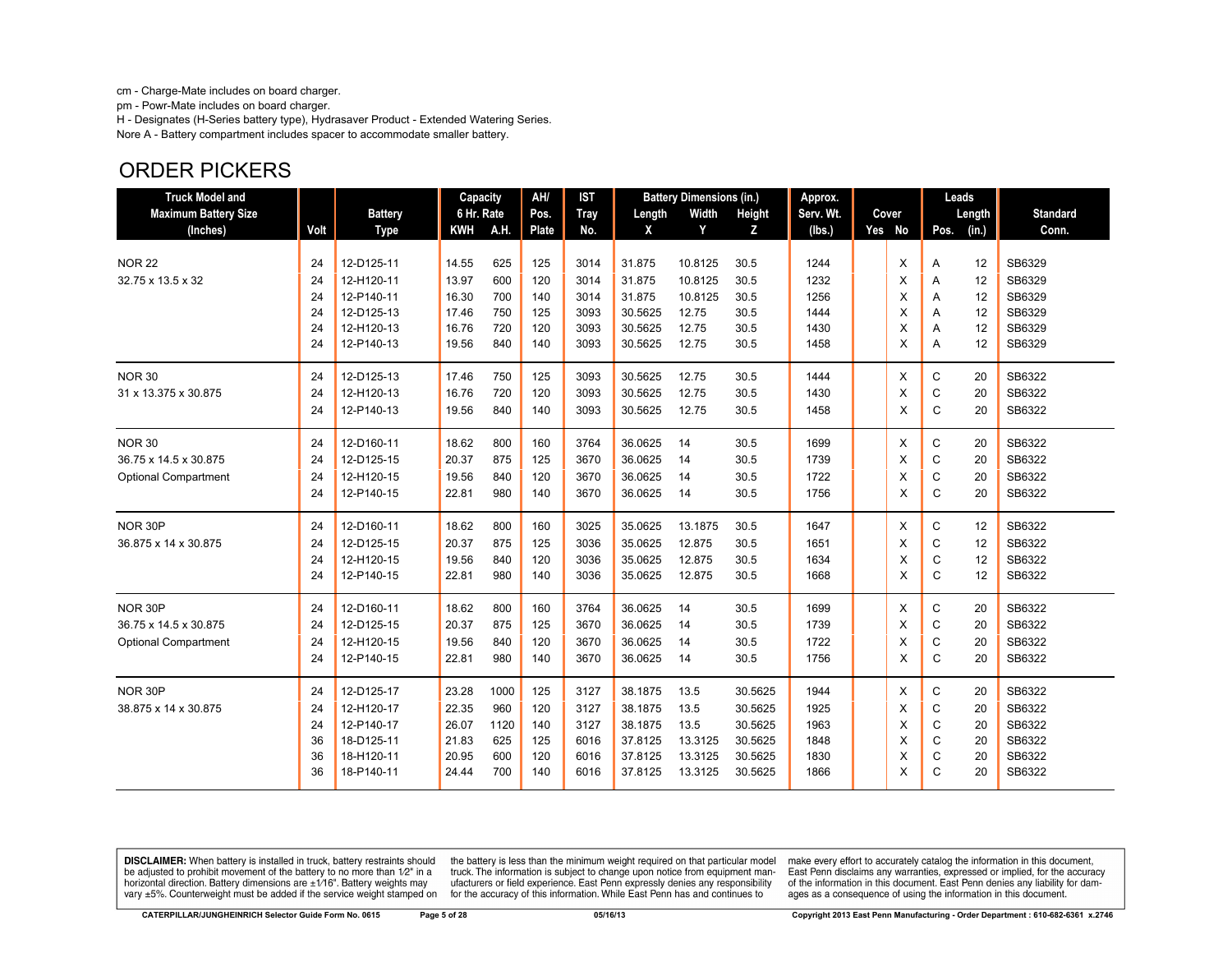## ORDER PICKERS (continued)

| <b>Truck Model and</b>          |          |                        | Capacity       |            | AH/        | IST          |                    | <b>Battery Dimensions (in.)</b> |              | Approx.      |          | Leads        |          |                                |
|---------------------------------|----------|------------------------|----------------|------------|------------|--------------|--------------------|---------------------------------|--------------|--------------|----------|--------------|----------|--------------------------------|
| <b>Maximum Battery Size</b>     |          | <b>Battery</b>         | 6 Hr. Rate     |            | Pos.       | <b>Tray</b>  | Length             | Width                           | Height       | Serv. Wt.    | Cover    |              | Length   | <b>Standard</b>                |
| (Inches)                        | Volt     | <b>Type</b>            | KWH            | A.H.       | Plate      | No.          | X                  | Y                               | z            | (lbs.)       | Yes No   | Pos. (in.)   |          | Conn.                          |
| NOR30P                          | 36       | 18-D125-11             | 21.83          | 625        | 125        | 6016         | 37.8125            | 13.3125                         | 30.5625      | 1848         | X        | C            | 20       | SB6320                         |
| 38.875 x 14 x 30.875            | 36       | 18-H120-11             | 20.95          | 600        | 120        | 6016         | 37.8125            | 13.3125                         | 30.5625      | 1830         | X        | C            | 20       | SB6320                         |
|                                 | 36       | 18-P140-11             | 24.44          | 700        | 140        | 6016         | 37.8125            | 13.3125                         | 30.5625      | 1866         | X        | C            | 20       | SB6320                         |
|                                 |          |                        |                |            |            |              |                    | 14                              |              |              |          | B            |          |                                |
| <b>EKS110</b><br>25 x 14 x 30.5 | 24<br>24 | 12-D125-9<br>12-H120-9 | 11.64<br>11.17 | 500<br>480 | 125<br>120 | 3859<br>3859 | 24.3125<br>24.3125 | 14                              | 30.5<br>30.5 | 1200<br>1188 | X<br>X   | B            | 16<br>16 | <b>EBC160</b><br><b>EBC160</b> |
|                                 | 24       | 12-P140-9              | 13.04          | 560        | 140        | 3859         | 24.3125            | 14                              | 30.5         | 1212         | X        | В            | 16       | <b>EBC160</b>                  |
| <b>EKS110</b>                   | 24       | 12-D125-9              | 11.64          | 500        | 125        | 3859         | 24.3125            | 14                              | 30.5         | 1200         | X        | A            | 16       | <b>EBC160</b>                  |
| 24.625 x 14 x 30.875            | 24       | 12-H120-9              | 11.17          | 480        | 120        | 3859         | 24.3125            | 14                              | 30.5         | 1188         | Χ        | Α            | 16       | <b>EBC160</b>                  |
|                                 | 24       | 12-P140-9              | 13.04          | 560        | 140        | 3859         | 24.3125            | 14                              | 30.5         | 1212         | X        | Α            | 16       | <b>EBC160</b>                  |
| <b>EKS5110Z</b>                 | 24       | 12-D125-9              | 11.64          | 500        | 125        | 3A97         | 24.0625            | 13.5                            | 30.5         | 1093         | Χ        | B            | 16       | <b>EBC160</b>                  |
| 24.625 x 14 x 30.8125           | 24       | 12-H120-9              | 11.17          | 480        | 120        | 3A97         | 24.0625            | 13.5                            | 30.5         | 1082         | X        | B            | 16       | <b>EBC160</b>                  |
|                                 | 24       | 12-P140-9              | 13.04          | 560        | 140        | 3A97         | 24.0625            | 13.5                            | 30.5         | 1104         | X        | B            | 16       | <b>EBC160</b>                  |
| <b>EKS208</b>                   | 48       | 24-D125-7              | 17.46          | 375        | 125        | 7892         | 32.75              | 17.25                           | 30.5625      | 2000         | X        | B            | 16       | <b>EBC320</b>                  |
| 33.25 x 17.75 x 32.125          | 48       | 24-H120-7              | 16.76          | 360        | 120        | 7892         | 32.75              | 17.25                           | 30.5625      | 1980         | X        | B            | 16       | <b>EBC320</b>                  |
|                                 | 48       | 24-P140-7              | 19.56          | 420        | 140        | 7892         | 32.75              | 17.25                           | 30.5625      | 2020         | $\times$ | B            | 16       | <b>EBC320</b>                  |
| <b>EKS308</b>                   | 48       | 24-D125-11             | 29.10          | 625        | 125        | 7863         | 36.75              | 20.75                           | 30.5625      | 2543         | X        | A&B          | $-25$    | <b>EBC320</b>                  |
| 37.25 x 21.25 x 32.125          | 48       | 24-H120-11             | 27.94          | 600        | 120        | 7863         | 36.75              | 20.75                           | 30.5625      | 2518         | X        | A&B          | $-25$    | <b>EBC320</b>                  |
|                                 | 48       | 24-P140-11             | 32.59          | 700        | 140        | 7863         | 36.75              | 20.75                           | 30.5625      | 2568         | X        | A&B          | $-25$    | <b>EBC320</b>                  |
| <b>EKS230, EKS230P</b>          | 24       | 12-D125-17             | 23.28          | 1000       | 125        | 3127         | 38.1875            | 13.5                            | 30.5625      | 1944         | Χ        | C            | 12       | SB6322                         |
| 38.6875 x 14.25 x 32.25         | 24       | 12-H120-17             | 22.35          | 960        | 120        | 3127         | 38.1875            | 13.5                            | 30.5625      | 1925         | X        | C            | 12       | SB6322                         |
|                                 | 24       | 12-P140-17             | 26.07          | 1120       | 140        | 3127         | 38.1875            | 13.5                            | 30.5625      | 1963         | X        | $\mathsf{C}$ | 12       | SB6322                         |
| <b>EKS230, EKS230P</b>          | 24       | 12-D125-15             | 20.37          | 875        | 125        | 3A47         | 38.0625            | 12.75                           | 30.5         | 1656         | X        | C            | 12       | SB6322                         |
| <b>Optional Compartment</b>     | 24       | 12-H120-15             | 19.56          | 840        | 120        | 3A47         | 38.0625            | 12.75                           | 30.5         | 1639         | X        | C            | 12       | SB6322                         |
| 38.625 x 13.25 x 32.25          | 24       | 12-P140-15             | 22.81          | 980        | 140        | 3A47         | 38.0625            | 12.75                           | 30.5         | 1673         | X        | $\mathsf{C}$ | 12       | SB6322                         |
| <b>EKS314</b>                   | 48       | 24-D125-9              | 23.28          | 500        | 125        | 7727         | 33.25              | 17.25                           | 30.5625      | 2023         | Х        | C            | 20       | <b>EBC320</b>                  |
| 34 x 17.5625 x 32.4375          | 48       | 24-H120-9              | 22.35          | 480        | 120        | 7727         | 33.25              | 17.25                           | 30.5625      | 2003         | X        | C            | 20       | <b>EBC320</b>                  |
|                                 | 48       | 24-P140-9              | 26.07          | 560        | 140        | 7727         | 33.25              | 17.25                           | 30.5625      | 2043         | X        | $\mathsf{C}$ | 20       | <b>EBC320</b>                  |
| EKS330P                         | 36       | 18-D125-11             | 21.83          | 625        | 125        | 6016         | 37.8125            | 13.3125                         | 30.5625      | 1848         | X        | C            | 12       | SB6320                         |
| 38.6875 x 14.25 x 32.25         | 36       | 18-H120-11             | 20.95          | 600        | 120        | 6016         | 37.8125            | 13.3125                         | 30.5625      | 1830         | X        | $\mathbf C$  | 12       | SB6320                         |
|                                 | 36       | 18-P140-11             | 24.44          | 700        | 140        | 6016         | 37.8125            | 13.3125                         | 30.5625      | 1866         | X        | $\mathsf{C}$ | 12       | SB6320                         |

**DISCLAIMER:** When battery is installed in truck, battery restraints should be adjusted to prohibit movement of the battery to no more than 1/2" in a be added in the behavior of the behavior of the behavior of the behavior of the behavior of the behavior of the behavior of the behavior of the service weight sharped on vary  $\pm$ 5%. Counterweight must be added if the ser

the battery is less than the minimum weight required on that particular model<br>truck. The information is subject to change upon notice from equipment man-<br>ufacturers or field experience. East Penn expressly denies any respo for the accuracy of this information. While East Penn has and continues to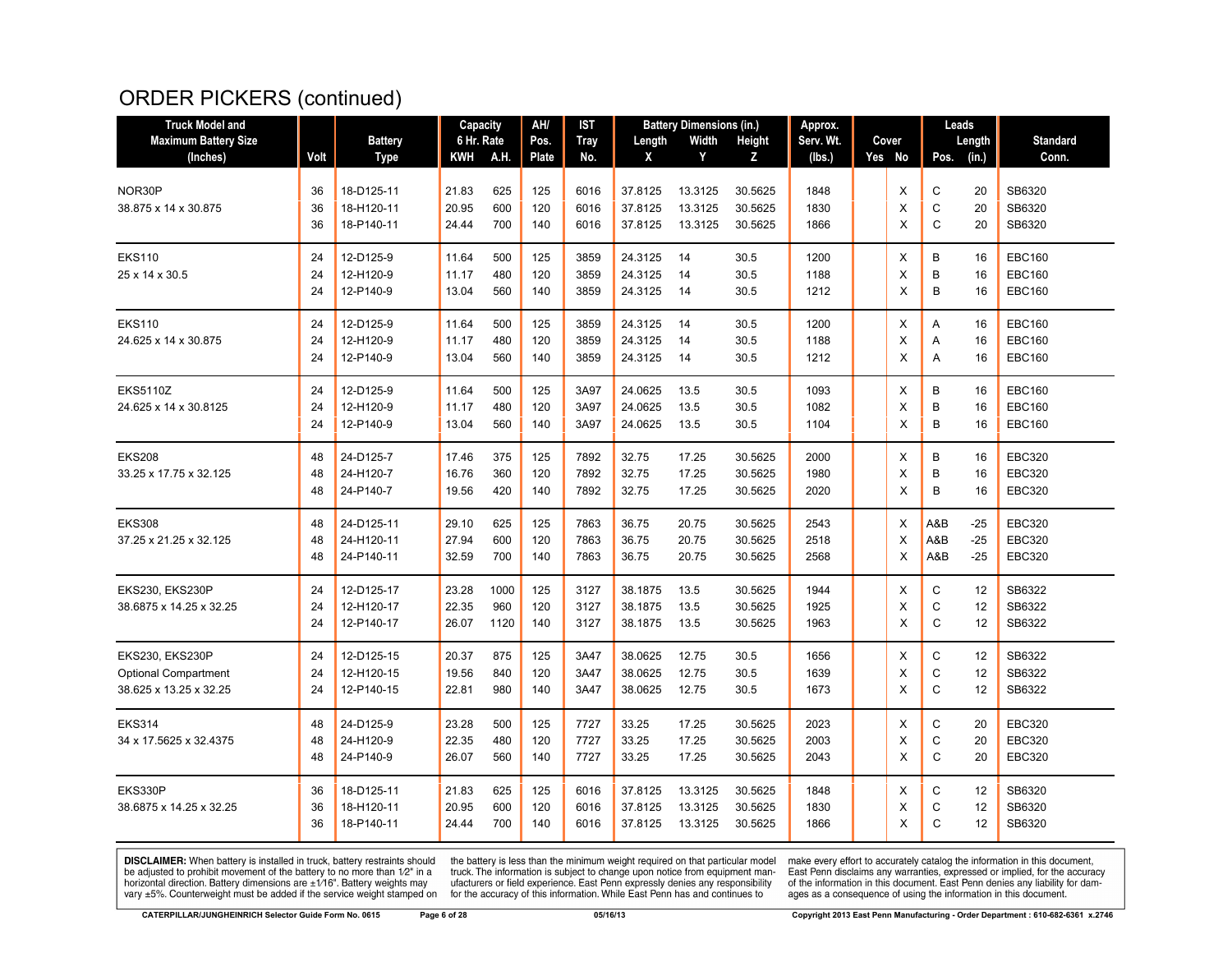#### ORDER PICKERS (continued)

| <b>Truck Model and</b>                  |      |                               | Capacity                 |     | AH/           | <b>IST</b>  |                        | <b>Battery Dimensions (in.)</b> |        | Approx.<br>Serv. Wt. |      |              | Leads |                 |                          |
|-----------------------------------------|------|-------------------------------|--------------------------|-----|---------------|-------------|------------------------|---------------------------------|--------|----------------------|------|--------------|-------|-----------------|--------------------------|
| <b>Maximum Battery Size</b><br>(Inches) | Volt | <b>Battery</b><br><b>Type</b> | 6 Hr. Rate<br><b>KWH</b> | AH. | Pos.<br>Plate | Tray<br>No. | Length<br>$\mathbf{v}$ | Width                           | Height | (Ibs.)               | Yes. | Cover<br>No  | Pos.  | Length<br>(in.) | <b>Standard</b><br>Conn. |
| <b>EKS110Z</b><br>24.5 x 14 x 30.8125   |      |                               |                          |     |               |             |                        |                                 |        |                      |      | $\cdot$<br>⌒ | B     | 16              | 6320                     |

H - Designates (H-Series battery type), Hydrasaver Product - Extended Watering Series.

#### REACH TRUCKS

| <b>Truck Model and</b><br><b>Maximum Battery Size</b> |      | <b>Battery</b> | Capacity<br>6 Hr. Rate |      | AH/<br>Pos. | IST<br>Tray | Length  | <b>Battery Dimensions (in.)</b><br>Width | Height  | Approx.<br>Serv. Wt. |     | Cover |      | Leads<br>Length | <b>Standard</b> |
|-------------------------------------------------------|------|----------------|------------------------|------|-------------|-------------|---------|------------------------------------------|---------|----------------------|-----|-------|------|-----------------|-----------------|
| (Inches)                                              | Volt | Type           | KWH                    | A.H. | Plate       | No.         | X       |                                          | z       | (lbs.)               | Yes | No    | Pos. | (in.)           | Conn.           |
|                                                       |      |                |                        |      |             |             |         |                                          |         |                      |     |       |      |                 |                 |
| ND2500, NR3000, NR3500                                | 24   | 12-D125-15     | 20.37                  | 875  | 125         | 3115        | 38.0625 | 11.875                                   | 30.5    | 1677                 |     | X     | B    | 25              | SB6322          |
| NR4000, NRDR25, NRDR30                                | 24   | 12-H120-15     | 19.56                  | 840  | 120         | 3115        | 38.0625 | 11.875                                   | 30.5    | 1660                 |     | X     | B    | 25              | SB6322          |
| NRR30, NRR35, NRR40                                   | 24   | 12-P140-15     | 22.81                  | 980  | 140         | 3115        | 38.0625 | 11.875                                   | 30.5    | 1694                 |     | X     | B    | 25              | SB6322          |
| NS3000, NS4000                                        | 24   | 12-D125-17     | 23.28                  | 1000 | 125         | 3127        | 38.1875 | 13.5                                     | 30.5625 | 1944                 |     | X     | B    | 25              | SB6322          |
| 38.625 x 14.25 x 31.625                               | 24   | 12-H120-17     | 22.35                  | 960  | 120         | 3127        | 38.1875 | 13.5                                     | 30.5625 | 1925                 |     | X     | B    | 25              | SB6322          |
|                                                       | 24   | 12-P140-17     | 26.07                  | 1120 | 140         | 3127        | 38.1875 | 13.5                                     | 30.5625 | 1963                 |     | ᄉ     | B    | 25              | SB6322          |
| NRDR25, NRR30, NRR35                                  | 24   | 12-D125-15     | 20.37                  | 875  | 125         | 3115        | 38.0625 | 11.875                                   | 30.5    | 1677                 |     | X     | B    | 11              | SB6322          |
| NRR40                                                 | 24   | 12-H120-15     | 19.56                  | 840  | 120         | 3115        | 38.0625 | 11.875                                   | 30.5    | 1660                 |     | X     | B    | 11              | SB6322          |
| <b>Optional Compartment</b>                           | 24   | 12-P140-15     | 22.81                  | 980  | 140         | 3115        | 38.0625 | 11.875                                   | 30.5    | 1694                 |     | X     | B    | 11              | SB6322          |
| 39.625 x 14.25 x 31.625                               | 24   | 12-D125-17     | 23.28                  | 1000 | 125         | 3127        | 38.1875 | 13.5                                     | 30.5625 | 1944                 |     | X     | B    | 11              | SB6322          |
|                                                       | 24   | 12-H120-17     | 22.35                  | 960  | 120         | 3127        | 38.1875 | 13.5                                     | 30.5625 | 1925                 |     | X     | B    | 11              | SB6322          |
|                                                       | 24   | 12-P140-17     | 26.07                  | 1120 | 140         | 3127        | 38.1875 | 13.5                                     | 30.5625 | 1963                 |     | X     | B    | 11              | SB6322          |

**DISCLAIMER:** When battery is installed in truck, battery restraints should be adjusted to prohibit movement of the battery to no more than 1/2" in a horizontal direction. Battery dimensions are ±1/16". Battery weights may vary ±5%. Counterweight must be added if the service weight stamped on

the battery is less than the minimum weight required on that particular model<br>truck. The information is subject to change upon notice from equipment manufacturers or field experience. East Penn expressly denies any responsibility for the accuracy of this information. While East Penn has and continues to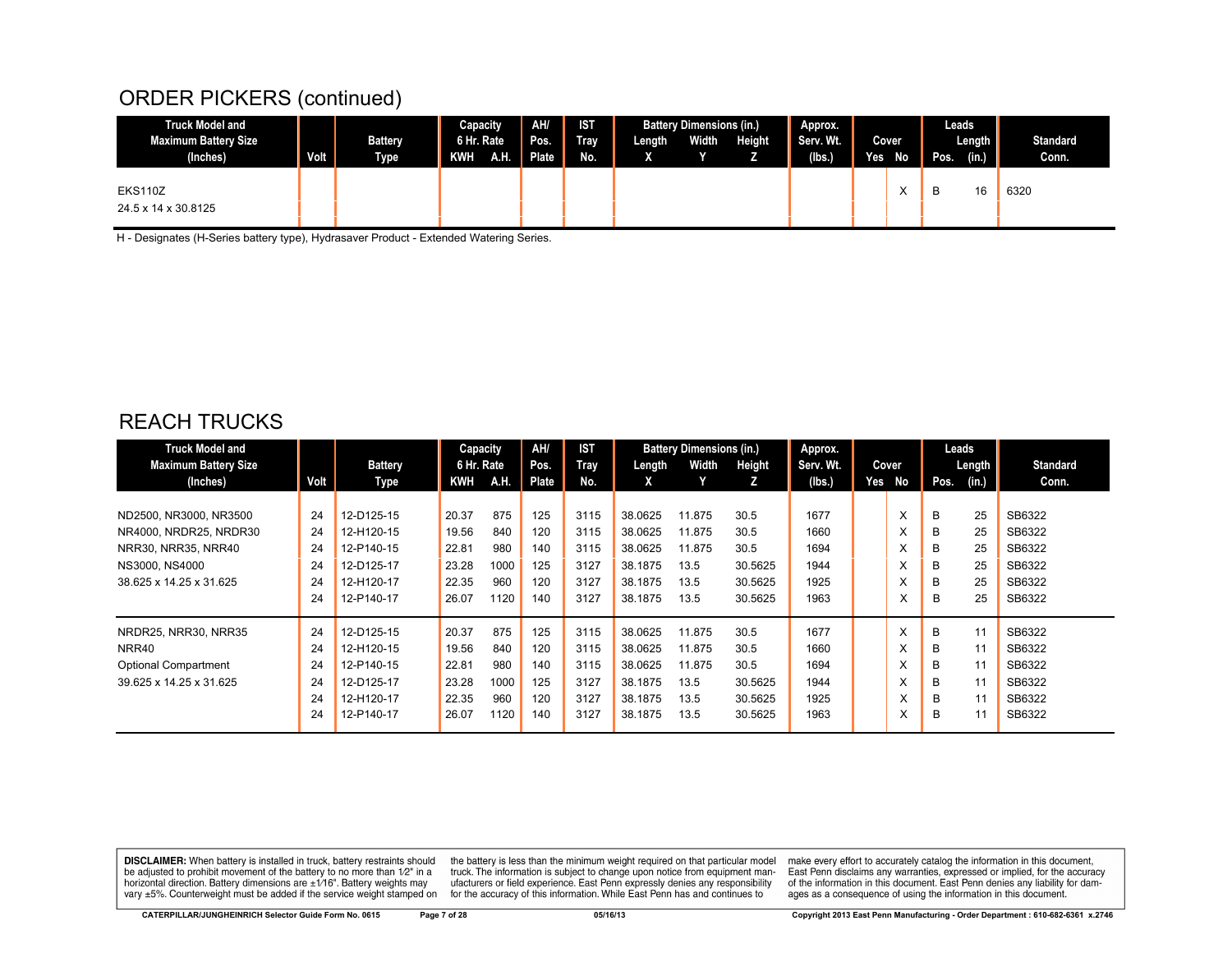| <b>Truck Model and</b>                                                                                                                                                                                |                      |                                                      | Capacity                         |                          | AH/                      | IST                          |                                          | <b>Battery Dimensions (in.)</b>          |                                          | Approx.                      |                  |                  | Leads                |                                                 |                         |
|-------------------------------------------------------------------------------------------------------------------------------------------------------------------------------------------------------|----------------------|------------------------------------------------------|----------------------------------|--------------------------|--------------------------|------------------------------|------------------------------------------|------------------------------------------|------------------------------------------|------------------------------|------------------|------------------|----------------------|-------------------------------------------------|-------------------------|
| <b>Maximum Battery Size</b>                                                                                                                                                                           |                      | <b>Battery</b>                                       | 6 Hr. Rate                       |                          | Pos.                     | <b>Tray</b>                  | Length                                   | Width                                    | Height                                   | Serv. Wt.                    | Cover            |                  | Length               | <b>Standard</b>                                 |                         |
| (Inches)                                                                                                                                                                                              | Volt                 | Type                                                 | KWH                              | A.H.                     | Plate                    | No.                          | X                                        | Y                                        | Z                                        | (lbs.)                       | Yes No           | Pos.             | (in.)                | Conn.                                           |                         |
| ND2500, ND3000, ND3000P<br>NR3000, NR3500, NR4000<br>NR4000P, NR4500, NR4500P<br>NRDR25, NRDR25P, NRDR30<br>NRDR30P, NRR30, NRR30P<br>NRR35, NRR35P, NRR40<br>NRR40P, NRR45P, NS3000<br><b>NS4000</b> | 36<br>36<br>36       | 18-D125-13<br>18-H120-13<br>18-P140-13               | 26.19<br>25.14<br>29.33          | 750<br>720<br>840        | 125<br>120<br>140        | 6005<br>6005<br>6005         | 37.8125<br>37.8125<br>37.8125            | 15.5625<br>15.5625<br>15.5625            | 30.5625<br>30.5625<br>30.5625            | 2168<br>2146<br>2190         | Χ<br>X<br>X      | B<br>B<br>B      | 12<br>12<br>12       | SB6320<br>SB6320<br>SB6320                      | w/922<br>w/922<br>w/922 |
| 38.625 x 16.25 x 31.625<br>ND2500, NR3000, NS3000<br><b>Optional Compartment</b>                                                                                                                      | 36<br>36             | 18-D125-13<br>18-H120-13                             | 26.19<br>25.14                   | 750<br>720               | 125<br>120               | 6005<br>6005                 | 37.8125<br>37.8125                       | 15.5625<br>15.5625                       | 30.5625<br>30.5625                       | 2168<br>2146                 | Χ<br>X           | B<br>B           | 25<br>25             | SB6320<br>SB6320                                |                         |
| 38.625 x 16.25 x 31.6875<br>ND3000, ND3000P, NR3500<br>NR4000, NR4000P, NR4500<br>NR4500P, NS4000<br><b>Optional Compartment</b><br>38.625 x 18.25 x 31.6875                                          | 36<br>36<br>36<br>36 | 18-P140-13<br>18-D125-15<br>18-H120-15<br>18-P140-15 | 29.33<br>30.56<br>29.33<br>34.22 | 840<br>875<br>840<br>980 | 140<br>125<br>120<br>140 | 6005<br>6045<br>6045<br>6045 | 37.8125<br>38.1875<br>38.1875<br>38.1875 | 15.5625<br>17.8125<br>17.8125<br>17.8125 | 30.5625<br>30.5625<br>30.5625<br>30.5625 | 2190<br>2486<br>2461<br>2511 | X<br>Χ<br>X<br>X | B<br>B<br>B<br>B | 25<br>24<br>24<br>24 | SB6320<br>SB6320<br>SB6320<br>SB6320            |                         |
| ND3000, ND3000P, NR4000<br>NR4000P, NR4500, NR4500P<br>NRDR25P, NRDR30P, NRR30P<br>NRR35P, NRR40P, NRR45P<br><b>Optional Compartment</b><br>38.625 x 21.25 x 31.625                                   | 36<br>36<br>36       | 18-D125-17<br>18-H120-17<br>18-P140-17               | 34.92<br>33.52<br>39.11          | 1000<br>960<br>1120      | 125<br>120<br>140        | 6069<br>6069<br>6069         | 38.1875<br>38.1875<br>38.1875            | 20.0625<br>20.0625<br>20.0625            | 30.5625<br>30.5625<br>30.5625            | 2834<br>2806<br>2862         | X<br>X<br>X      | B<br>B<br>B      | 12<br>12<br>12       | SB6320<br>SB6320<br>SB6320                      | w/922<br>w/922<br>w/922 |
| ND3000, ND3000P, NR4000<br>NR4000P, NR4500, NR4500P<br><b>Optional Compartment</b><br>38.625 x 21.25 x 31.6875                                                                                        | 36<br>36<br>36       | 18-D125-17<br>18-H120-17<br>18-P140-17               | 34.92<br>33.52<br>39.11          | 1000<br>960<br>1120      | 125<br>120<br>140        | 6069<br>6069<br>6069         | 38.1875<br>38.1875<br>38.1875            | 20.0625<br>20.0625<br>20.0625            | 30.5625<br>30.5625<br>30.5625            | 2834<br>2806<br>2862         | X<br>X<br>X      | B<br>B<br>B      | 25<br>25<br>25       | SB6320<br>SB6320<br>SB6320                      |                         |
| ETM214, ETM216, ETM320<br><b>ETM325</b><br>40.75 x 17.5 x 30.8125                                                                                                                                     | 48<br>48<br>48       | 24-D125-11<br>24-H120-11<br>24-P140-11               | 29.10<br>27.94<br>32.59          | 625<br>600<br>700        | 125<br>120<br>140        | 7497<br>7497<br>7497         | 40.5<br>40.5<br>40.5                     | 17.1875<br>17.1875<br>17.1875            | 30.5625<br>30.5625<br>30.5625            | 2466<br>2441<br>2491         | X<br>X<br>X      | A<br>Α<br>A      | 25<br>25<br>25       | <b>EBC320</b><br><b>EBC320</b><br><b>EBC320</b> |                         |
| ETM214, ETM216, ETM320<br><b>ETM325</b><br>40.75 x 20.9375 x 30.8125                                                                                                                                  | 48<br>48<br>48       | 24-D125-13<br>24-H120-13<br>24-P140-13               | 34.92<br>33.52<br>39.11          | 750<br>720<br>840        | 125<br>120<br>140        | 7809<br>7809<br>7809         | 40.5<br>40.5<br>40.5                     | 20.5625<br>20.5625<br>20.5625            | 30.5625<br>30.5625<br>30.5625            | 2882<br>2853<br>2911         | X<br>X<br>X      | A<br>A<br>A      | 25<br>25<br>25       | <b>EBC320</b><br><b>EBC320</b><br><b>EBC320</b> |                         |

**DISCLAIMER:** When battery is installed in truck, battery restraints should be adjusted to prohibit movement of the battery to no more than 1/2" in a be added in the behavior of the behavior of the behavior of the behavior of the behavior of the behavior of the behavior of the behavior of the service weight sharped on vary  $\pm$ 5%. Counterweight must be added if the ser

the battery is less than the minimum weight required on that particular model<br>truck. The information is subject to change upon notice from equipment man-<br>ufacturers or field experience. East Penn expressly denies any respo for the accuracy of this information. While East Penn has and continues to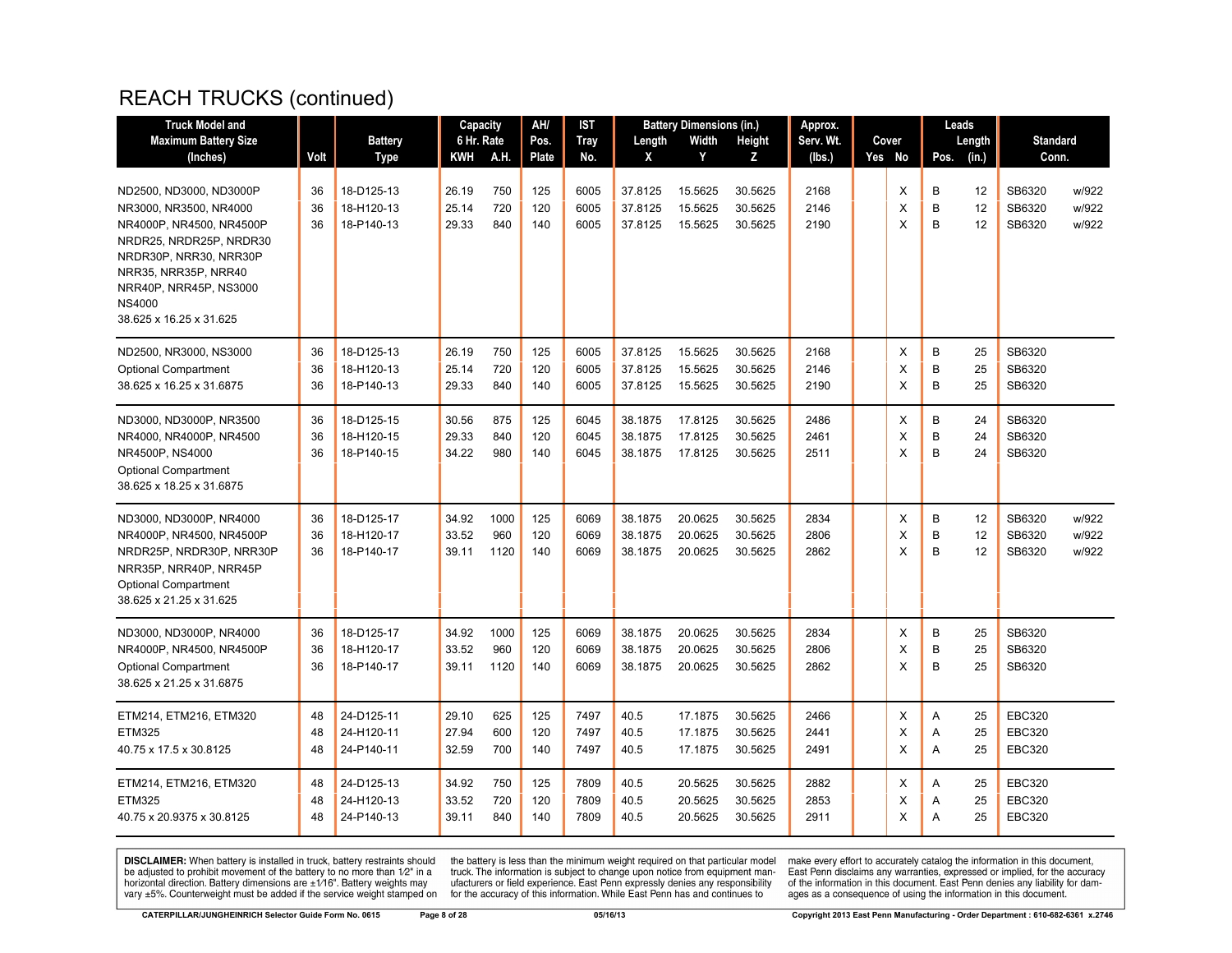| <b>Truck Model and</b>                                                                                                                                                                |                |                                        | Capacity                |                      | AH/               | IST                  |                               | <b>Battery Dimensions (in.)</b> |                               | Approx.              |             | Leads       |                |                                                          |
|---------------------------------------------------------------------------------------------------------------------------------------------------------------------------------------|----------------|----------------------------------------|-------------------------|----------------------|-------------------|----------------------|-------------------------------|---------------------------------|-------------------------------|----------------------|-------------|-------------|----------------|----------------------------------------------------------|
| <b>Maximum Battery Size</b>                                                                                                                                                           |                | <b>Battery</b>                         | 6 Hr. Rate              |                      | Pos.              | <b>Tray</b>          | Length                        | Width                           | Height                        | Serv. Wt.            | Cover       |             | Length         | <b>Standard</b>                                          |
| (Inches)                                                                                                                                                                              | Volt           | Type                                   | KWH                     | A.H.                 | Plate             | No.                  | X                             | Y                               | Z                             | (lbs.)               | Yes No      | Pos.        | (in.)          | Conn.                                                    |
| <b>ETM325</b><br>40.75 x 24.625 x 30.875                                                                                                                                              | 48<br>48<br>48 | 24-D125-15<br>24-H120-15<br>24-P140-15 | 40.74<br>39.11<br>45.63 | 875<br>840<br>980    | 125<br>120<br>140 | 7902<br>7902<br>7902 | 40.25<br>40.25<br>40.25       | 24.125<br>24.125<br>24.125      | 30.5625<br>30.5625<br>30.5625 | 3322<br>3289<br>3355 | X<br>X<br>X | Α<br>Α<br>A | 25<br>25<br>25 | <b>SCHALTBAU</b><br><b>SCHALTBAU</b><br><b>SCHALTBAU</b> |
| ETR125D, ETR130, ETR135<br>ETR140, ETR225D, ETR230<br>ETR235, ETR340, ND2500<br>NR3000, NR3500, NR4000<br>NS3000, NS4000<br>38.5625 x 14.25 x 31.6875                                 | 24<br>24<br>24 | 12-D125-17<br>12-H120-17<br>12-P140-17 | 23.28<br>22.35<br>26.07 | 1000<br>960<br>1120  | 125<br>120<br>140 | 3127<br>3127<br>3127 | 38.1875<br>38.1875<br>38.1875 | 13.5<br>13.5<br>13.5            | 30.5625<br>30.5625<br>30.5625 | 1944<br>1925<br>1963 | Х<br>X<br>X | B<br>B<br>B | 25<br>25<br>25 | SB6320<br>SB6320<br>SB6320                               |
| ETR125D, ETR130, ETR225D<br>ETR230, ND2500, NR3000<br><b>NS3000</b><br>38.5625 x 14.25 x 31.6875                                                                                      | 36<br>36<br>36 | 18-D125-11<br>18-H120-11<br>18-P140-11 | 21.83<br>20.95<br>24.44 | 625<br>600<br>700    | 125<br>120<br>140 | 6016<br>6016<br>6016 | 37.8125<br>37.8125<br>37.8125 | 13.3125<br>13.3125<br>13.3125   | 30.5625<br>30.5625<br>30.5625 | 1848<br>1830<br>1866 | X<br>X<br>X | B<br>B<br>B | 25<br>25<br>25 | SB6320<br>SB6320<br>SB6320                               |
| ETR135, ETR140, ETR230D<br>ETR230DP, ETR235, ETR340<br>ETR340P, ETR345, ETR345P<br>ND3000, ND3000P, NR3500<br>NR4000, NR4000P, NR4500<br>NR4500P, NS4000<br>38.5625 x 16.25 x 31.6875 | 36<br>36<br>36 | 18-D125-13<br>18-H120-13<br>18-P140-13 | 26.19<br>25.14<br>29.33 | 750<br>720<br>840    | 125<br>120<br>140 | 6005<br>6005<br>6005 | 37.8125<br>37.8125<br>37.8125 | 15.5625<br>15.5625<br>15.5625   | 30.5625<br>30.5625<br>30.5625 | 2168<br>2146<br>2190 | Х<br>X<br>X | B<br>B<br>B | 25<br>25<br>25 | SB6320<br>SB6320<br>SB6320                               |
| ND2500, NR3000, NR3500<br>NR4000, NS3000, NS4000<br><b>Optional Compartment</b><br>38.625 x 16.25 x 31.6875                                                                           | 24<br>24<br>24 | 12-D125-19<br>12-H120-19<br>12-P140-19 | 26.19<br>25.14<br>29.33 | 1125<br>1080<br>1260 | 125<br>120<br>140 | 3134<br>3134<br>3134 | 38.1875<br>38.1875<br>38.1875 | 15<br>15<br>15                  | 30.5625<br>30.5625<br>30.5625 | 2126<br>2105<br>2147 | X<br>X<br>X | B<br>B<br>B | 25<br>25<br>25 | SB6322<br>SB6322<br>SB6322                               |
| ETR135, ETR140, ETR230D<br>ETR230DP, ETR235, ETR340<br>ETR340P, ETR345, ETR345P<br>38.5625 x 18.25 x 31.6875                                                                          | 36<br>36<br>36 | 18-D125-15<br>18-H120-15<br>18-P140-15 | 30.56<br>29.33<br>34.22 | 875<br>840<br>980    | 125<br>120<br>140 | 6045<br>6045<br>6045 | 38.1875<br>38.1875<br>38.1875 | 17.8125<br>17.8125<br>17.8125   | 30.5625<br>30.5625<br>30.5625 | 2486<br>2461<br>2511 | х<br>X<br>X | B<br>B<br>B | 25<br>25<br>25 | SB6320<br>SB6320<br>SB6320                               |
| ETR140, ETR230D<br>ETR230DP, ETR340<br>ETR340P, ETR345, ETR345P<br>38.5625 x 21.25 x 31.6875                                                                                          | 36<br>36<br>36 | 18-D125-17<br>18-H120-17<br>18-P140-17 | 34.92<br>33.52<br>39.11 | 1000<br>960<br>1120  | 125<br>120<br>140 | 6069<br>6069<br>6069 | 38.1875<br>38.1875<br>38.1875 | 20.0625<br>20.0625<br>20.0625   | 30.5625<br>30.5625<br>30.5625 | 2834<br>2806<br>2862 | X<br>Х<br>X | B<br>B<br>B | 25<br>25<br>25 | SB6320<br>SB6320<br>SB6320                               |

**DISCLAIMER:** When battery is installed in truck, battery restraints should be adjusted to prohibit movement of the battery to no more than 1/2" in a be added in the behavior of the behavior of the behavior of the behavior of the behavior of the behavior of the behavior of the behavior of the service weight sharped on vary  $\pm$ 5%. Counterweight must be added if the ser

the battery is less than the minimum weight required on that particular model<br>truck. The information is subject to change upon notice from equipment man-<br>ufacturers or field experience. East Penn expressly denies any respo for the accuracy of this information. While East Penn has and continues to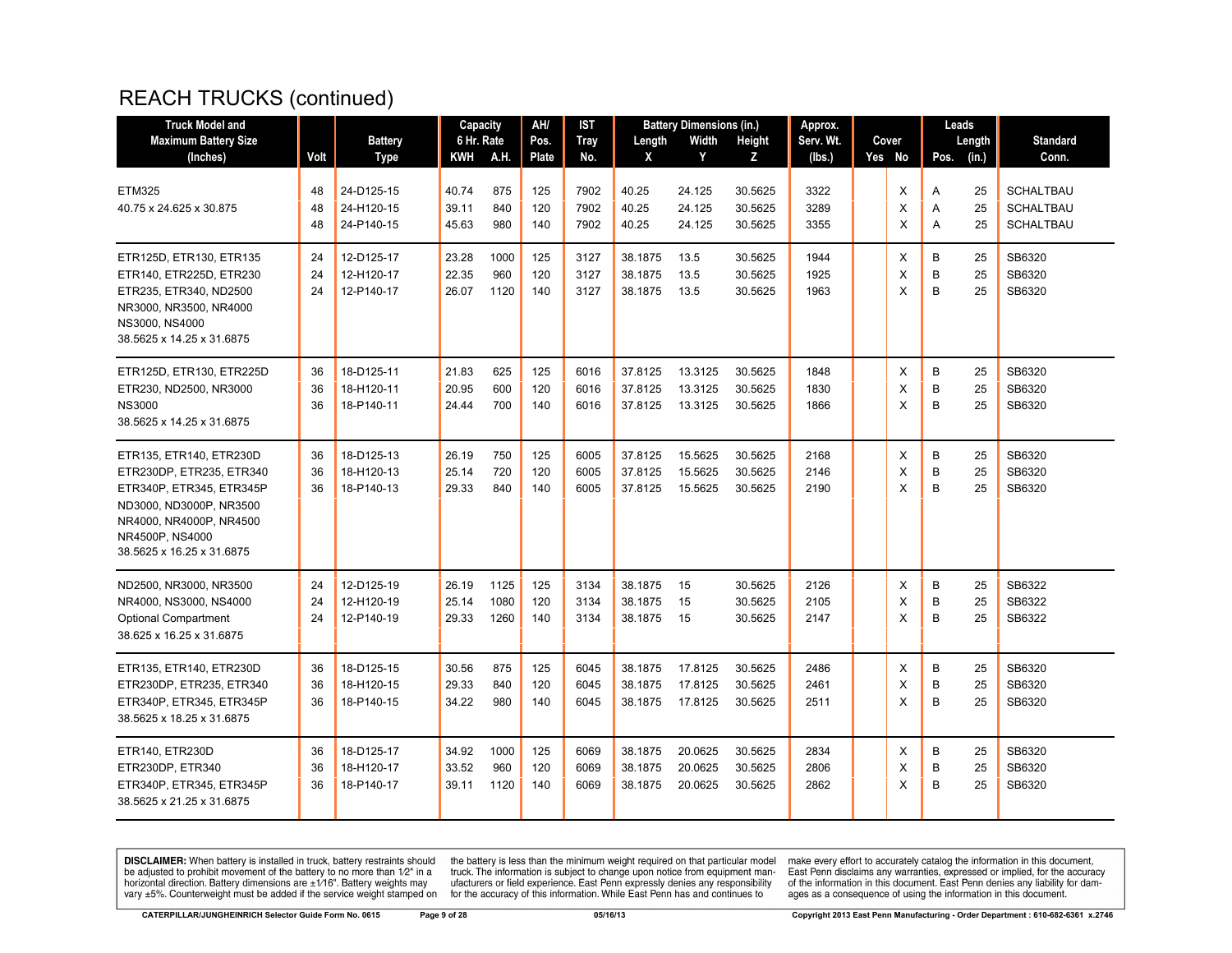| <b>Truck Model and</b>                                                                          |                |                                        | Capacity                |                   | AH/               | IST                  |                               | <b>Battery Dimensions (in.)</b> |                               | Approx.              |             | Leads       |                |                                                          |
|-------------------------------------------------------------------------------------------------|----------------|----------------------------------------|-------------------------|-------------------|-------------------|----------------------|-------------------------------|---------------------------------|-------------------------------|----------------------|-------------|-------------|----------------|----------------------------------------------------------|
| <b>Maximum Battery Size</b>                                                                     |                | <b>Battery</b>                         | 6 Hr. Rate              |                   | Pos.              | <b>Tray</b>          | Length                        | Width                           | Height                        | Serv. Wt.            | Cover       |             | Length         | <b>Standard</b>                                          |
| (Inches)                                                                                        | Volt           | <b>Type</b>                            | KWH                     | A.H.              | Plate             | No.                  | X                             | Y                               | z                             | (lbs.)               | Yes No      | Pos.        | (in.)          | Conn.                                                    |
| ETV110, ETV112<br>40.75 x 13.9375 x 30.875                                                      | 48<br>48<br>48 | 24-D125-7<br>24-H120-7<br>24-P140-7    | 17.46<br>16.76<br>19.56 | 375<br>360<br>420 | 125<br>120<br>140 | 7903<br>7903<br>7903 | 40.25<br>40.25<br>40.25       | 13.375<br>13.375<br>13.375      | 30.5625<br>30.5625<br>30.5625 | 1726<br>1709<br>1743 | X<br>X<br>X | Α<br>Α<br>Α | 25<br>25<br>25 | <b>SCHALTBAU</b><br><b>SCHALTBAU</b><br><b>SCHALTBAU</b> |
| ETV110. ETV112<br>40.75 x 17.5 x 30.875                                                         | 48<br>48<br>48 | 24-D125-9<br>24-H120-9<br>24-P140-9    | 23.28<br>22.35<br>26.07 | 500<br>480<br>560 | 125<br>120<br>140 | 7577<br>7577<br>7577 | 40<br>40<br>40                | 16.875<br>16.875<br>16.875      | 30.5625<br>30.5625<br>30.5625 | 2173<br>2151<br>2195 | X<br>X<br>X | Α<br>Α<br>Α | 25<br>25<br>25 | <b>SCHALTBAU</b><br><b>SCHALTBAU</b><br><b>SCHALTBAU</b> |
| ETV114, ETV116, ETV214<br>ETV216, ETV320<br>48.1875 x 11.1875 x 30.8125                         | 48<br>48<br>48 | 24-D125-7<br>24-H120-7<br>24-P140-7    | 17.46<br>16.76<br>19.56 | 375<br>360<br>420 | 125<br>120<br>140 | 7789<br>7789<br>7789 | 47.3125<br>47.3125<br>47.3125 | 10.625<br>10.625<br>10.625      | 30.5<br>30.5<br>30.5          | 1689<br>1672<br>1706 | X<br>X<br>X | Α<br>Α<br>A | 25<br>25<br>25 | <b>EBC320</b><br><b>EBC320</b><br><b>EBC320</b>          |
| ETV114, ETV116, ETV214<br>ETV216, ETV320, ETV325<br>ETVC16, ETVC20<br>48.1875 x 14.125 x 30.875 | 48<br>48<br>48 | 24-D125-9<br>24-H120-9<br>24-P140-9    | 23.28<br>22.35<br>26.07 | 500<br>480<br>560 | 125<br>120<br>140 | 7904<br>7904<br>7904 | 47.625<br>47.625<br>47.625    | 13.625<br>13.625<br>13.625      | 30.5625<br>30.5625<br>30.5625 | 2057<br>2036<br>2078 | X<br>X<br>X | A<br>Α<br>A | 25<br>25<br>25 | <b>SCHALTBAU</b><br><b>SCHALTBAU</b><br><b>SCHALTBAU</b> |
| ETV214, ETV216, ETV320<br>48.1875 x 16.8125 x 30.8125                                           | 48<br>48<br>48 | 24-D125-11<br>24-H120-11<br>24-P140-11 | 29.10<br>27.94<br>32.59 | 625<br>600<br>700 | 125<br>120<br>140 | 7512<br>7512<br>7512 | 47.5625<br>47.5625<br>47.5625 | 16.3125<br>16.3125<br>16.3125   | 30.5625<br>30.5625<br>30.5625 | 2579<br>2553<br>2605 | Χ<br>X<br>X | Α<br>Α<br>A | 25<br>25<br>25 | <b>EBC320</b><br><b>EBC320</b><br><b>EBC320</b>          |
| ETV320, ETV325<br>48.125 x 19.6875 x 30.5625                                                    | 48<br>48<br>48 | 24-D125-15<br>24-H120-15<br>24-P140-15 | 40.74<br>39.11<br>45.63 | 875<br>840<br>980 | 125<br>120<br>140 | 7735<br>7735<br>7735 | 46.6875<br>46.6875<br>46.6875 | 19.3125<br>19.3125<br>19.3125   | 30.5625<br>30.5625<br>30.5625 | 3266<br>3233<br>3299 | X<br>X<br>X | Α<br>Α<br>Α | 25<br>25<br>25 | <b>EBC320</b><br><b>EBC320</b><br><b>EBC320</b>          |
| ETV325, ETVC16, ETVC20<br>48.1875 x 16.9375 x 30.875                                            | 48<br>48<br>48 | 24-D125-11<br>24-H120-11<br>24-P140-11 | 29.10<br>27.94<br>32.59 | 625<br>600<br>700 | 125<br>120<br>140 | 7512<br>7512<br>7512 | 47.5625<br>47.5625<br>47.5625 | 16.3125<br>16.3125<br>16.3125   | 30.5625<br>30.5625<br>30.5625 | 2579<br>2553<br>2605 | X<br>X<br>X | A<br>Α<br>Α | 25<br>25<br>25 | <b>SCHALTBAU</b><br><b>SCHALTBAU</b><br><b>SCHALTBAU</b> |
| ETVQ20, ETVQ25<br>48.125 x 14.125 x 30.875<br>Min. Battery Wt. - 1967 lbs.                      | 48<br>48<br>48 | 24-D125-9<br>24-H120-9<br>24-P140-9    | 23.28<br>22.35<br>26.07 | 500<br>480<br>560 | 125<br>120<br>140 | 7904<br>7904<br>7904 | 47.625<br>47.625<br>47.625    | 13.625<br>13.625<br>13.625      | 30.5625<br>30.5625<br>30.5625 | 2057<br>2036<br>2078 | X<br>X<br>X | A<br>Α<br>Α | 25<br>25<br>25 | <b>EBC320</b><br><b>EBC320</b><br><b>EBC320</b>          |
| ETVQ20, ETVQ25<br>48.125 x 16.875 x 30.875<br>Min. Battery Wt. - 2344 lbs.                      | 48<br>48<br>48 | 24-D125-11<br>24-H120-11<br>24-P140-11 | 29.10<br>27.94<br>32.59 | 625<br>600<br>700 | 125<br>120<br>140 | 7512<br>7512<br>7512 | 47.5625<br>47.5625<br>47.5625 | 16.3125<br>16.3125<br>16.3125   | 30.5625<br>30.5625<br>30.5625 | 2579<br>2553<br>2605 | Х<br>X<br>X | Α<br>Α<br>A | 25<br>25<br>25 | <b>EBC320</b><br><b>EBC320</b><br><b>EBC320</b>          |

**DISCLAIMER:** When battery is installed in truck, battery restraints should be adjusted to prohibit movement of the battery to no more than 1/2" in a be added in the behavior of the behavior of the behavior of the behavior of the behavior of the behavior of the behavior of the behavior of the service weight sharped on vary  $\pm$ 5%. Counterweight must be added if the ser

the battery is less than the minimum weight required on that particular model<br>truck. The information is subject to change upon notice from equipment man-<br>ufacturers or field experience. East Penn expressly denies any respo for the accuracy of this information. While East Penn has and continues to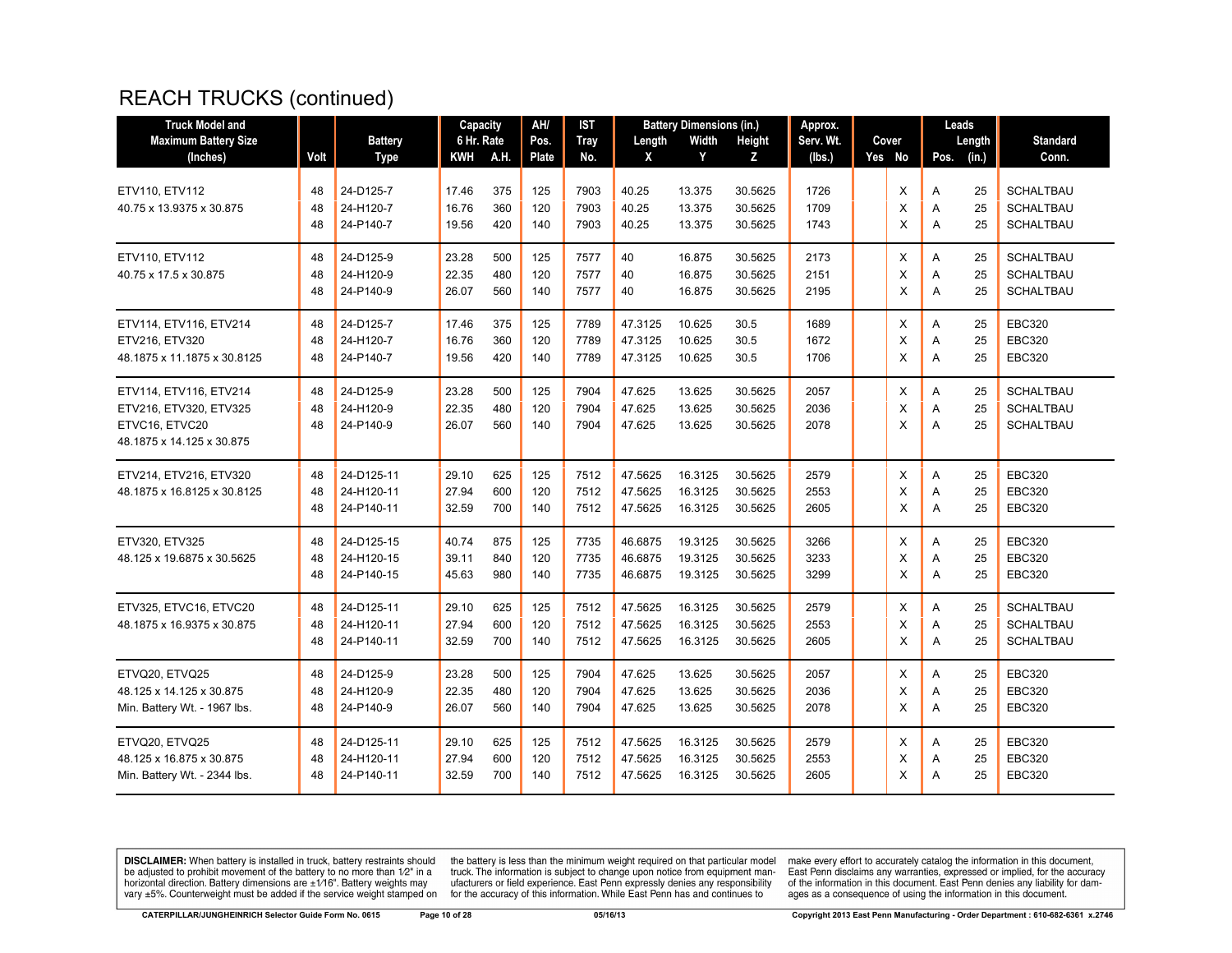| <b>Truck Model and</b>       |      |                | Capacity   |      | AH/   | <b>IST</b>  |         | <b>Battery Dimensions (in.)</b> |         | Approx.   |     |           |                | Leads  |                 |
|------------------------------|------|----------------|------------|------|-------|-------------|---------|---------------------------------|---------|-----------|-----|-----------|----------------|--------|-----------------|
| <b>Maximum Battery Size</b>  |      | <b>Battery</b> | 6 Hr. Rate |      | Pos.  | <b>Tray</b> | Length  | Width                           | Height  | Serv. Wt. |     | Cover     |                | Length | <b>Standard</b> |
| (Inches)                     | Volt | Type           | KWH        | A.H. | Plate | No.         | x       |                                 |         | (lbs.)    | Yes | No        | Pos.           | (in.)  | Conn.           |
|                              |      |                |            |      |       |             |         |                                 |         |           |     |           |                |        |                 |
| ETVQ20, ETVQ25               | 48   | 24-D125-15     | 40.74      | 875  | 125   | 7735        | 46.6875 | 19.3125                         | 30.5625 | 3266      |     | л.        | $\overline{A}$ | 25     | <b>EBC320</b>   |
| 48.125 x 19.75 x 30.875      | 48   | 24-H120-15     | 39.11      | 840  | 120   | 7735        | 46.6875 | 19.3125                         | 30.5625 | 3233      |     | $\lambda$ | A              | 25     | <b>EBC320</b>   |
| Min. Battery Wt. - 2736 lbs. | 48   | 24-P140-15     | 45.63      | 980  | 140   | 7735        | 46.6875 | 19.3125                         | 30.5625 | 3299      |     | л.        | A              | 25     | <b>EBC320</b>   |
|                              |      |                |            |      |       |             |         |                                 |         |           |     |           |                |        |                 |
| ETVQ20. ETVQ25               | 48   | 24-D125-13     | 34.92      | 750  | 125   | 7111        | 37.8125 | 20.5625                         | 30.5625 | 2811      |     | ᄉ         | $\overline{A}$ | 25     | <b>EBC320</b>   |
| 40.6875 x 20.9375 x 30.8125  | 48   | 24-H120-13     | 33.52      | 720  | 120   | 7111        | 37.8125 | 20.5625                         | 30.5625 | 2783      |     | л.        | A              | 25     | <b>EBC320</b>   |
|                              | 48   | 24-P140-13     | 39.11      | 840  | 140   | 7111        | 37.8125 | 20.5625                         | 30.5625 | 2839      |     | л.        | A              | 25     | <b>EBC320</b>   |

H - Designates (H-Series battery type), Hydrasaver Product - Extended Watering Series.

#### STRADDLE TRUCKS

| <b>Truck Model and</b>      |      |                | Capacity   |      | AH/   | <b>IST</b> |         | <b>Battery Dimensions (in.)</b> |         | Approx.   |        | Leads         |    |                 |
|-----------------------------|------|----------------|------------|------|-------|------------|---------|---------------------------------|---------|-----------|--------|---------------|----|-----------------|
| <b>Maximum Battery Size</b> |      | <b>Battery</b> | 6 Hr. Rate |      | Pos.  | Tray       | Length  | Width                           | Height  | Serv. Wt. | Cover  | Length        |    | <b>Standard</b> |
| (Inches)                    | Volt | Type           | <b>KWH</b> | A.H. | Plate | No.        | X       | Y                               | z       | (Ibs.)    | Yes No | Pos.<br>(in.) |    | Conn.           |
|                             |      |                |            |      |       |            |         |                                 |         |           |        |               |    |                 |
| <b>NSR30, NSR40</b>         | 24   | 12-D125-15     | 20.37      | 875  | 125   | 3115       | 38.0625 | 11.875                          | 30.5    | 1677      | X      | B             | 12 | SB6322          |
| 38.625 x 14.25 x 31.625     | 24   | 12-H120-15     | 19.56      | 840  | 120   | 3115       | 38.0625 | 11.875                          | 30.5    | 1660      | X      | B             | 12 | SB6322          |
|                             | 24   | 12-P140-15     | 22.81      | 980  | 140   | 3115       | 38.0625 | 11.875                          | 30.5    | 1694      | X      | В             | 12 | SB6322          |
|                             | 24   | 12-D125-17     | 23.28      | 1000 | 125   | 3127       | 38.1875 | 13.5                            | 30.5625 | 1944      | X      | В             | 12 | SB6322          |
|                             | 24   | 12-H120-17     | 22.35      | 960  | 120   | 3127       | 38.1875 | 13.5                            | 30.5625 | 1925      | x      | B             | 12 | SB6322          |
|                             | 24   | 12-P140-17     | 26.07      | 1120 | 140   | 3127       | 38.1875 | 13.5                            | 30.5625 | 1963      | X      | B             | 12 | SB6322          |
| NSR30, NSR40                | 24   | 12-D125-19     | 26.19      | 1125 | 125   | 3134       | 38.1875 | 15                              | 30.5625 | 2126      | X      | B             | 12 | SB6322          |
| <b>Optional Compartment</b> | 24   | 12-H120-19     | 25.14      | 1080 | 120   | 3134       | 38.1875 | 15                              | 30.5625 | 2105      | X      | B             | 12 | SB6322          |
| 38.625 x 16.25 x 31.625     | 24   | 12-P140-19     | 29.33      | 1260 | 140   | 3134       | 38.1875 | 15                              | 30.5625 | 2147      | X      | B             | 12 | SB6322          |
|                             |      |                |            |      |       |            |         |                                 |         |           |        |               |    |                 |
| NSR30P, NSR40P              | 36   | 18-D125-13     | 26.19      | 750  | 125   | 6005       | 37.8125 | 15.5625                         | 30.5625 | 2168      | X      | B             | 12 | SB6320          |
| 38.625 x 16.25 x 31.625     | 36   | 18-H120-13     | 25.14      | 720  | 120   | 6005       | 37.8125 | 15.5625                         | 30.5625 | 2146      | X      | B             | 12 | SB6320          |
|                             | 36   | 18-P140-13     | 29.33      | 840  | 140   | 6005       | 37.8125 | 15.5625                         | 30.5625 | 2190      | X      | В             | 12 | SB6320          |
| NSR30P, NSR40P              | 36   | 18-D125-17     | 34.92      | 1000 | 125   | 6069       | 38.1875 | 20.0625                         | 30.5625 | 2834      | X      | B             | 12 | SB6320          |
| <b>Optional Compartment</b> | 36   | 18-H120-17     | 33.52      | 960  | 120   | 6069       | 38.1875 | 20.0625                         | 30.5625 | 2806      | X      | B             | 12 | SB6320          |
| 38.625 x 21.25 x 31.625     | 36   | 18-P140-17     | 39.11      | 1120 | 140   | 6069       | 38.1875 | 20.0625                         | 30.5625 | 2862      | X      | B             | 12 | SB6320          |

**DISCLAIMER:** When battery is installed in truck, battery restraints should be adjusted to prohibit movement of the battery to no more than 1/2" in a horizontal direction. Battery dimensions are ±1/16". Battery weights may vary ±5%. Counterweight must be added if the service weight stamped on

the battery is less than the minimum weight required on that particular model<br>truck. The information is subject to change upon notice from equipment manufacturers or field experience. East Penn expressly denies any responsibility for the accuracy of this information. While East Penn has and continues to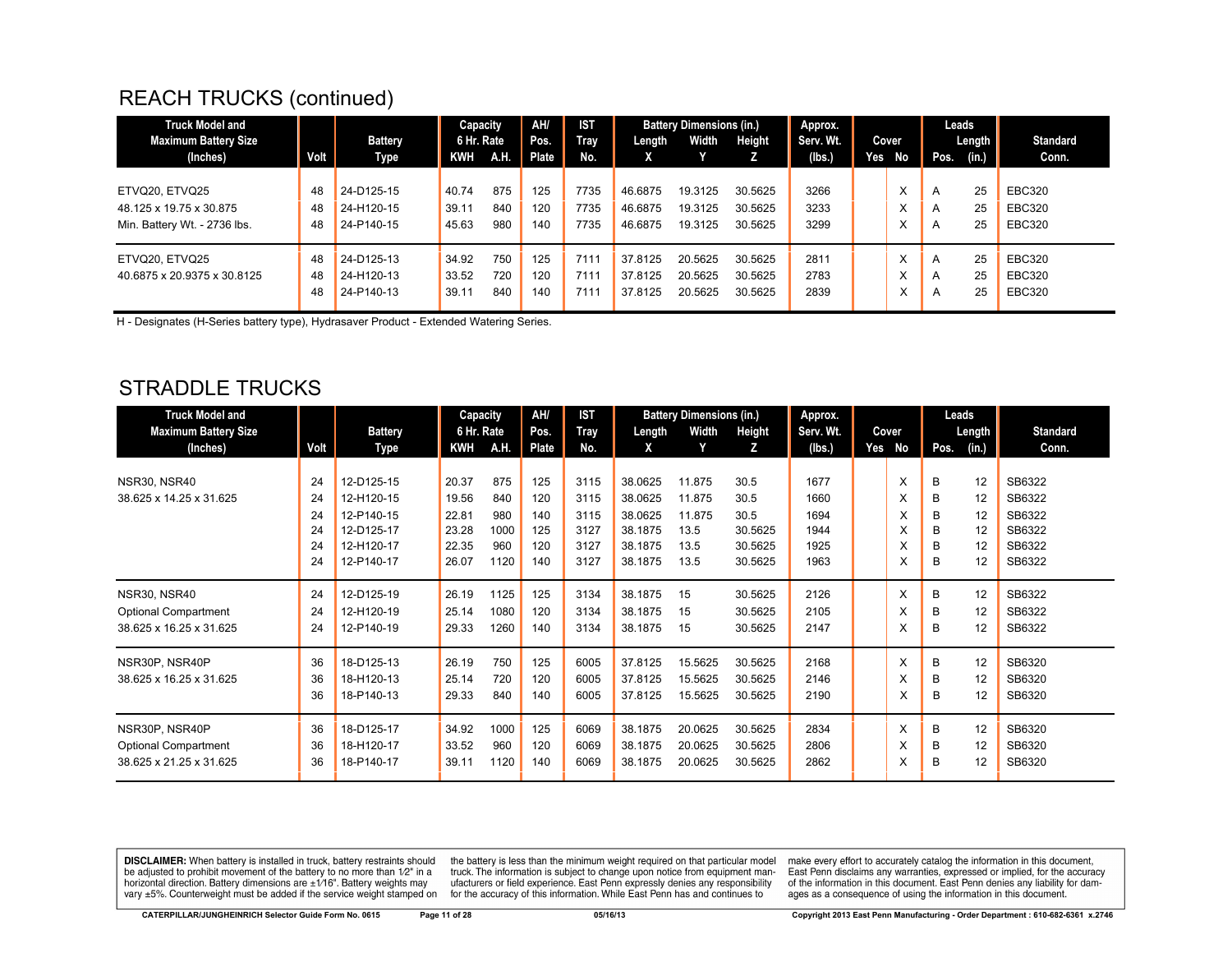## STRADDLE TRUCKS (continued)

| <b>Truck Model and</b><br><b>Maximum Battery Size</b><br>(Inches)                               | Volt           | <b>Battery</b><br>Type                 | Capacity<br>6 Hr. Rate<br>KWH | A.H.                 | AH/<br>Pos.<br>Plate | <b>IST</b><br>Tray<br>No. | Length<br>X                   | <b>Battery Dimensions (in.)</b><br>Width<br>Y | <b>Height</b><br>Z.           | Approx.<br>Serv. Wt.<br>(lbs.) | Cover<br>Yes No | Leads<br>Length<br>(in.)<br>Pos. | <b>Standard</b><br>Conn.   |
|-------------------------------------------------------------------------------------------------|----------------|----------------------------------------|-------------------------------|----------------------|----------------------|---------------------------|-------------------------------|-----------------------------------------------|-------------------------------|--------------------------------|-----------------|----------------------------------|----------------------------|
| SS3000, SS3500<br>Without spacer<br>28.25 x 11.25 x 25.5<br>With spacer<br>25.25 x 11.25 x 25.5 | 24<br>24<br>24 | 12-D85-9<br>12-H80-9<br>12-P95-9       | 7.92<br>7.45<br>8.85          | 340<br>320<br>380    | 85<br>80<br>95       | 3150<br>3150<br>3150      | 25.1875<br>25.1875<br>25.1875 | 10.8125<br>10.8125<br>10.8125                 | 22.5625<br>22.5625<br>22.5625 | 696<br>668<br>703              | X<br>X<br>X     | 12<br>A<br>12<br>Α<br>12<br>A    | SB6329<br>SB6329<br>SB6329 |
| ETB130, ETB140, ETB230<br><b>ETB340</b><br>38.5625 x 14.25 x 31.6875                            | 24<br>24<br>24 | 12-D125-17<br>12-H120-17<br>12-P140-17 | 23.28<br>22.35<br>26.07       | 1000<br>960<br>1120  | 125<br>120<br>140    | 3127<br>3127<br>3127      | 38.1875<br>38.1875<br>38.1875 | 13.5<br>13.5<br>13.5                          | 30.5625<br>30.5625<br>30.5625 | 1944<br>1925<br>1963           | X<br>X<br>X     | 25<br>в<br>25<br>в<br>B<br>25    | SB6320<br>SB6320<br>SB6320 |
| ETB130, ETB230<br>38.5625 x 16.25 x 31.6875                                                     | 24<br>24<br>24 | 12-D125-19<br>12-H120-19<br>12-P140-19 | 26.19<br>25.14<br>29.33       | 1125<br>1080<br>1260 | 125<br>120<br>140    | 3953<br>3953<br>3953      | 38.1875<br>38.1875<br>38.1875 | 15.75<br>15.75<br>15.75                       | 30.5625<br>30.5625<br>30.5625 | 2146<br>2125<br>2167           | X<br>X<br>X     | B<br>25<br>B<br>25<br>B<br>25    | SB6320<br>SB6320<br>SB6320 |
| ETB130, ETB230<br>38.5625 x 14.25 x 31.6875                                                     | 36<br>36<br>36 | 18-D125-11<br>18-H120-11<br>18-P140-11 | 21.83<br>20.95<br>24.44       | 625<br>600<br>700    | 125<br>120<br>140    | 6016<br>6016<br>6016      | 37.8125<br>37.8125<br>37.8125 | 13.3125<br>13.3125<br>13.3125                 | 30.5625<br>30.5625<br>30.5625 | 1848<br>1830<br>1866           | X<br>X<br>X     | B<br>25<br>25<br>B<br>B<br>25    | SB6320<br>SB6320<br>SB6320 |
| ETB140, ETB230, ETB340<br>38.5625 x 16.25 x 31.6875                                             | 36<br>36<br>36 | 18-D125-13<br>18-H120-13<br>18-P140-13 | 26.19<br>25.14<br>29.33       | 750<br>720<br>840    | 125<br>120<br>140    | 6005<br>6005<br>6005      | 37.8125<br>37.8125<br>37.8125 | 15.5625<br>15.5625<br>15.5625                 | 30.5625<br>30.5625<br>30.5625 | 2168<br>2146<br>2190           | X<br>X<br>X     | 25<br>в<br>25<br>B<br>B<br>25    | SB6320<br>SB6320<br>SB6320 |
| ETB140. ETB340<br>38.5625 x 18.25 x 31.6875                                                     | 36<br>36<br>36 | 18-D125-15<br>18-H120-15<br>18-P140-15 | 30.56<br>29.33<br>34.22       | 875<br>840<br>980    | 125<br>120<br>140    | 6045<br>6045<br>6045      | 38.1875<br>38.1875<br>38.1875 | 17.8125<br>17.8125<br>17.8125                 | 30.5625<br>30.5625<br>30.5625 | 2486<br>2461<br>2511           | X<br>X<br>X     | 25<br>B<br>25<br>B<br>B<br>25    | SB6320<br>SB6320<br>SB6320 |

H - Designates (H-Series battery type), Hydrasaver Product - Extended Watering Series.

## NARROW AISLE TURRET

**DISCLAIMER:** When battery is installed in truck, battery restraints should be adjusted to prohibit movement of the battery to no more than 1/2" in a horizontal direction. Battery dimensions are ±1/16". Battery weights may vary ±5%. Counterweight must be added if the service weight stamped on

the battery is less than the minimum weight required on that particular model<br>truck. The information is subject to change upon notice from equipment manufacturers or field experience. East Penn expressly denies any responsibility for the accuracy of this information. While East Penn has and continues to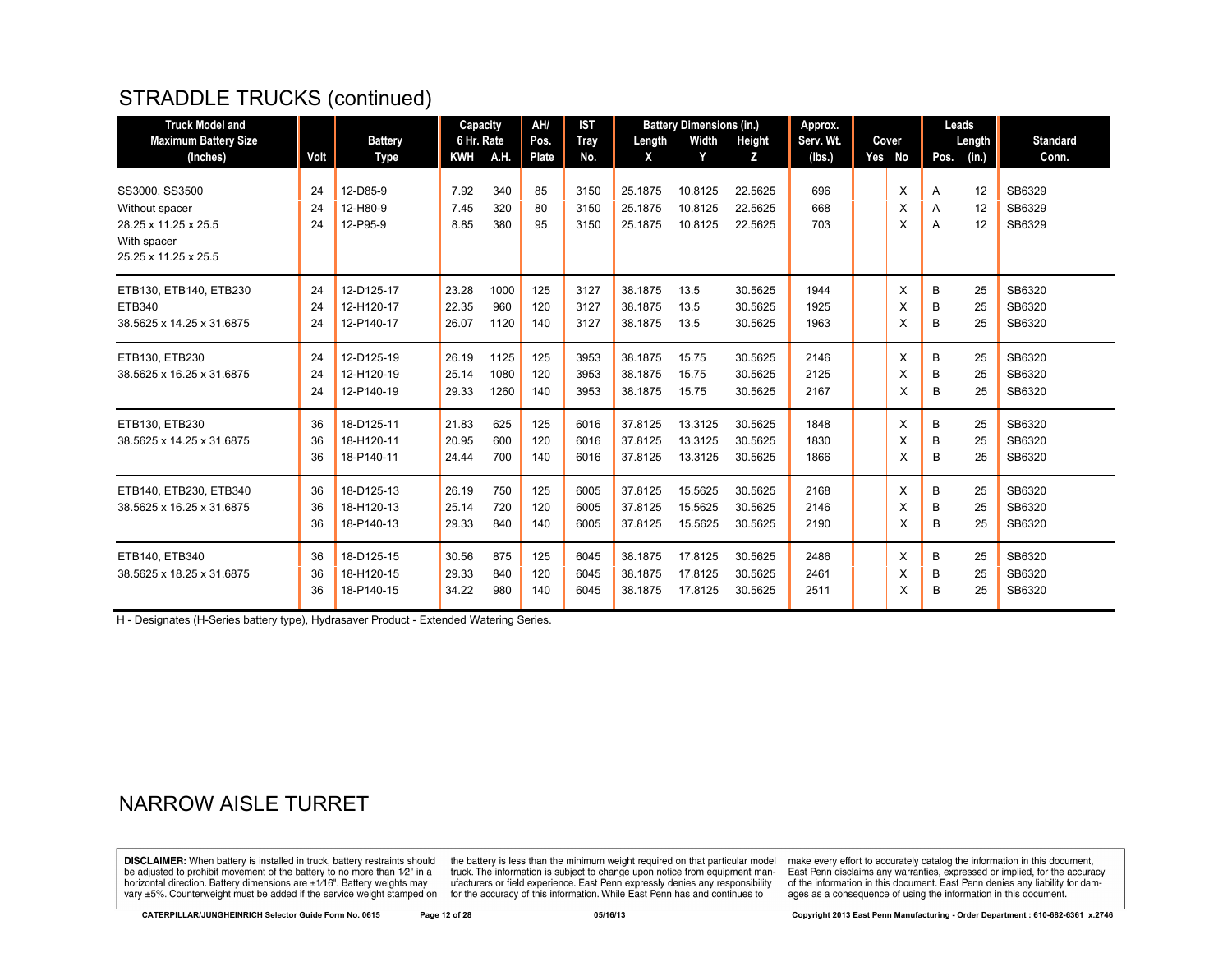## NARROW AISLE TURRET

| <b>Truck Model and</b>      |      |                | Capacity   |      | AH/   | <b>IST</b> |         | <b>Battery Dimensions (in.)</b> |         | Approx.   |          | Leads  |       |                  |
|-----------------------------|------|----------------|------------|------|-------|------------|---------|---------------------------------|---------|-----------|----------|--------|-------|------------------|
| <b>Maximum Battery Size</b> |      | <b>Battery</b> | 6 Hr. Rate |      | Pos.  | Tray       | Length  | Width                           | Height  | Serv. Wt. | Cover    | Length |       | <b>Standard</b>  |
| (Inches)                    | Volt | Type           | KWH        | A.H. | Plate | No.        | X       | Y                               | z       | (lbs.)    | Yes No   | Pos.   | (in.) | Conn.            |
|                             |      |                |            |      |       |            |         |                                 |         |           |          |        |       |                  |
| EFX410, EFX413, EKX410      | 48   | 24-D85-15      | 27.70      | 595  | 85    | 7031       | 38.1875 | 23.5625                         | 22.6875 | 2332      | X        | B      | 16    | <b>EBC320</b>    |
| 42.1875 x 25.25 x 25.25     | 48   | 24-H80-15      | 26.07      | 560  | 80    | 7031       | 38.1875 | 23.5625                         | 22.6875 | 2239      | X        | B      | 16    | <b>EBC320</b>    |
|                             | 48   | 24-P95-15      | 30.96      | 665  | 95    | 7031       | 38.1875 | 23.5625                         | 22.6875 | 2355      | X        | B      | 16    | <b>EBC320</b>    |
| EFX410, EFX413, EKX410      | 48   | 24-D85-15      | 27.70      | 595  | 85    | 7942       | 40      | 23.875                          | 22.6875 | 2368      | X        | B      | 16    | <b>SCHALTBAU</b> |
| 40.5625 x 24.375 x 24.75    | 48   | 24-H80-15      | 26.07      | 560  | 80    | 7942       | 40      | 23.875                          | 22.6875 | 2273      | X        | B      | 16    | <b>SCHALTBAU</b> |
|                             | 48   | 24-P95-15      | 30.96      | 665  | 95    | 7942       | 40      | 23.875                          | 22.6875 | 2392      | X        | B      | 16    | <b>SCHALTBAU</b> |
|                             |      |                |            |      |       |            |         |                                 |         |           |          |        |       |                  |
| <b>EKX513</b>               | 80   | 40-D125-9      | 38.80      | 500  | 125   | 9370       | 41.5    | 23.4375                         | 30.5625 | 3205      | $\times$ | B      | 16    | <b>EBC320</b>    |
| 42.1875 x 24.3125 x 36      | 80   | 40-H120-9      | 37.25      | 480  | 120   | 9370       | 41.5    | 23.4375                         | 30.5625 | 3173      | X        | B      | 16    | <b>EBC320</b>    |
|                             | 80   | 40-P140-9      | 43.46      | 560  | 140   | 9370       | 41.5    | 23.4375                         | 30.5625 | 3237      | X        | в      | 16    | <b>EBC320</b>    |
| <b>EKX513</b>               | 80   | 40-D125-7      | 29.10      | 375  | 125   | 9484       | 40      | 21.8125                         | 30.5625 | 2765      | X        | B      | 16    | <b>SCHALTBAU</b> |
| 40.5 x 22.375 x 30.875      | 80   | 40-H120-7      | 27.94      | 360  | 120   | 9484       | 40      | 21.8125                         | 30.5625 | 2737      | X        | B      | 16    | <b>SCHALTBAU</b> |
|                             | 80   | 40-P140-7      | 32.59      | 420  | 140   | 9484       | 40      | 21.8125                         | 30.5625 | 2793      | X        | в      | 16    | <b>SCHALTBAU</b> |
| <b>EKX515K</b>              | 80   | 40-D125-11     | 48.50      | 625  | 125   | 9382       | 40.5    | 28.125                          | 30.5625 | 3982      | X        | B      | 16    | <b>EBC320</b>    |
| 41.75 x 28.25 x 36          | 80   | 40-H120-11     | 46.56      | 600  | 120   | 9382       | 40.5    | 28.125                          | 30.5625 | 3942      | X        | B      | 16    | <b>EBC320</b>    |
|                             |      |                |            |      |       |            |         |                                 |         |           |          |        |       |                  |
|                             | 80   | 40-P140-11     | 54.32      | 700  | 140   | 9382       | 40.5    | 28.125                          | 30.5625 | 4022      | X        | B      | 16    | <b>EBC320</b>    |
| <b>EKX515</b>               | 80   | 40-D125-13     | 58.20      | 750  | 125   | 9329       | 40.5    | 39.5625                         | 30.5625 | 4829      | $\times$ | B      | 16    | <b>EBC320</b>    |
| 42.1875 x 39.875 x 36       | 80   | 40-H120-13     | 55.87      | 720  | 120   | 9329       | 40.5    | 39.5625                         | 30.5625 | 4781      | X        | B      | 16    | <b>EBC320</b>    |
|                             | 80   | 40-P140-13     | 65.18      | 840  | 140   | 9329       | 40.5    | 39.5625                         | 30.5625 | 4877      | X        | в      | 16    | <b>EBC320</b>    |

## SIDE STANCE RIDERS

**DISCLAIMER:** When battery is installed in truck, battery restraints should be adjusted to prohibit movement of the battery to no more than 1/2" in a be added if the series of the series of the series of the matter of the matter of the beam of the series of the series of the series of the series of the series of the series of the series of the series of the series of t

the battery is less than the minimum weight required on that particular model<br>truck. The information is subject to change upon notice from equipment man-<br>ufacturers or field experience. East Penn expressly denies any respo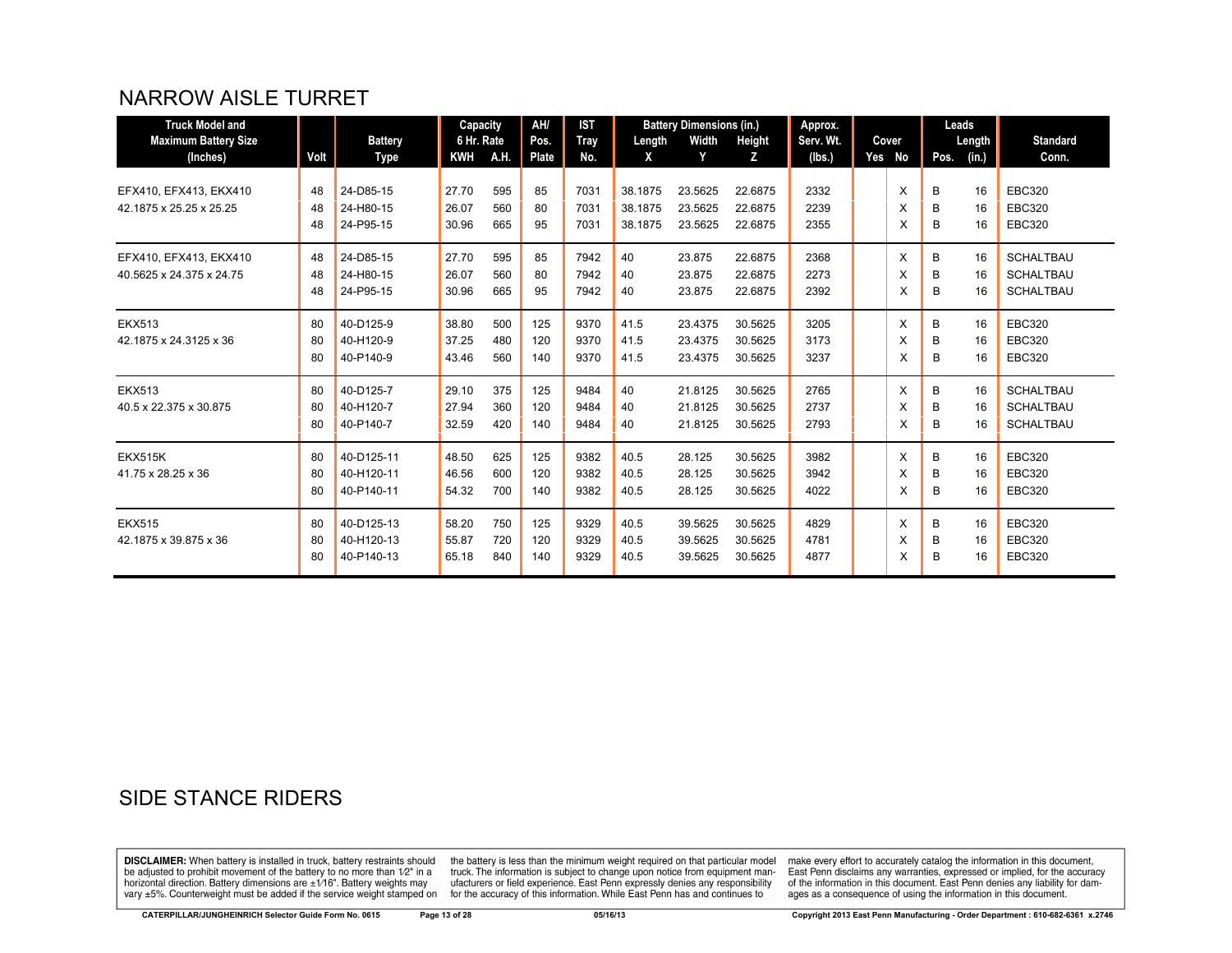#### SIDE STANCE RIDERS

| <b>Truck Model and</b>      |      |                |    | Capacity   |      | AH/          | <b>IST</b>  |         | <b>Battery Dimensions (in.)</b> |         | Approx.   |   |        |      | Leads  |                 |
|-----------------------------|------|----------------|----|------------|------|--------------|-------------|---------|---------------------------------|---------|-----------|---|--------|------|--------|-----------------|
| <b>Maximum Battery Size</b> |      | <b>Battery</b> |    | 6 Hr. Rate |      | Pos.         | <b>Tray</b> | Length  | Width                           | Height  | Serv. Wt. |   | Cover  |      | Length | <b>Standard</b> |
| (Inches)                    | Volt | <b>Type</b>    |    | <b>KWH</b> | A.H. | <b>Plate</b> | No.         | X       | Y                               | Z       | (lbs.)    |   | Yes No | Pos. | (in.)  | Conn.           |
|                             |      |                |    |            |      |              |             |         |                                 |         |           |   |        |      |        |                 |
| <b>NPS60</b>                | 24   | 12-D85-11      | cm | 9.89       | 425  | 85           | 3163        | 31.375  | 12.875                          | 23.25   | 965       | X |        | B    | 30     | SB6325          |
| 32 x 13.4375 x 24           | 24   | 12-H80-11      | cm | 9.31       | 400  | 80           | 3163        | 31.375  | 12.875                          | 23.25   | 926       | X |        | B    | 30     | SB6325          |
|                             | 24   | 12-P95-11      | cm | 11.06      | 475  | 95           | 3163        | 31.375  | 12.875                          | 23.25   | 975       | X |        | B    | 30     | SB6325          |
|                             | 24   | 12-D85-13      |    | 11.87      | 510  | 85           | 3019        | 30.5625 | 12.75                           | 23.25   | 1049      | X |        | B    | 18     | SB6325          |
|                             | 24   | 12-H80-13      |    | 11.17      | 480  | 80           | 3019        | 30.5625 | 12.75                           | 23.25   | 1007      | X |        | B    | 18     | SB6325          |
|                             | 24   | 12-P95-13      |    | 13.27      | 570  | 95           | 3019        | 30.5625 | 12.75                           | 23.25   | 1059      | X |        | B    | 18     | SB6325          |
| <b>NPS60</b>                | 24   | 12-D85-5       | cm | 3.96       | 170  | 85           | 3734        | 30.5    | 8.5625                          | 23.1875 | 477       | X |        | B    | 27     | SB6325          |
| <b>Optional Compartment</b> | 24   | 12-D85-5       | cm | 3.96       | 170  | 85           | 3167        | 24.25   | 8.3125                          | 23.1875 | 464       | X |        | B    | 24     | SB6325          |
| 32 x 9.1875 x 24            | 24   | 12-H80-5       | cm | 3.72       | 160  | 80           | 3734        | 30.5    | 8.5625                          | 23.1875 | 458       | X |        | B    | 27     | SB6325          |
|                             | 24   | 12-H80-5       | cm | 3.72       | 160  | 80           | 3167        | 24.25   | 8.3125                          | 23.1875 | 445       | X |        | B    | 24     | SB6325          |
|                             | 24   | 12-P95-5       | cm | 4.42       | 190  | 95           | 3734        | 30.5    | 8.5625                          | 23.1875 | 482       | X |        | B    | 27     | SB6325          |
|                             | 24   | 12-P95-5       | cm | 4.42       | 190  | 95           | 3167        | 24.25   | 8.3125                          | 23.1875 | 469       | X |        | B    | 24     | SB6325          |
|                             | 24   | 12-D85-7       |    | 5.94       | 255  | 85           | 3447        | 30.5    | 8.5625                          | 23.25   | 595       | X |        | B    | 18     | SB6325          |
|                             | 24   | 12-D85-7       | cm | 5.94       | 255  | 85           | 3415        | 30.5    | 8.5625                          | 23.1875 | 606       | X |        | B    | 24     | SB6325          |
|                             | 24   | 12-D85-7       |    | 5.94       | 255  | 85           | 3042        | 25.25   | 8.5625                          | 23.1875 | 567       | X |        | B    | 18     | SB6325          |
|                             | 24   | 12-H80-7       |    | 5.59       | 240  | 80           | 3447        | 30.5    | 8.5625                          | 23.25   | 571       | X |        | В    | 18     | SB6325          |
|                             | 24   | 12-H80-7       | cm | 5.59       | 240  | 80           | 3415        | 30.5    | 8.5625                          | 23.1875 | 582       | X |        | B    | 24     | SB6325          |
|                             | 24   | 12-H80-7       |    | 5.59       | 240  | 80           | 3042        | 25.25   | 8.5625                          | 23.1875 | 544       | X |        | B    | 18     | SB6325          |
|                             | 24   | 12-P95-7       |    | 6.63       | 285  | 95           | 3447        | 30.5    | 8.5625                          | 23.25   | 601       | X |        | B    | 18     | SB6325          |
|                             | 24   | 12-P95-7       | cm | 6.63       | 285  | 95           | 3415        | 30.5    | 8.5625                          | 23.1875 | 612       | X |        | B    | 24     | SB6325          |
|                             | 24   | 12-P95-7       |    | 6.63       | 285  | 95           | 3042        | 25.25   | 8.5625                          | 23.1875 | 573       | X |        | B    | 18     | SB6325          |
| <b>NPS80</b>                | 24   | 12-D85-11      |    | 9.89       | 425  | 85           | 3163        | 31.375  | 12.875                          | 23.25   | 965       | X |        | В    | 18     | SB6325          |
| 32 x 13.4375 x 24           | 24   | 12-H80-11      |    | 9.31       | 400  | 80           | 3163        | 31.375  | 12.875                          | 23.25   | 926       | X |        | B    | 18     | SB6325          |
|                             | 24   | 12-P95-11      |    | 11.06      | 475  | 95           | 3163        | 31.375  | 12.875                          | 23.25   | 975       | X |        | B    | 18     | SB6325          |
|                             | 24   | 12-D85-13      |    | 11.87      | 510  | 85           | 3019        | 30.5625 | 12.75                           | 23.25   | 1049      | X |        | B    | 18     | SB6325          |
|                             | 24   | 12-H80-13      |    | 11.17      | 480  | 80           | 3019        | 30.5625 | 12.75                           | 23.25   | 1007      | X |        | B    | 18     | SB6325          |
|                             | 24   | 12-P95-13      |    | 13.27      | 570  | 95           | 3019        | 30.5625 | 12.75                           | 23.25   | 1059      | X |        | B    | 18     | SB6325          |

cm - Charge-Mate includes on board charger

H - Designates (H-Series battery type), Hydrasaver Product - Extended Watering Series.

#### STAND-UP RIDERS

**DISCLAIMER:** When battery is installed in truck, battery restraints should be adjusted to prohibit movement of the battery to no more than 1/2" in a horizontal direction. Battery dimensions are ±1/16". Battery weights may vary ±5%. Counterweight must be added if the service weight stamped on

the battery is less than the minimum weight required on that particular model<br>truck. The information is subject to change upon notice from equipment manufacturers or field experience. East Penn expressly denies any responsibility for the accuracy of this information. While East Penn has and continues to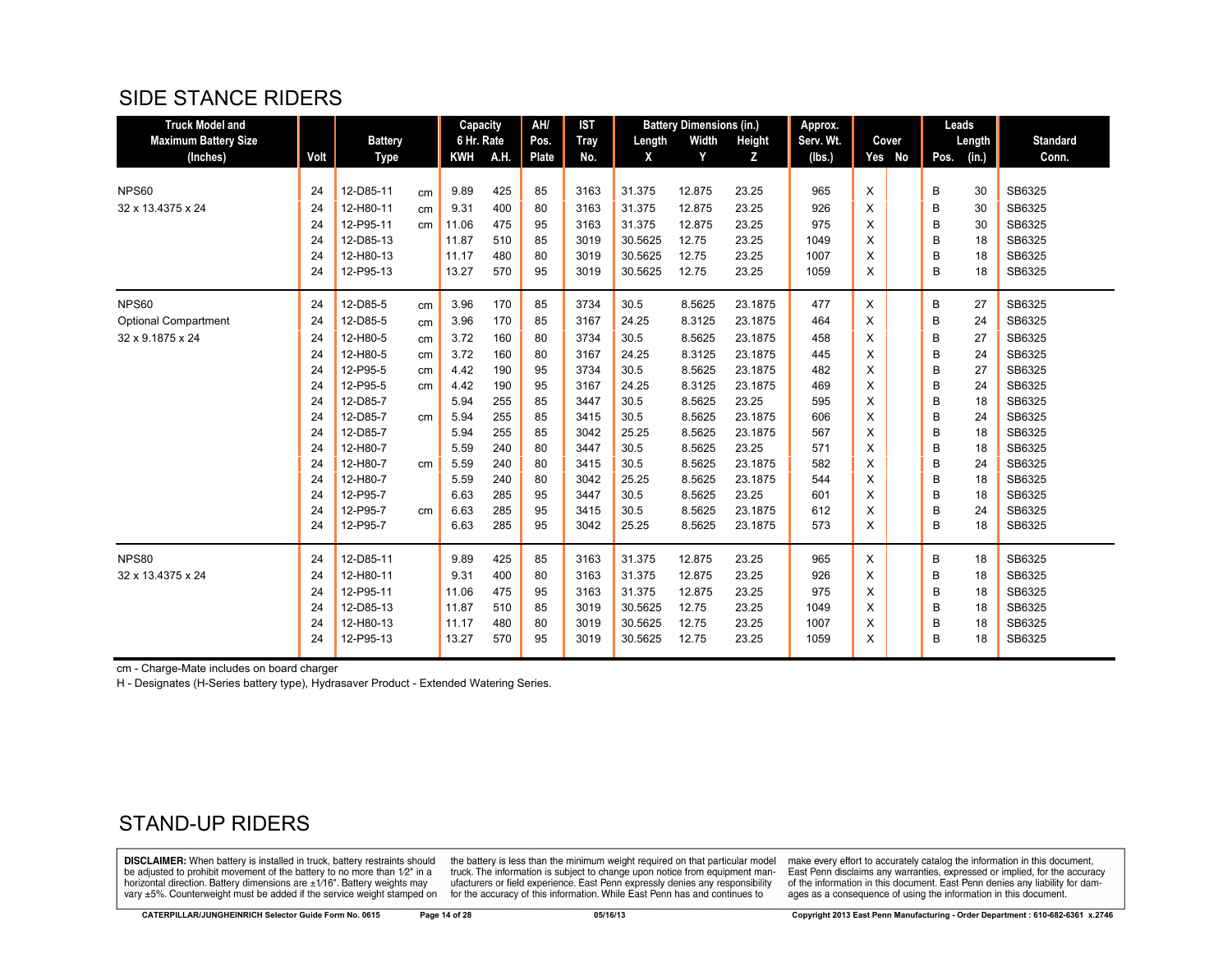#### STAND-UP RIDERS

| <b>Truck Model and</b>      |      |                | <b>Capacity</b> |             | AH/   | IST         |         | <b>Battery Dimensions (in.)</b> |               | Approx.   |        | Leads |        |                 |
|-----------------------------|------|----------------|-----------------|-------------|-------|-------------|---------|---------------------------------|---------------|-----------|--------|-------|--------|-----------------|
| <b>Maximum Battery Size</b> |      | <b>Battery</b> | 6 Hr. Rate      |             | Pos.  | <b>Tray</b> | Length  | Width                           | <b>Height</b> | Serv. Wt. | Cover  |       | Length | <b>Standard</b> |
| (Inches)                    | Volt | Type           | KWH             | <b>A.H.</b> | Plate | No.         | X       | Y                               | z             | (lbs.)    | Yes No | Pos.  | (in.)  | Conn.           |
|                             |      |                |                 |             |       |             |         |                                 |               |           |        |       |        |                 |
| EC15KS, EC18KS              | 36   | 18-D125-11     | 21.83           | 625         | 125   | 6016        | 37.8125 | 13.3125                         | 30.5625       | 1848      | X      | B     | 15     | SB6320          |
| 38.5 x 13.5625 x 32.25      | 36   | 18-H120-11     | 20.95           | 600         | 120   | 6016        | 37.8125 | 13.3125                         | 30.5625       | 1830      | X      | B     | 15     | SB6320          |
| <b>Optional Compartment</b> | 36   | 18-P140-11     | 24.44           | 700         | 140   | 6016        | 37.8125 | 13.3125                         | 30.5625       | 1866      | X      | B     | 15     | SB6320          |
| EC15KS, EC18KS              | 36   | 18-D125-13     | 26.19           | 750         | 125   | 6005        | 37.8125 | 15.5625                         | 30.5625       | 2168      | X      | B     | 15     | SB6320          |
| 38.5 x 16.25 x 32.25        | 36   | 18-H120-13     | 25.14           | 720         | 120   | 6005        | 37.8125 | 15.5625                         | 30.5625       | 2146      | X      | B     | 15     | SB6320          |
|                             | 36   | 18-P140-13     | 29.33           | 840         | 140   | 6005        | 37.8125 | 15.5625                         | 30.5625       | 2190      | X      | B     | 15     | SB6320          |
| EC15KS, EC18KS              | 36   | 18-D125-15     | 30.56           | 875         | 125   | 6045        | 38.1875 | 17.8125                         | 30.5625       | 2486      | X      | B     | 15     | SB6320          |
| <b>Optional Compartment</b> | 36   | 18-H120-15     | 29.33           | 840         | 120   | 6045        | 38.1875 | 17.8125                         | 30.5625       | 2461      | X      | B     | 15     | SB6320          |
| 38.5 x 18.5 x 32.25         | 36   | 18-P140-15     | 34.22           | 980         | 140   | 6045        | 38.1875 | 17.8125                         | 30.5625       | 2511      | X      | B     | 15     | SB6320          |
| EC20KS                      | 36   | 18-D125-15     | 30.56           | 875         | 125   | 6045        | 38.1875 | 17.8125                         | 30.5625       | 2486      | X      | B     | 15     | SB6320          |
| 38.5 x 18.5 x 32.25         | 36   | 18-H120-15     | 29.33           | 840         | 120   | 6045        | 38.1875 | 17.8125                         | 30.5625       | 2461      | X      | B     | 15     | SB6320          |
|                             | 36   | 18-P140-15     | 34.22           | 980         | 140   | 6045        | 38.1875 | 17.8125                         | 30.5625       | 2511      | X      | B     | 15     | SB6320          |
| EC15KS, EC18KS, EC20KS      | 36   | 18-D125-17     | 34.92           | 1000        | 125   | 6069        | 38.1875 | 20.0625                         | 30.5625       | 2834      | X      | B     | 15     | SB6320          |
| 38.5 x 21.25 x 32.25        | 36   | 18-H120-17     | 33.52           | 960         | 120   | 6069        | 38.1875 | 20.0625                         | 30.5625       | 2806      | X      | B     | 15     | SB6320          |
|                             | 36   | 18-P140-17     | 39.11           | 1120        | 140   | 6069        | 38.1875 | 20.0625                         | 30.5625       | 2862      | X      | B     | 15     | SB6320          |
| EC25KS                      | 36   | 18-D125-19     | 39.29           | 1125        | 125   | 6089        | 38.1875 | 22.3125                         | 30.5625       | 3106      | X      | B     | 15     | SB6320          |
| 38.5 x 23.75 x 32.25        | 36   | 18-H120-19     | 37.71           | 1080        | 120   | 6089        | 38.1875 | 22.3125                         | 30.5625       | 3075      | Х      | B     | 15     | SB6320          |
|                             | 36   | 18-P140-19     | 44.00           | 1260        | 140   | 6089        | 38.1875 | 22.3125                         | 30.5625       | 3137      | X      | B     | 15     | SB6320          |
| ETG230, ETG235              | 36   | 18-D125-11     | 21.83           | 625         | 125   | 6016        | 37.8125 | 13.3125                         | 30.5625       | 1848      | X      | С     | 20     | SB6320          |
| 38.5 x 14.25 x 31.5625      | 36   | 18-H120-11     | 20.95           | 600         | 120   | 6016        | 37.8125 | 13.3125                         | 30.5625       | 1830      | X      | C     | 20     | SB6320          |
|                             | 36   | 18-P140-11     | 24.44           | 700         | 140   | 6016        | 37.8125 | 13.3125                         | 30.5625       | 1866      | X      | C     | 20     | SB6320          |
| ETG230, ETG235, ETG630      | 36   | 18-D125-13     | 26.19           | 750         | 125   | 6005        | 37.8125 | 15.5625                         | 30.5625       | 2168      | X      | C     | 20     | SB6320          |
| 38.5 x 16.25 x 31.5625      | 36   | 18-H120-13     | 25.14           | 720         | 120   | 6005        | 37.8125 | 15.5625                         | 30.5625       | 2146      | X      | C     | 20     | SB6320          |
|                             | 36   | 18-P140-13     | 29.33           | 840         | 140   | 6005        | 37.8125 | 15.5625                         | 30.5625       | 2190      | X      | C     | 20     | SB6320          |
| ETG230, ETG235, ETG340      | 36   | 18-D125-15     | 30.56           | 875         | 125   | 6045        | 38.1875 | 17.8125                         | 30.5625       | 2486      | X      | C     | 20     | SB6320          |
| 38.5 x 18.25 x 31.5625      | 36   | 18-H120-15     | 29.33           | 840         | 120   | 6045        | 38.1875 | 17.8125                         | 30.5625       | 2461      | Х      | C     | 20     | SB6320          |
|                             | 36   | 18-P140-15     | 34.22           | 980         | 140   | 6045        | 38.1875 | 17.8125                         | 30.5625       | 2511      | X      | C     | 20     | SB6320          |
| ETG350, ETG355              | 36   | 18-D125-19     | 39.29           | 1125        | 125   | 6089        | 38.1875 | 22.3125                         | 30.5625       | 3106      | X      | С     | 20     | SB6320          |
| 38.5 x 23.75 x 32.25        | 36   | 18-H120-19     | 37.71           | 1080        | 120   | 6089        | 38.1875 | 22.3125                         | 30.5625       | 3075      | X      | C     | 20     | SB6320          |
|                             | 36   | 18-P140-19     | 44.00           | 1260        | 140   | 6089        | 38.1875 | 22.3125                         | 30.5625       | 3137      | X      | C     | 20     | SB6320          |

**DISCLAIMER:** When battery is installed in truck, battery restraints should be adjusted to prohibit movement of the battery to no more than  $1/2$ " in a horizontal direction. Battery dimensions are  $\pm 1/16$ ". Battery weig

the battery is less than the minimum weight required on that particular model<br>truck. The information is subject to change upon notice from equipment man-<br>ufacturers or field experience. East Penn expressly denies any respo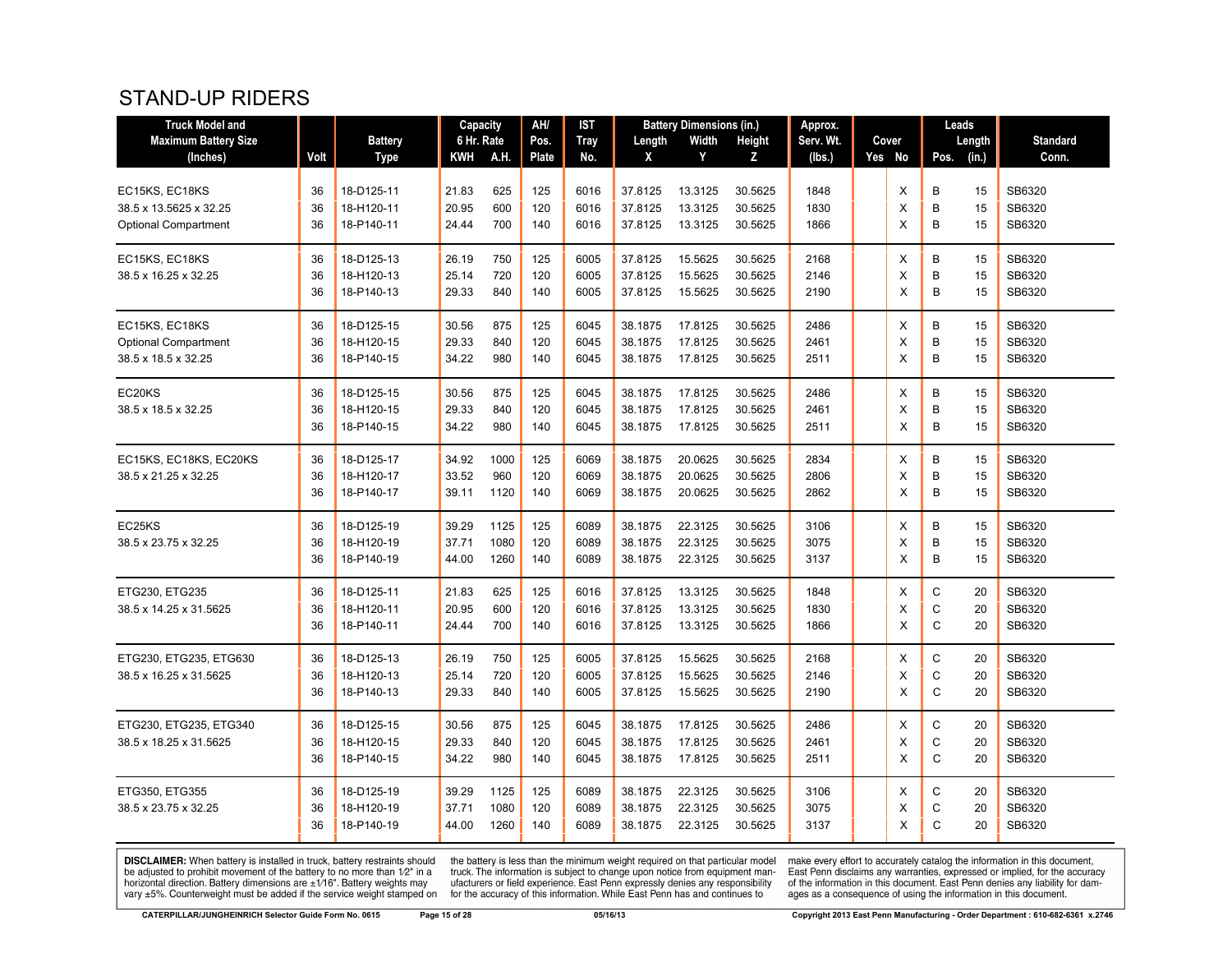## STAND-UP RIDERS (continued)

| <b>Truck Model and</b>       |      |                |    | Capacity                 |      | AH/          | <b>IST</b> |         | <b>Battery Dimensions (in.)</b> |         | Approx.   |        |      | Leads  |                 |
|------------------------------|------|----------------|----|--------------------------|------|--------------|------------|---------|---------------------------------|---------|-----------|--------|------|--------|-----------------|
| <b>Maximum Battery Size</b>  |      | <b>Battery</b> |    | 6 Hr. Rate<br><b>KWH</b> | A.H. | Pos.         | Tray       | Length  | Width                           | Height  | Serv. Wt. | Cover  |      | Length | <b>Standard</b> |
| (Inches)                     | Volt | Type           |    |                          |      | <b>Plate</b> | No.        | X       | Y                               | z       | (lbs.)    | Yes No | Pos. | (in.)  | Conn.           |
| ES3000, ES3500               | 36   | 18-D125-11     |    | 21.83                    | 625  | 125          | 6016       | 37.8125 | 13.3125                         | 30.5625 | 1848      | X      | C    | 20     | SB6320          |
| <b>Optional Compartment</b>  | 36   | 18-H120-11     |    | 20.95                    | 600  | 120          | 6016       | 37.8125 | 13.3125                         | 30.5625 | 1830      | X      | C    | 20     | SB6320          |
| 38.625 x 14.25 x 31.75       | 36   | 18-P140-11     |    | 24.44                    | 700  | 140          | 6016       | 37.8125 | 13.3125                         | 30.5625 | 1866      | X      | C    | 20     | SB6320          |
| ES3000, ES3500               | 36   | 18-D125-13     |    | 26.19                    | 750  | 125          | 6005       | 37.8125 | 15.5625                         | 30.5625 | 2168      | X      | C    | 20     | SB6320          |
| 38.625 x 16.25 x 31.75       | 36   | 18-H120-13     |    | 25.14                    | 720  | 120          | 6005       | 37.8125 | 15.5625                         | 30.5625 | 2146      | X      | C    | 20     | SB6320          |
|                              | 36   | 18-P140-13     |    | 29.33                    | 840  | 140          | 6005       | 37.8125 | 15.5625                         | 30.5625 | 2190      | X      | C    | 20     | SB6320          |
| ES3000, ES3500, ES4000       | 36   | 18-D125-15     |    | 30.56                    | 875  | 125          | 6045       | 38.1875 | 17.8125                         | 30.5625 | 2486      | X      | C    | 20     | SB6320          |
| <b>Optional Compartment</b>  | 36   | 18-H120-15     |    | 29.33                    | 840  | 120          | 6045       | 38.1875 | 17.8125                         | 30.5625 | 2461      | X      | C    | 20     | SB6320          |
| 38.625 x 18.25 x 31.75       | 36   | 18-P140-15     |    | 34.22                    | 980  | 140          | 6045       | 38.1875 | 17.8125                         | 30.5625 | 2511      | X      | C    | 20     | SB6320          |
| ES5000, ES4000, ES5500       | 36   | 18-D125-17     |    | 34.92                    | 1000 | 125          | 6069       | 38.1875 | 20.0625                         | 30.5625 | 2834      | X      | С    | 20     | SB6320          |
| ETG340, ETG350, ETG355       | 36   | 18-H120-17     |    | 33.52                    | 960  | 120          | 6069       | 38.1875 | 20.0625                         | 30.5625 | 2806      | X      | C    | 20     | SB6320          |
| 38.625 x 21.25 x 31.75       | 36   | 18-P140-17     |    | 39.11                    | 1120 | 140          | 6069       | 38.1875 | 20.0625                         | 30.5625 | 2862      | X      | C    | 20     | SB6320          |
| Min. Battery Wt. - 2600 lbs. |      |                |    |                          |      |              |            |         |                                 |         |           |        |      |        |                 |
| ES5000, ES5500               | 36   | 18-D125-17     | SD | 34.92                    | 1000 | 125          | 6C87       | 38.4375 | 20.0625                         | 30.9375 | 2900      | X      | C    | 20     | SB6320          |
| 38.625 x 23.75 x 32.3125     | 36   | 18-D125-17     |    | 34.92                    | 1000 | 125          | 6069       | 38.1875 | 20.0625                         | 30.5625 | 2834*     | X      | C    | 20     | SB6320          |
| Min. Battery Wt. - 2900 lbs. | 36   | 18-H120-17     | sp | 33.52                    | 960  | 120          | 6C87       | 38.4375 | 20.0625                         | 30.9375 | 2871      | X      | C    | 20     | SB6320          |
|                              | 36   | 18-H120-17     |    | 33.52                    | 960  | 120          | 6069       | 38.1875 | 20.0625                         | 30.5625 | 2806*     | X      | C    | 20     | SB6320          |
|                              | 36   | 18-P140-17     | sp | 39.11                    | 1120 | 140          | 6C87       | 38.4375 | 20.0625                         | 30.9375 | 2929      | X      | C    | 20     | SB6320          |
|                              | 36   | 18-P140-17     |    | 39.11                    | 1120 | 140          | 6069       | 38.1875 | 20.0625                         | 30.5625 | 2862*     | X      | C    | 20     | SB6320          |
|                              | 36   | 18-D125-19     |    | 39.29                    | 1125 | 125          | 6089       | 38.1875 | 22.3125                         | 30.5625 | 3106      | X      | C    | 20     | SB6320          |
|                              | 36   | 18-H120-19     |    | 37.71                    | 1080 | 120          | 6089       | 38.1875 | 22.3125                         | 30.5625 | 3075      | X      | C    | 20     | SB6320          |
|                              | 36   | 18-P140-19     |    | 44.00                    | 1260 | 140          | 6089       | 38.1875 | 22.3125                         | 30.5625 | 3137      | X      | C    | 20     | SB6320          |

H - Designates (H-Series battery type), Hydrasaver Product - Extended Watering Series.

sp - Special tray IST6C87 includes steel plates for minimum weight requirement. Consult factory for price and weight varience.

\* Must use auxilliary counterweight in compartment.

#### COUNTERBALANCED RIDERS

**DISCLAIMER:** When battery is installed in truck, battery restraints should be adjusted to prohibit movement of the battery to no more than 1/2" in a horizontal direction. Battery dimensions are  $\pm 1/16$ ". Battery weights may vary ±5%. Counterweight must be added if the service weight stamped on

the battery is less than the minimum weight required on that particular model truck. The information is subject to change upon notice from equipment manufacturers or field experience. East Penn expressly denies any responsibility for the accuracy of this information. While East Penn has and continues to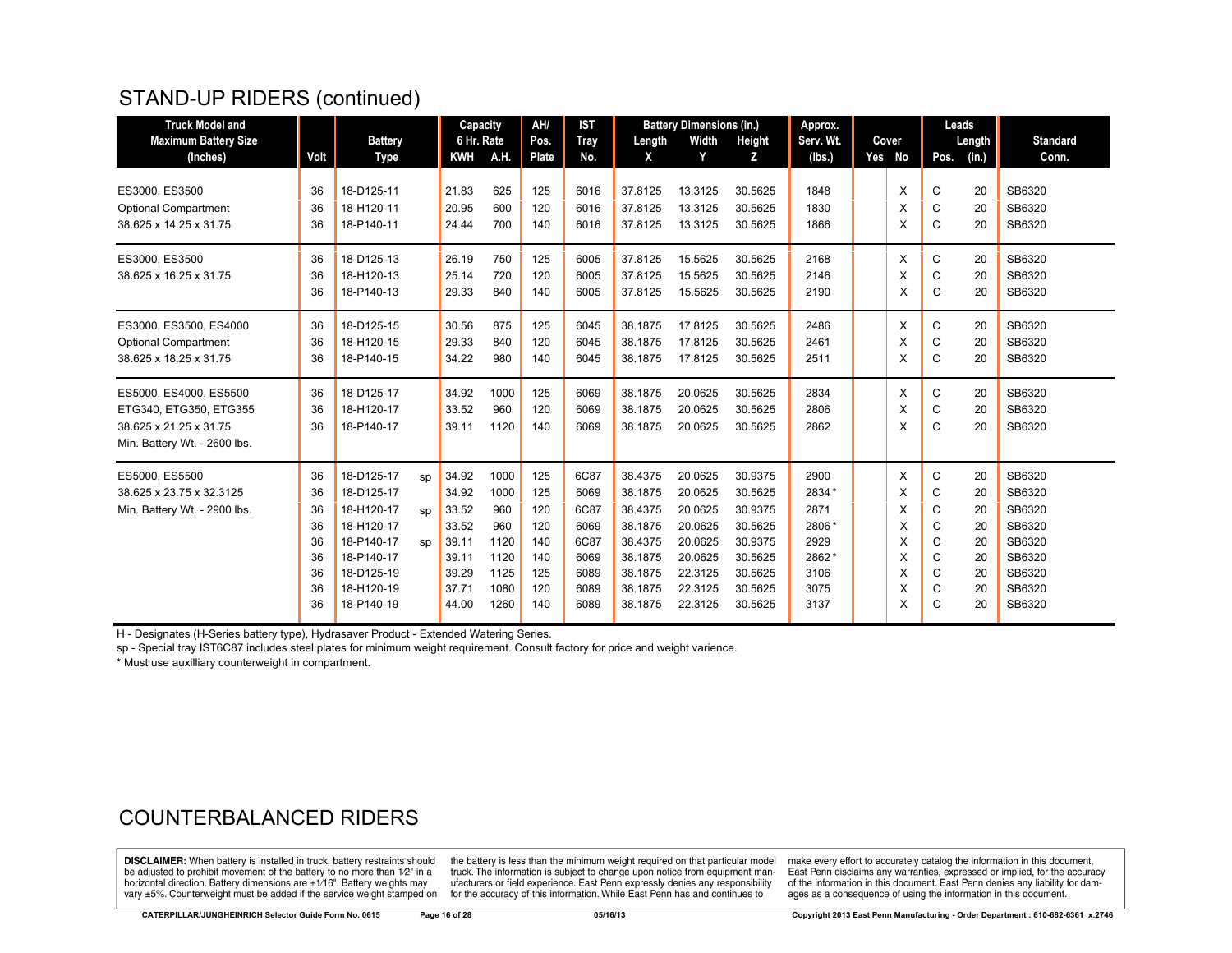## COUNTERBALANCED RIDERS

| <b>Truck Model and</b>      |      |                | Capacity   |      | AH/   | IST         |         | <b>Battery Dimensions (in.)</b> |         | Approx.   |          | Leads         |                 |
|-----------------------------|------|----------------|------------|------|-------|-------------|---------|---------------------------------|---------|-----------|----------|---------------|-----------------|
| <b>Maximum Battery Size</b> |      | <b>Battery</b> | 6 Hr. Rate |      | Pos.  | <b>Tray</b> | Length  | Width                           | Height  | Serv. Wt. | Cover    | Length        | <b>Standard</b> |
| (Inches)                    | Volt | <b>Type</b>    | KWH        | A.H. | Plate | No.         | X       | Y                               | z       | (lbs.)    | Yes No   | (in.)<br>Pos. | Conn.           |
|                             |      |                |            |      |       |             |         |                                 |         |           |          |               |                 |
| EP15T, EP18T                | 36   | 18-D85-17      | 23.75      | 680  | 85    | 6015        | 38.1875 | 20.0625                         | 22.6875 | 2045      | Χ        | D<br>30       | SB6320          |
| 39.1875 x 20.625 x 24.4375  | 36   | 18-H80-17      | 22.35      | 640  | 80    | 6015        | 38.1875 | 20.0625                         | 22.6875 | 1963      | X        | D<br>30       | SB6320          |
|                             | 36   | 18-P95-17      | 26.54      | 760  | 95    | 6015        | 38.1875 | 20.0625                         | 22.6875 | 2065      | X        | D<br>30       | SB6320          |
| EP15T, EP18T                | 48   | 24-D85-13      | 23.75      | 510  | 85    | 7017        | 37.8125 | 20.5625                         | 22.6875 | 2030      | X        | D<br>30       | SB6320          |
| 39.1875 x 20.625 x 24.4375  | 48   | 24-H80-13      | 22.35      | 480  | 80    | 7017        | 37.8125 | 20.5625                         | 22.6875 | 1949      | X        | D<br>30       | SB6320          |
|                             | 48   | 24-P95-13      | 26.54      | 570  | 95    | 7017        | 37.8125 | 20.5625                         | 22.6875 | 2050      | $\times$ | D<br>30       | SB6320          |
| EP18T, EP20T                | 36   | 18-D85-19      | 26.71      | 765  | 85    | 6041        | 38.1875 | 22.3125                         | 22.6875 | 2242      | X        | D<br>30       | SB6320          |
| 39.5625 x 25 x 24.5625      | 36   | 18-H80-19      | 25.14      | 720  | 80    | 6041        | 38.1875 | 22.3125                         | 22.6875 | 2152      | X        | D<br>30       | SB6320          |
|                             | 36   | 18-P95-19      | 29.86      | 855  | 95    | 6041        | 38.1875 | 22.3125                         | 22.6875 | 2264      | X        | D<br>30       | SB6320          |
|                             | 36   | 18-D85-21      | 29.68      | 850  | 85    | 6010        | 38.1875 | 24.5625                         | 22.6875 | 2466      | X        | D<br>30       | SB6320          |
|                             | 36   | 18-H80-21      | 27.94      | 800  | 80    | 6010        | 38.1875 | 24.5625                         | 22.6875 | 2367      | X        | D<br>30       | SB6320          |
|                             | 36   | 18-P95-21      | 33.17      | 950  | 95    | 6010        | 38.1875 | 24.5625                         | 22.6875 | 2491      | X        | D<br>30       | SB6320          |
| EP18T, EP20T                | 48   | 24-D85-15      | 27.70      | 595  | 85    | 7031        | 38.1875 | 23.5625                         | 22.6875 | 2332      | Χ        | D<br>30       | SB6320          |
| 39.5625 x 25 x 24.5625      | 48   | 24-H80-15      | 26.07      | 560  | 80    | 7031        | 38.1875 | 23.5625                         | 22.6875 | 2239      | X        | D<br>30       | SB6320          |
|                             | 48   | 24-P95-15      | 30.96      | 665  | 95    | 7031        | 38.1875 | 23.5625                         | 22.6875 | 2355      | $\times$ | D<br>30       | SB6320          |
| EP16KT, ET3000              | 36   | 18-D85-17      | 23.75      | 680  | 85    | 6015        | 38.1875 | 20.0625                         | 22.6875 | 2045      | Χ        | B<br>20       | SB6320          |
| 40 x 20.875 x 24.75         | 36   | 18-H80-17      | 22.35      | 640  | 80    | 6015        | 38.1875 | 20.0625                         | 22.6875 | 1963      | X        | B<br>20       | SB6320          |
|                             | 36   | 18-P95-17      | 26.54      | 760  | 95    | 6015        | 38.1875 | 20.0625                         | 22.6875 | 2065      | X        | B<br>20       | SB6320          |
| EP16KT. ET3000              | 48   | 24-D85-13      | 23.75      | 510  | 85    | 7017        | 37.8125 | 20.5625                         | 22.6875 | 2030      | X        | B<br>20       | SB6320          |
| 40 x 20.875 x 24.75         | 48   | 24-H80-13      | 22.35      | 480  | 80    | 7017        | 37.8125 | 20.5625                         | 22.6875 | 1949      | X        | B<br>20       | SB6320          |
|                             | 48   | 24-P95-13      | 26.54      | 570  | 95    | 7017        | 37.8125 | 20.5625                         | 22.6875 | 2050      | X        | B<br>20       | SB6320          |
| EP18KT, EP20KT, ET3500      | 36   | 18-D85-19      | 26.71      | 765  | 85    | 6041        | 38.1875 | 22.3125                         | 22.6875 | 2242      | Χ        | B<br>20       | SB6320          |
| ET4000                      | 36   | 18-H80-19      | 25.14      | 720  | 80    | 6041        | 38.1875 | 22.3125                         | 22.6875 | 2152      | X        | B<br>20       | SB6320          |
| 40 x 24.875 x 24.75         | 36   | 18-P95-19      | 29.86      | 855  | 95    | 6041        | 38.1875 | 22.3125                         | 22.6875 | 2264      | X        | B<br>20       | SB6320          |
|                             | 36   | 18-D85-21      | 29.68      | 850  | 85    | 6010        | 38.1875 | 24.5625                         | 22.6875 | 2466      | X        | B<br>20       | SB6320          |
|                             | 36   | 18-H80-21      | 27.94      | 800  | 80    | 6010        | 38.1875 | 24.5625                         | 22.6875 | 2367      | X        | B<br>20       | SB6320          |
|                             | 36   | 18-P95-21      | 33.17      | 950  | 95    | 6010        | 38.1875 | 24.5625                         | 22.6875 | 2491      | X        | B<br>20       | SB6320          |
| EP18KT, EP20KT, ET3500      | 48   | 24-D85-15      | 27.70      | 595  | 85    | 7031        | 38.1875 | 23.5625                         | 22.6875 | 2332      | X        | B<br>20       | SB6320          |
| ET4000                      | 48   | 24-H80-15      | 26.07      | 560  | 80    | 7031        | 38.1875 | 23.5625                         | 22.6875 | 2239      | X        | B<br>20       | SB6320          |
| 40 x 24.875 x 24.75         | 48   | 24-P95-15      | 30.96      | 665  | 95    | 7031        | 38.1875 | 23.5625                         | 22.6875 | 2355      | X        | B<br>20       | SB6320          |
|                             |      |                |            |      |       |             |         |                                 |         |           |          |               |                 |

**DISCLAIMER:** When battery is installed in truck, battery restraints should be adjusted to prohibit movement of the battery to no more than  $1/2$ " in a horizontal direction. Battery dimensions are  $\pm 1/16$ ". Battery weig

the battery is less than the minimum weight required on that particular model<br>truck. The information is subject to change upon notice from equipment man-<br>ufacturers or field experience. East Penn expressly denies any respo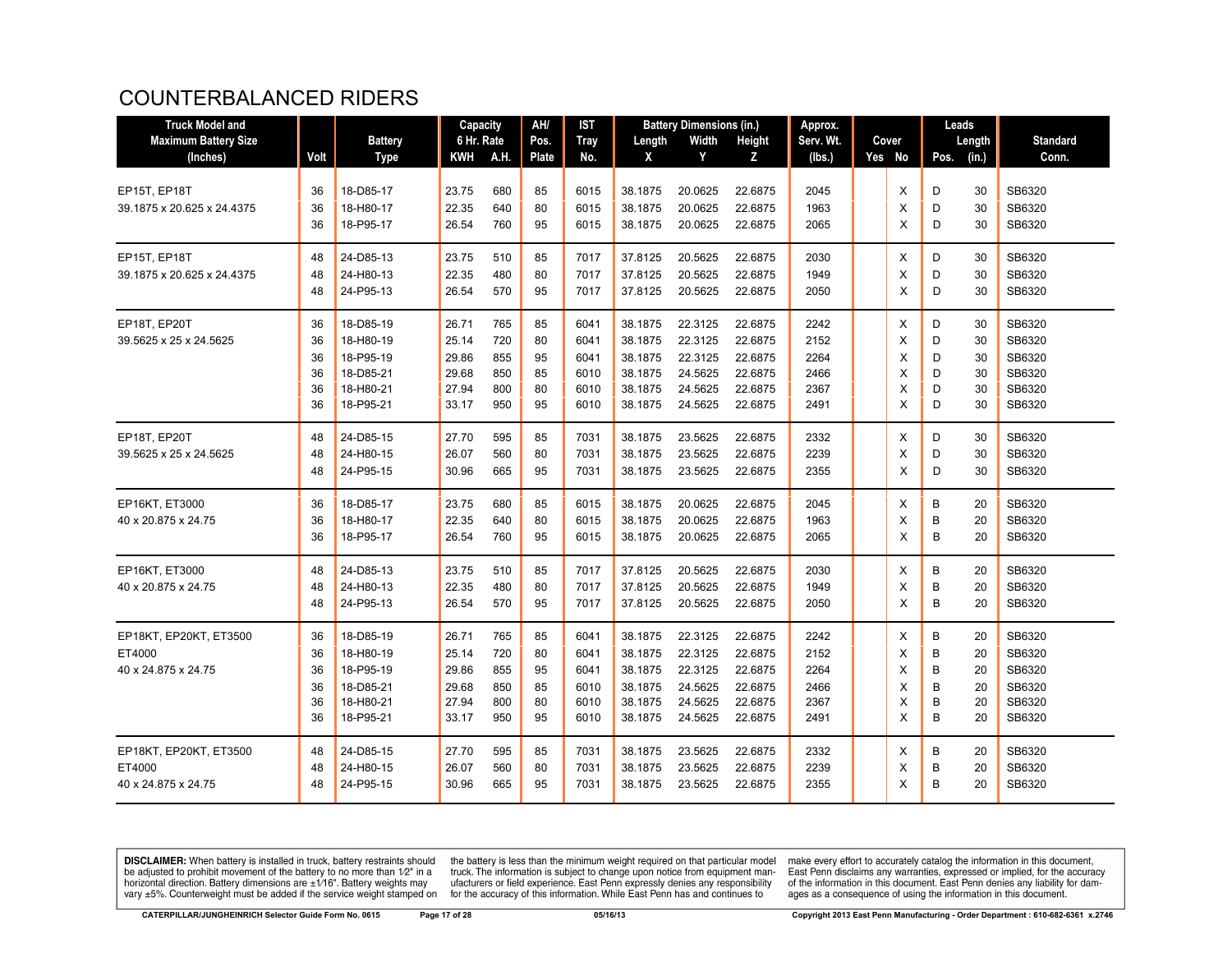| <b>Truck Model and</b>         |      |                |    | Capacity   |      | AH/   | <b>IST</b>  |         | <b>Battery Dimensions (in.)</b> |         | Approx.   |        |      | Leads  |                 |
|--------------------------------|------|----------------|----|------------|------|-------|-------------|---------|---------------------------------|---------|-----------|--------|------|--------|-----------------|
| <b>Maximum Battery Size</b>    |      | <b>Battery</b> |    | 6 Hr. Rate |      | Pos.  | <b>Tray</b> | Length  | Width                           | Height  | Serv. Wt. | Cover  |      | Length | <b>Standard</b> |
| (Inches)                       | Volt | <b>Type</b>    |    | KWH        | A.H. | Plate | No.         | X       | Y                               | Z       | (lbs.)    | Yes No | Pos. | (in.)  | Conn.           |
|                                |      |                |    |            |      |       |             |         |                                 |         |           |        |      |        |                 |
| FC40, F35, F40                 | 36   | 18-D85-19      |    | 26.71      | 765  | 85    | 6041        | 38.1875 | 22.3125                         | 22.6875 | 2242      | X      | B    | 30     | SB6320          |
| 39.1875 x 24.875 x 24.375      | 36   | 18-H80-19      |    | 25.14      | 720  | 80    | 6041        | 38.1875 | 22.3125                         | 22.6875 | 2152      | X      | B    | 30     | SB6320          |
| Min. Battery Wt. - 2200 lbs.   | 36   | 18-P95-19      |    | 29.86      | 855  | 95    | 6041        | 38.1875 | 22.3125                         | 22.6875 | 2264      | X      | В    | 30     | SB6320          |
|                                | 36   | 18-D85-21      |    | 29.68      | 850  | 85    | 6010        | 38.1875 | 24.5625                         | 22.6875 | 2466      | X      | B    | 30     | SB6320          |
|                                | 36   | 18-H80-21      |    | 27.94      | 800  | 80    | 6010        | 38.1875 | 24.5625                         | 22.6875 | 2367      | X      | B    | 30     | SB6320          |
|                                | 36   | 18-P95-21      |    | 33.17      | 950  | 95    | 6010        | 38.1875 | 24.5625                         | 22.6875 | 2491      | X      | B    | 30     | SB6320          |
| F35, F40, FC40                 | 48   | 24-D85-15      |    | 27.70      | 595  | 85    | 7031        | 38.1875 | 23.5625                         | 22.6875 | 2332      | X      | В    | 30     | SB6320          |
| 39.1875 x 24.875 x 24.375      | 48   | 24-H80-15      |    | 26.07      | 560  | 80    | 7031        | 38.1875 | 23.5625                         | 22.6875 | 2239      | X      | B    | 30     | SB6320          |
| Min. Battery Wt. - 2200 lbs.   | 48   | 24-P95-15      |    | 30.96      | 665  | 95    | 7031        | 38.1875 | 23.5625                         | 22.6875 | 2355      | X      | B    | 30     | SB6320          |
|                                |      |                |    |            |      |       |             |         |                                 |         |           |        |      |        |                 |
| F30, F25                       | 36   | 18-D85-17      |    | 23.75      | 680  | 85    | 6015        | 38.1875 | 20.0625                         | 22.6875 | 2045      | X      | B    | 30     | SB6320          |
| 39.1875 x 20.5625 x 24.375     | 36   | 18-H80-17      |    | 22.35      | 640  | 80    | 6015        | 38.1875 | 20.0625                         | 22.6875 | 1963      | X      | B    | 30     | SB6320          |
| Min. Battery Wt. - 1900 lbs.   | 36   | 18-P95-17      |    | 26.54      | 760  | 95    | 6015        | 38.1875 | 20.0625                         | 22.6875 | 2065      | X      | B    | 30     | SB6320          |
| F30, F25                       | 48   | 24-D85-11      | sp | 19.79      | 425  | 85    | 7501        | 38.3125 | 18.1875                         | 22.6875 | 1922      | X      | В    | 30     | SB6320          |
| 39.1875 x 20.5625 x 24.375     | 48   | 24-H80-11      | sp | 18.62      | 400  | 80    | 7501        | 38.3125 | 18.1875                         | 22.6875 | 1845      | X      | B    | 30     | SB6320          |
| Min. Battery Wt. - 1900 lbs.   | 48   | 24-P95-11      | sp | 22.12      | 475  | 95    | 7501        | 38.3125 | 18.1875                         | 22.6875 | 1941      | X      | B    | 30     | SB6320          |
|                                |      |                |    |            |      |       |             |         |                                 |         |           |        |      |        |                 |
| F50DSA, F40D, F50D             | 36   | 18-D55-29      |    | 26.89      | 770  | 55    | 6649        | 38.1875 | 33.6875                         | 18.1875 | 2559      | X      | B    | 30     | SB6320          |
| 45.5 x 41.25 x 18.875          | 36   | 18-D55-31      |    | 28.81      | 825  | 55    | 6770        | 38.1875 | 38.1875                         | 18.1875 | 2759      | X      | В    | 30     | SB6320          |
| Low Overhead Guard             | 36   | 18-D55-33      |    | 30.73      | 880  | 55    | 6354        | 38.1875 | 38.1875                         | 18.1875 | 2937      | X      | B    | 30     | SB6320          |
| F50DSA, F40D, F50D             | 48   | 24-D55-23      |    | 28.17      | 605  | 55    | 7204        | 38.1875 | 35.6875                         | 18.1875 | 2741      | X      | B    | 30     | SB6320          |
| 45.5 x 41.25 x 18.875          | 48   | 24-D55-27      |    | 33.29      | 715  | 55    | 7109        | 41.6875 | 38.1875                         | 18.1875 | 3173      | X      | B    | 30     | SB6320          |
| <b>Low Overhead Guard</b>      |      |                |    |            |      |       |             |         |                                 |         |           |        |      |        |                 |
|                                |      |                |    |            |      |       |             |         |                                 |         |           |        |      |        |                 |
| F50DSA, F40D, F40DSA           | 36   | 18-D65-29      |    | 31.78      | 910  | 65    | 6678        | 38.1875 | 33.6875                         | 20.0625 | 2864      | X      | B    | 30     | SB6320          |
| F50D                           | 36   | 18-D65-31      |    | 34.05      | 975  | 65    | 6151        | 38.1875 | 35.9375                         | 20.0625 | 3093      | X      | B    | 30     | SB6320          |
| 45.5 x 41.25 x 20.875          | 36   | 18-D65-33      |    | 36.32      | 1040 | 65    | 6273        | 38.1875 | 38.1875                         | 20.0625 | 3286      | X      | B    | 30     | SB6320          |
| <b>Standard Overhead Guard</b> |      |                |    |            |      |       |             |         |                                 |         |           |        |      |        |                 |
| F40D, F40DSA, F50D             | 48   | 24-D65-25      |    | 36.32      | 780  | 65    | 7521        | 38.6875 | 38.1875                         | 20.0625 | 3276      | X      | B    | 30     | SB6320          |
| F50DSA                         | 48   | 24-D65-27      |    | 39.34      | 845  | 65    | 7218        | 41.6875 | 38.1875                         | 20.0625 | 3597      | X      | B    | 30     | SB6320          |
| 45.5 x 41.25 x 20.875          | 48   | 24-D65-29      |    | 42.37      | 910  | 65    | 7321        | 44.6875 | 38.1875                         | 20.0625 | 3813      | X      | B    | 30     | SB6320          |
| <b>Standard Overhead Guard</b> |      |                |    |            |      |       |             |         |                                 |         |           |        |      |        |                 |
|                                |      |                |    |            |      |       |             |         |                                 |         |           |        |      |        |                 |

**DISCLAIMER:** When battery is installed in truck, battery restraints should be adjusted to prohibit movement of the battery to no more than 1/2" in a be added in the behavior of the behavior of the behavior of the behavior of the behavior of the behavior of the behavior of the behavior of the service weight sharped on vary  $\pm$ 5%. Counterweight must be added if the ser

the battery is less than the minimum weight required on that particular model<br>truck. The information is subject to change upon notice from equipment man-<br>ufacturers or field experience. East Penn expressly denies any respo for the accuracy of this information. While East Penn has and continues to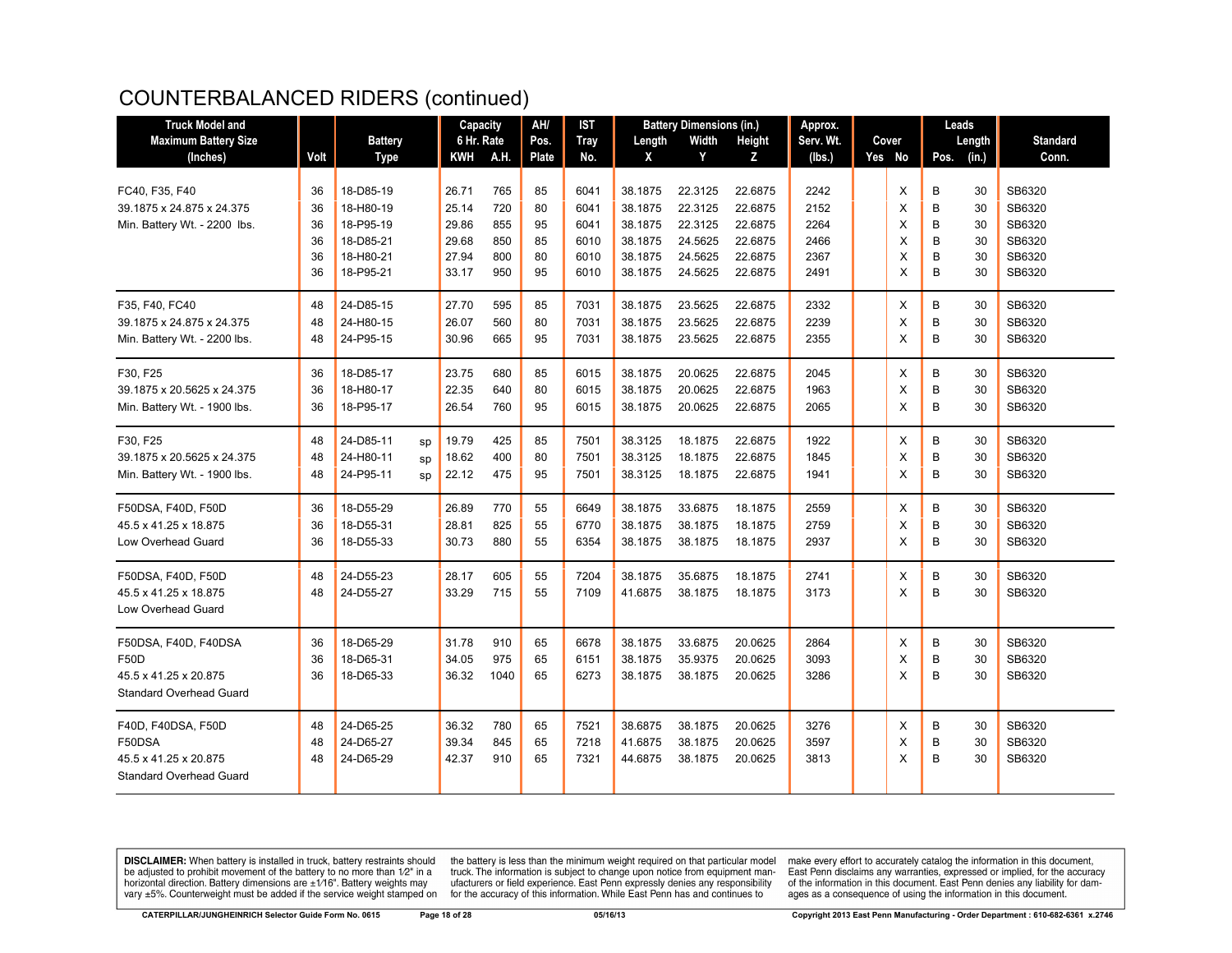| <b>Truck Model and</b>                                                                                           |                |                                     | Capacity                |                      | AH/            | <b>IST</b>           |                               | <b>Battery Dimensions (in.)</b> |                               | Approx.              |             |             | Leads          |                            |
|------------------------------------------------------------------------------------------------------------------|----------------|-------------------------------------|-------------------------|----------------------|----------------|----------------------|-------------------------------|---------------------------------|-------------------------------|----------------------|-------------|-------------|----------------|----------------------------|
| <b>Maximum Battery Size</b>                                                                                      |                | <b>Battery</b>                      | 6 Hr. Rate              |                      | Pos.           | <b>Tray</b>          | Length                        | Width                           | Height                        | Serv. Wt.            | Cover       |             | Length         | <b>Standard</b>            |
| (Inches)                                                                                                         | Volt           | <b>Type</b>                         | <b>KWH</b>              | A.H.                 | <b>Plate</b>   | No.                  | X                             | Y                               | Z.                            | (lbs.)               | Yes No      | Pos.        | (in.)          | Conn.                      |
| F50DSA, F40D, F50D                                                                                               | 36             | 18-D85-31                           | 44.52                   | 1275                 | 85             | 6164                 | 38.1875                       | 35.9375                         | 22.6875                       | 3603                 | X           | В           | 30             | SB6320                     |
| 45.5 x 41.25 x 24.0625                                                                                           | 36<br>36       | 18-H80-31<br>18-P95-31              | 41.90<br>49.76          | 1200<br>1425         | 80<br>95       | 6164<br>6164         | 38.1875<br>38.1875            | 35.9375<br>35.9375              | 22.6875<br>22.6875            | 3459<br>3639         | X<br>X      | B<br>B      | 30<br>30       | SB6320<br>SB6320           |
| <b>High Overhead Guard</b>                                                                                       | 36             | 18-D85-33                           | 47.49                   | 1360                 | 85             | 6065                 | 38.1875                       | 38.1875                         | 22.6875                       | 3887                 | X           | B           | 30             | SB6320                     |
|                                                                                                                  | 36             | 18-H80-33                           | 44.70                   | 1280                 | 80             | 6065                 | 38.1875                       | 38.1875                         | 22.6875                       | 3732                 | X           | B           | 30             | SB6320                     |
|                                                                                                                  | 36             | 18-P95-33                           | 53.08                   | 1520                 | 95             | 6065                 | 38.1875                       | 38.1875                         | 22.6875                       | 3926                 | X           | B           | 30             | SB6320                     |
| F50DSA, F40D, F50D                                                                                               | 48             | 24-D85-27                           | 51.45                   | 1105                 | 85             | 7085                 | 41.6875                       | 38.1875                         | 22.6875                       | 4097                 | X           | D           | 30             | SB6320                     |
| 45.5 x 41.25 x 24.0625                                                                                           | 48             | 24-H80-27                           | 48.42                   | 1040                 | 80             | 7085                 | 41.6875                       | 38.1875                         | 22.6875                       | 3933                 | X           | D           | 30             | SB6320                     |
| <b>High Overhead Guard</b>                                                                                       | 48             | 24-P95-27                           | 57.50                   | 1235                 | 95             | 7085                 | 41.6875                       | 38.1875                         | 22.6875                       | 4138                 | X           | D           | 30             | SB6320                     |
|                                                                                                                  | 48             | 24-D85-29                           | 55.41                   | 1190                 | 85             | 7067                 | 44.6875                       | 38.1875                         | 22.6875                       | 4497                 | X           | D           | 30             | SB6320                     |
|                                                                                                                  | 48             | 24-H80-29                           | 52.15                   | 1120                 | 80             | 7067                 | 44.6875                       | 38.1875                         | 22.6875                       | 4317                 | X           | D           | 30             | SB6320                     |
|                                                                                                                  | 48             | 24-P95-29                           | 61.92                   | 1330                 | 95             | 7067                 | 44.6875                       | 38.1875                         | 22.6875                       | 4542                 | X           | D           | 30             | SB6320                     |
| F60DSA, F60D<br>49.1875 x 45.5 x 18.875<br>Low Overhead Guard<br>Min. Battery Wt. - 3350 lbs.                    | 36             | 18-D55-33                           | 30.73                   | 880                  | 55             | 6354                 | 38.1875                       | 38.1875                         | 18.1875                       | 2937*                | X           | B           | 30             | SB6320                     |
| F60D, F60DSA<br>49.1875 x 45.5 x 18.875<br><b>Low Overhead Guard</b><br>Min. Battery Wt. - 3350 lbs.             | 48             | 24-D55-29                           | 35.85                   | 770                  | 55             | 7170                 | 44.75                         | 38.25                           | 18.1875                       | 3413                 | X           | D           | 30             | SB6320                     |
| <b>F60DSA, F60D</b><br>49.1875 x 45.5 x 20.875<br><b>Standard Overhead Guard</b><br>Min. Battery Wt. - 3350 lbs. | 36             | 18-D65-33                           | 36.32                   | 1040                 | 65             | 6273                 | 38.1875                       | 38.1875                         | 20.0625                       | 3286*                | X           | B           | 30             | SB6320                     |
| F60D, F60DSA<br>49.1875 x 45.5 x 20.875<br><b>Standard Overhead Guard</b><br>Min. Battery Wt. - 3350 lbs.        | 48<br>48       | 24-D65-29<br>24-D65-31              | 42.37<br>45.40          | 910<br>975           | 65<br>65       | 7321<br>7120         | 44.6875<br>47.6875            | 38.1875<br>38.1875              | 20.0625<br>20.0625            | 3813<br>4129         | X<br>X      | D<br>D      | 30<br>30       | SB6320<br>SB6320           |
| <b>F60DSA, F60D</b><br>49.1875 x 45.5 x 24.0625<br><b>High Overhead Guard</b>                                    | 36<br>36<br>36 | 18-D85-33<br>18-H80-33<br>18-P95-33 | 47.49<br>44.70<br>53.08 | 1360<br>1280<br>1520 | 85<br>80<br>95 | 6065<br>6065<br>6065 | 38.1875<br>38.1875<br>38.1875 | 38.1875<br>38.1875<br>38.1875   | 22.6875<br>22.6875<br>22.6875 | 3887<br>3732<br>3926 | X<br>X<br>X | В<br>B<br>B | 30<br>30<br>30 | SB6320<br>SB6320<br>SB6320 |

**DISCLAIMER:** When battery is installed in truck, battery restraints should be adjusted to prohibit movement of the battery to no more than 1/2" in a be added in the behavior of the behavior of the behavior of the behavior of the behavior of the behavior of the behavior of the behavior of the service weight sharped on vary  $\pm$ 5%. Counterweight must be added if the ser

the battery is less than the minimum weight required on that particular model<br>truck. The information is subject to change upon notice from equipment man-<br>ufacturers or field experience. East Penn expressly denies any respo for the accuracy of this information. While East Penn has and continues to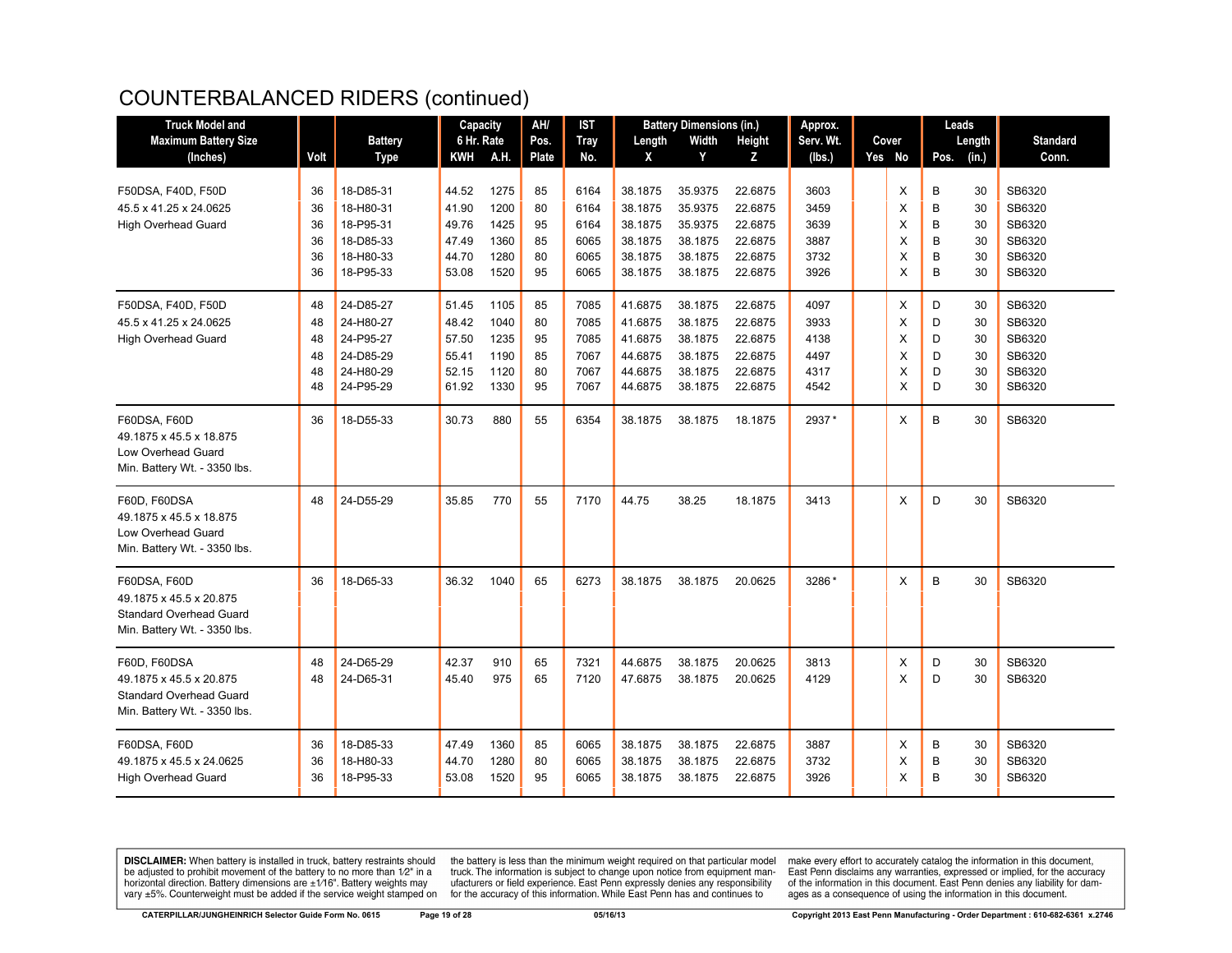| <b>Truck Model and</b>       |      |                | Capacity   |      | AH/   | <b>IST</b>  |         | <b>Battery Dimensions (in.)</b> |         | Approx.   |        |      | Leads  |                 |
|------------------------------|------|----------------|------------|------|-------|-------------|---------|---------------------------------|---------|-----------|--------|------|--------|-----------------|
| <b>Maximum Battery Size</b>  |      | <b>Battery</b> | 6 Hr. Rate |      | Pos.  | <b>Tray</b> | Length  | Width                           | Height  | Serv. Wt. | Cover  |      | Length | <b>Standard</b> |
| (Inches)                     | Volt | <b>Type</b>    | <b>KWH</b> | A.H. | Plate | No.         | X       | Y                               | z       | (lbs.)    | Yes No | Pos. | (in.)  | Conn.           |
|                              |      |                |            |      |       |             |         |                                 |         |           |        |      |        |                 |
| F60D, F60DSA                 | 48   | 24-D85-29      | 55.41      | 1190 | 85    | 7067        | 44.6875 | 38.1875                         | 22.6875 | 4497      | Χ      | D    | 30     | SB6320          |
| 49.1875 x 45.5 x 24.0625     | 48   | 24-H80-29      | 52.15      | 1120 | 80    | 7067        | 44.6875 | 38.1875                         | 22.6875 | 4317      | X      | D    | 30     | SB6320          |
| <b>High Overhead Guard</b>   | 48   | 24-P95-29      | 61.92      | 1330 | 95    | 7067        | 44.6875 | 38.1875                         | 22.6875 | 4542      | X      | D    | 30     | SB6320          |
|                              | 48   | 24-D85-31      | 59.36      | 1275 | 85    | 7460        | 44.5625 | 42.75                           | 22.75   | 5013      | х      | D    | 30     | SB6320          |
|                              | 48   | 24-H80-31      | 55.87      | 1200 | 80    | 7460        | 44.5625 | 42.75                           | 22.75   | 4812      | X      | D    | 30     | SB6320          |
|                              | 48   | 24-P95-31      | 66.35      | 1425 | 95    | 7460        | 44.5625 | 42.75                           | 22.75   | 5063      | X      | D    | 30     | SB6320          |
|                              | 48   | 24-D85-33      | 63.32      | 1360 | 85    | 7311        | 44.5625 | 44.5625                         | 22.75   | 5230      | X      | D    | 30     | SB6320          |
|                              | 48   | 24-H80-33      | 59.60      | 1280 | 80    | 7311        | 44.5625 | 44.5625                         | 22.75   | 5021      | X      | D    | 30     | SB6320          |
|                              | 48   | 24-P95-33      | 70.77      | 1520 | 95    | 7311        | 44.5625 | 44.5625                         | 22.75   | 5282      | X      | D    | 30     | SB6320          |
| 2EC18, 2EC15, E3000          | 36   | 18-D85-15      | 20.78      | 595  | 85    | 6004        | 31.9375 | 23.5625                         | 22.6875 | 1811      | X      | В    | 24     | SB6320          |
| E3500, EC15K, EC18K          | 36   | 18-H80-15      | 19.56      | 560  | 80    | 6004        | 31.9375 | 23.5625                         | 22.6875 | 1739      | X      | B    | 24     | SB6320          |
| EC18KL, EC3000, EC3500       | 36   | 18-P95-15      | 23.22      | 665  | 95    | 6004        | 31.9375 | 23.5625                         | 22.6875 | 1829      | X      | B    | 24     | SB6320          |
| EC4000                       | 36   | 18-D85-17      | 23.75      | 680  | 85    | 6001        | 33.1875 | 25.5625                         | 22.6875 | 2090      | х      | B    | 24     | SB6320          |
| 35.75 x 27.75 x 23.625       | 36   | 18-H80-17      | 22.35      | 640  | 80    | 6001        | 33.1875 | 25.5625                         | 22.6875 | 2006      | X      | B    | 24     | SB6320          |
| Min. Battery Wt. - 1650 lbs. | 36   | 18-P95-17      | 26.54      | 760  | 95    | 6001        | 33.1875 | 25.5625                         | 22.6875 | 2111      | X      | B    | 24     | SB6320          |
|                              | 36   | 18-D85-19      | 26.71      | 765  | 85    | 6226        | 34.9375 | 25.5625                         | 22.6875 | 2274      | X      | B    | 24     | SB6320          |
|                              | 36   | 18-H80-19      | 25.14      | 720  | 80    | 6226        | 34.9375 | 25.5625                         | 22.6875 | 2183      | X      | B    | 24     | SB6320          |
|                              | 36   | 18-P95-19      | 29.86      | 855  | 95    | 6226        | 34.9375 | 25.5625                         | 22.6875 | 2297      | X      | B    | 24     | SB6320          |
| 2EC15, 2EC18, E3000          | 48   | 24-D85-13      | 23.75      | 510  | 85    | 7007        | 30.6875 | 25.3125                         | 22.6875 | 2033      | X      | В    | 24     | SB6320          |
| E3500, EC15K, EC18K          | 48   | 24-H80-13      | 22.35      | 480  | 80    | 7007        | 30.6875 | 25.3125                         | 22.6875 | 1952      | X      | B    | 24     | SB6320          |
| EC18KL, EC3000, EC3500       | 48   | 24-P95-13      | 26.54      | 570  | 95    | 7007        | 30.6875 | 25.3125                         | 22.6875 | 2053      | X      | B    | 24     | SB6320          |
| EC4000                       | 48   | 24-D85-15      | 27.70      | 595  | 85    | 7049        | 35.1875 | 25.5625                         | 22.6875 | 2332      | X      | B    | 24     | SB6320          |
| 35.75 x 27.75 x 23.625       | 48   | 24-H80-15      | 26.07      | 560  | 80    | 7049        | 35.1875 | 25.5625                         | 22.6875 | 2239      | X      | B    | 24     | SB6320          |
| Min. Battery Wt. - 1650 lbs. | 48   | 24-P95-15      | 30.96      | 665  | 95    | 7049        | 35.1875 | 25.5625                         | 22.6875 | 2355      | X      | B    | 24     | SB6320          |
| 2EC20, E20K, E4000, EC20     | 36   | 18-D85-21      | 29.68      | 850  | 85    | 6010        | 38.1875 | 24.5625                         | 22.6875 | 2466      | х      | B    | 24     | SB6320          |
| EC <sub>20</sub> K           | 36   | 18-H80-21      | 27.94      | 800  | 80    | 6010        | 38.1875 | 24.5625                         | 22.6875 | 2367      | X      | B    | 24     | SB6320          |
| 39.5 x 30.5 x 23.3125        | 36   | 18-P95-21      | 33.17      | 950  | 95    | 6010        | 38.1875 | 24.5625                         | 22.6875 | 2491      | X      | B    | 24     | SB6320          |
| Min. Battery Wt. - 2200 lbs. | 36   | 18-D85-23      | 32.65      | 935  | 85    | 6009        | 38.1875 | 26.9375                         | 22.6875 | 2703      | X      | B    | 24     | SB6320          |
|                              | 36   | 18-H80-23      | 30.73      | 880  | 80    | 6009        | 38.1875 | 26.9375                         | 22.6875 | 2595      | х      | B    | 24     | SB6320          |
|                              | 36   | 18-P95-23      | 36.49      | 1045 | 95    | 6009        | 38.1875 | 26.9375                         | 22.6875 | 2730      | Х      | B    | 24     | SB6320          |
|                              | 36   | 18-D85-25      | 35.62      | 1020 | 85    | 6030        | 38.1875 | 29.1875                         | 22.6875 | 2924      | х      | B    | 24     | SB6320          |
|                              | 36   | 18-H80-25      | 33.52      | 960  | 80    | 6030        | 38.1875 | 29.1875                         | 22.6875 | 2807      | х      | B    | 24     | SB6320          |
|                              | 36   | 18-P95-25      | 39.81      | 1140 | 95    | 6030        | 38.1875 | 29.1875                         | 22.6875 | 2953      | X      | B    | 24     | SB6320          |
|                              |      |                |            |      |       |             |         |                                 |         |           |        |      |        |                 |

**DISCLAIMER:** When battery is installed in truck, battery restraints should be adjusted to prohibit movement of the battery to no more than 1/2" in a be added in the behavior of the behavior of the behavior of the behavior of the behavior of the behavior of the behavior of the behavior of the service weight sharped on vary  $\pm$ 5%. Counterweight must be added if the ser

the battery is less than the minimum weight required on that particular model<br>truck. The information is subject to change upon notice from equipment man-<br>ufacturers or field experience. East Penn expressly denies any respo for the accuracy of this information. While East Penn has and continues to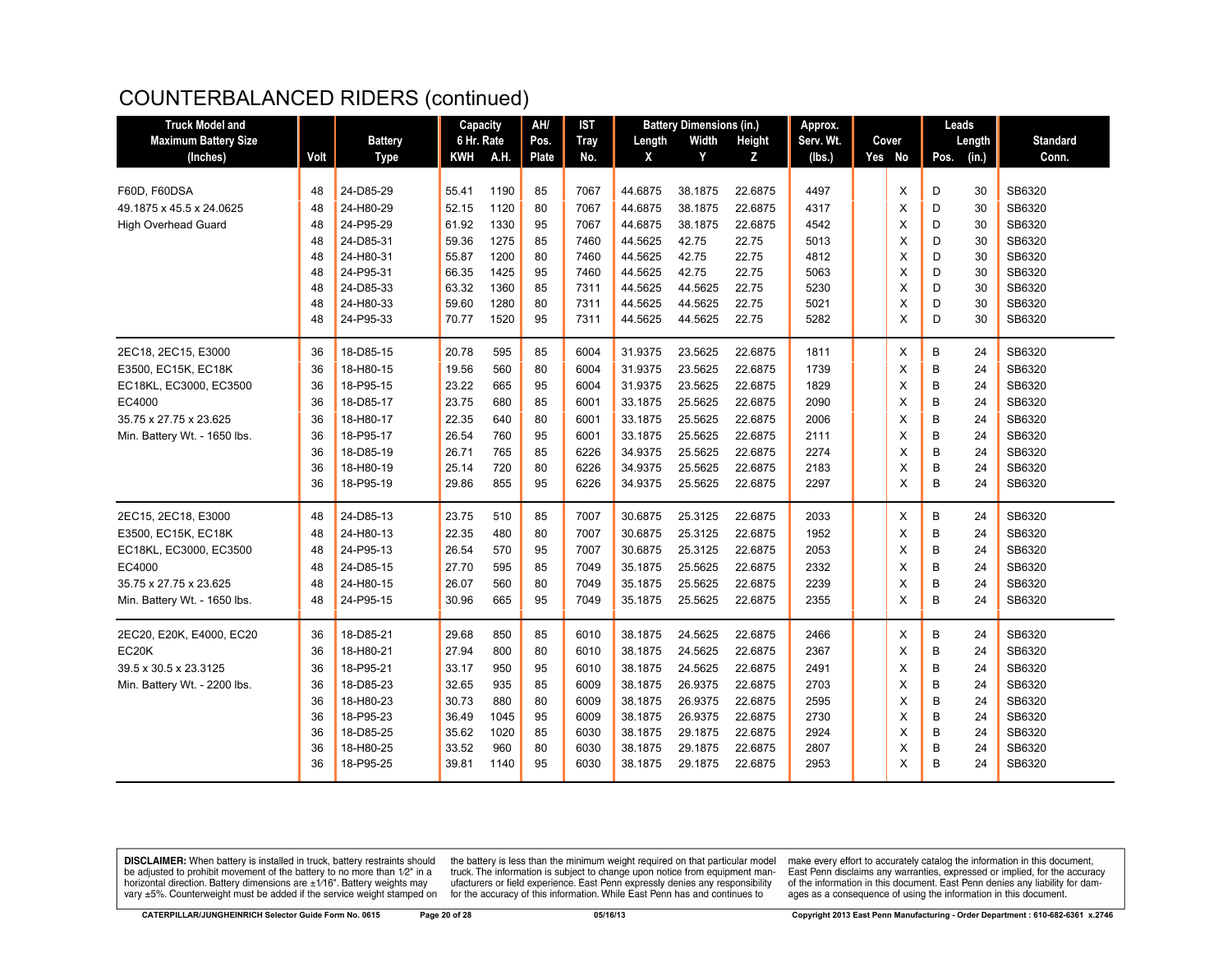| <b>Truck Model and</b>       |      |                | Capacity   |      | AH/   | IST         |         | <b>Battery Dimensions (in.)</b> |         | Approx.   |        | Leads |        |                 |
|------------------------------|------|----------------|------------|------|-------|-------------|---------|---------------------------------|---------|-----------|--------|-------|--------|-----------------|
| <b>Maximum Battery Size</b>  |      | <b>Battery</b> | 6 Hr. Rate |      | Pos.  | <b>Tray</b> | Length  | Width                           | Height  | Serv. Wt. | Cover  |       | Length | <b>Standard</b> |
| (Inches)                     | Volt | <b>Type</b>    | KWH        | A.H. | Plate | No.         | X       | Y                               | z       | (lbs.)    | Yes No | Pos.  | (in.)  | Conn.           |
|                              |      |                |            |      |       |             |         |                                 |         |           |        |       |        |                 |
| 2EC20, E20K, E4000, EC20     | 48   | 24-D85-17      | 31.66      | 680  | 85    | 7002        | 38.1875 | 26.6875                         | 22.6875 | 2695      | X      | в     | 24     | SB6320          |
| EC20K                        | 48   | 24-H80-17      | 29.80      | 640  | 80    | 7002        | 38.1875 | 26.6875                         | 22.6875 | 2587      | X      | B     | 24     | SB6320          |
| 39.5 x 30.5 x 23.3125        | 48   | 24-P95-17      | 35.39      | 760  | 95    | 7002        | 38.1875 | 26.6875                         | 22.6875 | 2722      | X      | B     | 24     | SB6320          |
| Min. Battery Wt. - 2200 lbs. | 48   | 24-D85-19      | 35.62      | 765  | 85    | 7003        | 38.1875 | 29.6875                         | 22.6875 | 2984      | X      | B     | 24     | SB6320          |
|                              | 48   | 24-H80-19      | 33.52      | 720  | 80    | 7003        | 38.1875 | 29.6875                         | 22.6875 | 2865      | X      | B     | 24     | SB6320          |
|                              | 48   | 24-P95-19      | 39.81      | 855  | 95    | 7003        | 38.1875 | 29.6875                         | 22.6875 | 3014      | X      | B     | 24     | SB6320          |
| 2EC25, E25K, E5000, EC25     | 36   | 18-D85-25      | 35.62      | 1020 | 85    | 6030        | 38.1875 | 29.1875                         | 22.6875 | 2924      | Х      | B     | 24     | SB6320          |
| EC25K                        | 36   | 18-H80-25      | 33.52      | 960  | 80    | 6030        | 38.1875 | 29.1875                         | 22.6875 | 2807      | X      | B     | 24     | SB6320          |
| 39.5 x 30.5 x 23.3125        | 36   | 18-P95-25      | 39.81      | 1140 | 95    | 6030        | 38.1875 | 29.1875                         | 22.6875 | 2953      | X      | B     | 24     | SB6320          |
| Min. Battery Wt. - 2900 lbs. |      |                |            |      |       |             |         |                                 |         |           |        |       |        |                 |
| 2EC25, E25K, E5000, EC25     | 48   | 24-D85-19      | 35.62      | 765  | 85    | 7003        | 38.1875 | 29.6875                         | 22.6875 | 2984      | X      | B     | 24     | SB6320          |
| EC25K                        | 48   | 24-H80-19      | 33.52      | 720  | 80    | 7003        | 38.1875 | 29.6875                         | 22.6875 | 2865      | X      | B     | 24     | SB6320          |
| 39.5 x 30.5 x 23.3125        | 48   | 24-P95-19      | 39.81      | 855  | 95    | 7003        | 38.1875 | 29.6875                         | 22.6875 | 3014      | X      | B     | 24     | SB6320          |
| Min. Battery Wt. - 2900 lbs. |      |                |            |      |       |             |         |                                 |         |           |        |       |        |                 |
| 2EC30, 25E, 25EC, E5500      | 36   | 18-D85-27      | 38.59      | 1105 | 85    | 6026        | 38.1875 | 31.4375                         | 22.6875 | 3144      | X      | B     | 24     | SB6320          |
| E6000, E6500, EC25E          | 36   | 18-H80-27      | 36.32      | 1040 | 80    | 6026        | 38.1875 | 31.4375                         | 22.6875 | 3018      | X      | B     | 24     | SB6320          |
| EC25KE, EC25KL, EC30         | 36   | 18-P95-27      | 43.13      | 1235 | 95    | 6026        | 38.1875 | 31.4375                         | 22.6875 | 3175      | X      | B     | 24     | SB6320          |
| EC30K, EX5000                | 36   | 18-D85-29      | 41.55      | 1190 | 85    | 6021        | 38.1875 | 33.6875                         | 22.6875 | 3394      | X      | B     | 24     | SB6320          |
| 38.875 x 34.375 x 23.625     | 36   | 18-H80-29      | 39.11      | 1120 | 80    | 6021        | 38.1875 | 33.6875                         | 22.6875 | 3258      | X      | B     | 24     | SB6320          |
| Min. Battery Wt. - 3100 lbs. | 36   | 18-P95-29      | 46.44      | 1330 | 95    | 6021        | 38.1875 | 33.6875                         | 22.6875 | 3428      | X      | B     | 24     | SB6320          |
| 25E, 25EC, 2EC30, E5500      | 48   | 24-D85-21      | 39.58      | 850  | 85    | 7004        | 38.1875 | 32.6875                         | 22.6875 | 3272      | Х      | B     | 24     | SB6320          |
| E6000, E6500, EC25E          | 48   | 24-H80-21      | 37.25      | 800  | 80    | 7004        | 38.1875 | 32.6875                         | 22.6875 | 3141      | X      | B     | 24     | SB6320          |
| EC25KE, EC25KL, EC30         | 48   | 24-P95-21      | 44.23      | 950  | 95    | 7004        | 38.1875 | 32.6875                         | 22.6875 | 3305      | X      | B     | 24     | SB6320          |
| EC30K, EX5000                |      |                |            |      |       |             |         |                                 |         |           |        |       |        |                 |
| 38.875 x 34.375 x 23.625     |      |                |            |      |       |             |         |                                 |         |           |        |       |        |                 |
| Min. Battery Wt. - 3100 lbs. |      |                |            |      |       |             |         |                                 |         |           |        |       |        |                 |
| EC 15, EC 18                 | 36   | 18-D85-19      | 26.71      | 765  | 85    | 6226        | 34.9375 | 25.5625                         | 22.6875 | 2274      | X      | B     | 30     | SB6320          |
| 36.375 x 27.375 x 22.6875    | 36   | 18-H80-19      | 25.14      | 720  | 80    | 6226        | 34.9375 | 25.5625                         | 22.6875 | 2183      | X      | B     | 30     | SB6320          |
|                              | 36   | 18-P95-19      | 29.86      | 855  | 95    | 6226        | 34.9375 | 25.5625                         | 22.6875 | 2297      | X      | B     | 30     | SB6320          |
| EC 15, EC 18                 | 48   | 24-D85-15      | 27.70      | 595  | 85    | 7049        | 35.1875 | 25.5625                         | 22.6875 | 2332      | Х      | B     | 30     | SB6320          |
| 36.375 x 27.375 x 22.6875    | 48   | 24-H80-15      | 26.07      | 560  | 80    | 7049        | 35.1875 | 25.5625                         | 22.6875 | 2239      | X      | B     | 30     | SB6320          |
|                              | 48   | 24-P95-15      | 30.96      | 665  | 95    | 7049        | 35.1875 | 25.5625                         | 22.6875 | 2355      | X      | B     | 30     | SB6320          |

**DISCLAIMER:** When battery is installed in truck, battery restraints should be adjusted to prohibit movement of the battery to no more than 1/2" in a horizontal direction. Battery dimensions are  $\pm 1/16$ ". Battery weights may vary ±5%. Counterweight must be added if the service weight stamped on

the battery is less than the minimum weight required on that particular model<br>truck. The information is subject to change upon notice from equipment manufacturers or field experience. East Penn expressly denies any responsibility for the accuracy of this information. While East Penn has and continues to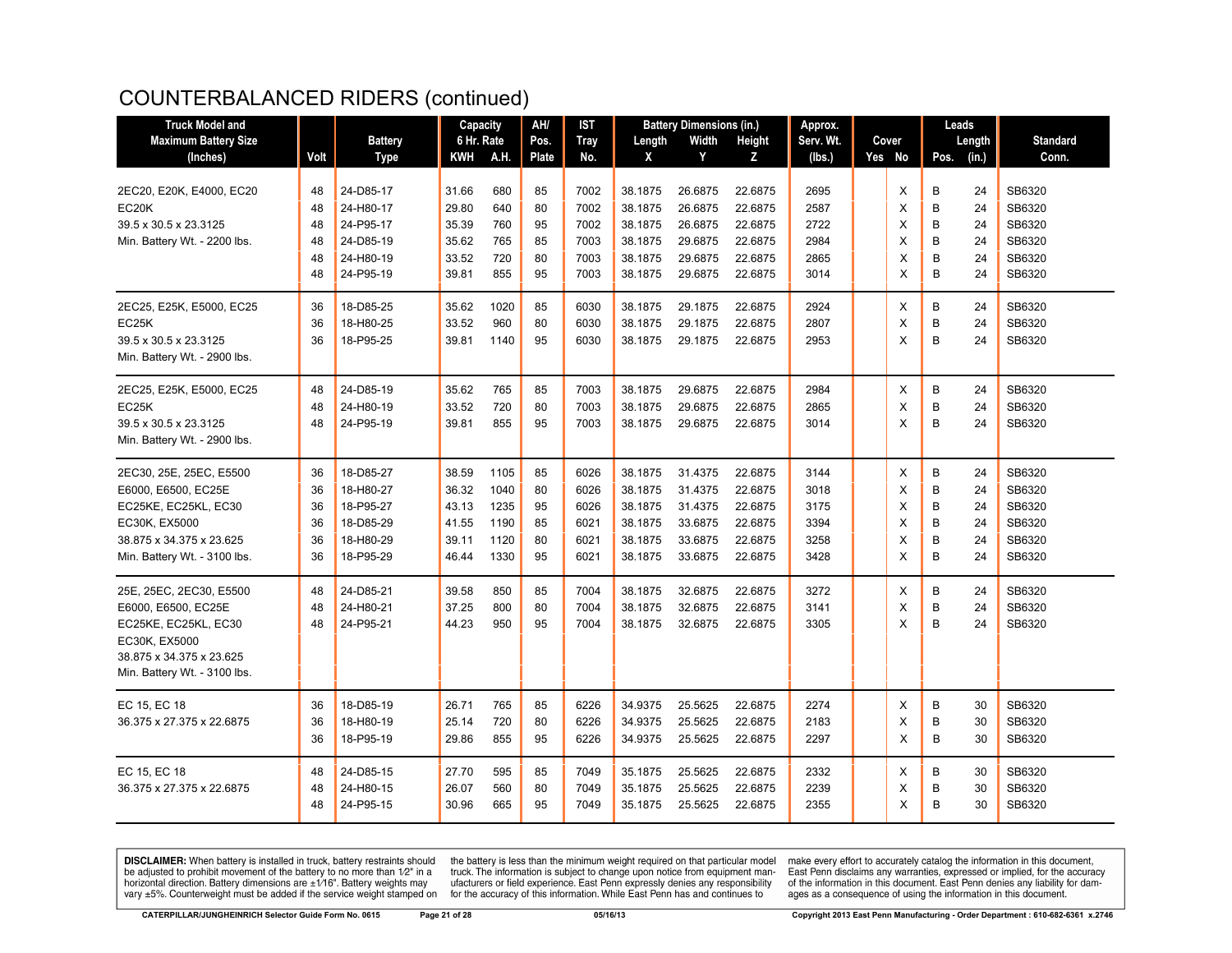| <b>Truck Model and</b>         |      |                | Capacity   |      | AH/          | <b>IST</b>  |         | <b>Battery Dimensions (in.)</b> |         | Approx.   |        | Leads |        |                 |
|--------------------------------|------|----------------|------------|------|--------------|-------------|---------|---------------------------------|---------|-----------|--------|-------|--------|-----------------|
| <b>Maximum Battery Size</b>    |      | <b>Battery</b> | 6 Hr. Rate |      | Pos.         | <b>Tray</b> | Length  | Width                           | Height  | Serv. Wt. | Cover  |       | Length | <b>Standard</b> |
| (Inches)                       | Volt | <b>Type</b>    | <b>KWH</b> | A.H. | <b>Plate</b> | No.         | X       | Y                               | z       | (lbs.)    | Yes No | Pos.  | (in.)  | Conn.           |
| ECN22N2, EC25N2                | 36   | 18-D85-25      | 35.62      | 1020 | 85           | 6030        | 38.1875 | 29.1875                         | 22.6875 | 2924      | X      | B     | 24     | SB6320          |
| 39.5 x 30.5 x 23.3125          | 36   | 18-H80-25      | 33.52      | 960  | 80           | 6030        | 38.1875 | 29.1875                         | 22.6875 | 2807      | X      | B     | 24     | SB6320          |
| Min. Battery Wt. - 2600 lbs.   | 36   | 18-P95-25      | 39.81      | 1140 | 95           | 6030        | 38.1875 | 29.1875                         | 22.6875 | 2953      | X      | B     | 24     | SB6320          |
| Max. Battery Wt. - 2530 lbs.   |      |                |            |      |              |             |         |                                 |         |           |        |       |        |                 |
| EC22N2, EC25N2                 | 48   | 24-D85-19      | 35.62      | 765  | 85           | 7003        | 38.1875 | 29.6875                         | 22.6875 | 2984      | Χ      | B     | 24     | SB6320          |
| 39.5 x 30.5 x 23.3125          | 48   | 24-H80-19      | 33.52      | 720  | 80           | 7003        | 38.1875 | 29.6875                         | 22.6875 | 2865      | X      | B     | 24     | SB6320          |
| Min. Battery Wt. - 2600 lbs.   | 48   | 24-P95-19      | 39.81      | 855  | 95           | 7003        | 38.1875 | 29.6875                         | 22.6875 | 3014      | X      | B     | 24     | SB6320          |
| Max. Battery Wt. - 3530 lbs.   |      |                |            |      |              |             |         |                                 |         |           |        |       |        |                 |
| EC25EN2, EC25LN2               | 36   | 18-D85-29      | 41.55      | 1190 | 85           | 6020        | 38.75   | 33.875                          | 22.6875 | 3430      | Χ      | B     | 24     | SB6320          |
| EC30LN2, EC30N2                | 36   | 18-D85-29      | 41.55      | 1190 | 85           | 6021        | 38.1875 | 33.6875                         | 22.6875 | 3394      | X      | B     | 24     | SB6320          |
| 39.5 x 34.4375 x 23.3125       | 36   | 18-H80-29      | 39.11      | 1120 | 80           | 6020        | 38.75   | 33.875                          | 22.6875 | 3293      | X      | B     | 24     | SB6320          |
| Min. Battery Wt. - 3100 lbs.   | 36   | 18-H80-29      | 39.11      | 1120 | 80           | 6021        | 38.1875 | 33.6875                         | 22.6875 | 3258      | X      | B     | 24     | SB6320          |
| Max. Battery Wt. - 3970 lbs.   | 36   | 18-P95-29      | 46.44      | 1330 | 95           | 6020        | 38.75   | 33.875                          | 22.6875 | 3464      | X      | B     | 24     | SB6320          |
|                                | 36   | 18-P95-29      | 46.44      | 1330 | 95           | 6021        | 38.1875 | 33.6875                         | 22.6875 | 3428      | X      | B     | 24     | SB6320          |
| EC25EN2, EC25LN2               | 48   | 24-D85-21      | 39.58      | 850  | 85           | 7963        | 39      | 33.9375                         | 22.6875 | 3334      | X      | В     | 24     | SB6320          |
| EC30LN2, EC30N2                | 48   | 24-H80-21      | 37.25      | 800  | 80           | 7963        | 39      | 33.9375                         | 22.6875 | 3201      | X      | B     | 24     | SB6320          |
| 39.5 x 34.4375 x 23.3125       | 48   | 24-P95-21      | 44.23      | 950  | 95           | 7963        | 39      | 33.9375                         | 22.6875 | 3367      | X      | B     | 24     | SB6320          |
| Min. Battery Wt. - 3100 lbs.   |      |                |            |      |              |             |         |                                 |         |           |        |       |        |                 |
| Max. Battery Wt. - 3970 lbs.   |      |                |            |      |              |             |         |                                 |         |           |        |       |        |                 |
| MC30, M20, M25                 | 36   | 18-D85-17      | 23.75      | 680  | 85           | 6013        | 31.9375 | 26.6875                         | 22.6875 | 2112      | Χ      | B     | 30     | SB6320          |
| 34.5 x 29.25 x 23.75           | 36   | 18-H80-17      | 22.35      | 640  | 80           | 6013        | 31.9375 | 26.6875                         | 22.6875 | 2028      | X      | B     | 30     | SB6320          |
| M20 Min. Battery Wt. 1500 lbs. | 36   | 18-P95-17      | 26.54      | 760  | 95           | 6013        | 31.9375 | 26.6875                         | 22.6875 | 2133      | X      | B     | 30     | SB6320          |
| M25 Min. Battery Wt. 1650 lbs. | 36   | 18-D85-19      | 26.71      | 765  | 85           | 6328        | 31.9375 | 27.6875                         | 22.6875 | 2282      | X      | B     | 30     | SB6320          |
|                                | 36   | 18-H80-19      | 25.14      | 720  | 80           | 6328        | 31.9375 | 27.6875                         | 22.6875 | 2191      | X      | B     | 30     | SB6320          |
|                                | 36   | 18-P95-19      | 29.86      | 855  | 95           | 6328        | 31.9375 | 27.6875                         | 22.6875 | 2305      | X      | B     | 30     | SB6320          |
| M20, M25, MC30                 | 48   | 24-D85-13      | 23.75      | 510  | 85           | 7007        | 30.6875 | 25.3125                         | 22.6875 | 2033      | Χ      | B     | 30     | SB6320          |
| 34.5 x 29.25 x 23.75           | 48   | 24-H80-13      | 22.35      | 480  | 80           | 7007        | 30.6875 | 25.3125                         | 22.6875 | 1952      | X      | B     | 30     | SB6320          |
| M20 Min. Battery Wt. 1500 llbs | 48   | 24-P95-13      | 26.54      | 570  | 95           | 7007        | 30.6875 | 25.3125                         | 22.6875 | 2053      | X      | B     | 30     | SB6320          |
| M25 Min. Battery Wt. 1650 lbs. |      |                |            |      |              |             |         |                                 |         |           |        |       |        |                 |

**DISCLAIMER:** When battery is installed in truck, battery restraints should be adjusted to prohibit movement of the battery to no more than 1/2" in a be added in the behavior of the behavior of the behavior of the behavior of the behavior of the behavior of the behavior of the behavior of the service weight sharped on vary  $\pm$ 5%. Counterweight must be added if the ser

the battery is less than the minimum weight required on that particular model<br>truck. The information is subject to change upon notice from equipment man-<br>ufacturers or field experience. East Penn expressly denies any respo for the accuracy of this information. While East Penn has and continues to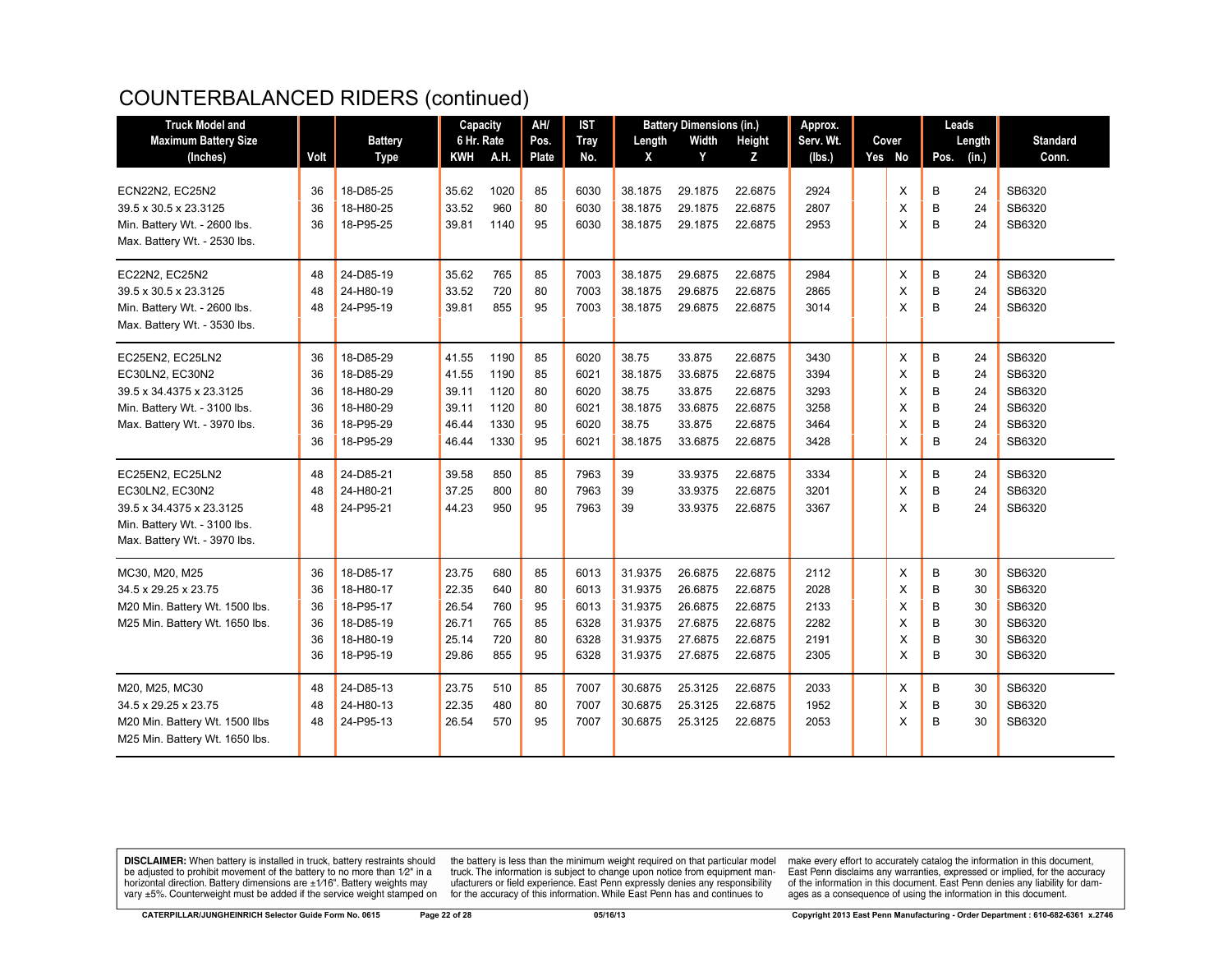| <b>Maximum Battery Size</b><br>6 Hr. Rate<br>Width<br>Serv. Wt.<br><b>Battery</b><br>Pos.<br><b>Tray</b><br>Height<br>Cover<br>Length<br>Length<br>A.H.<br><b>Plate</b><br>Y<br>Yes No<br>(in.)<br>(Inches)<br>Volt<br><b>Type</b><br><b>KWH</b><br>No.<br>X<br>z<br>(lbs.)<br>Pos. | <b>Standard</b><br>Conn.<br>SB6320<br>SB6320 |
|-------------------------------------------------------------------------------------------------------------------------------------------------------------------------------------------------------------------------------------------------------------------------------------|----------------------------------------------|
|                                                                                                                                                                                                                                                                                     |                                              |
|                                                                                                                                                                                                                                                                                     |                                              |
|                                                                                                                                                                                                                                                                                     |                                              |
| 85<br>X<br>B<br>MC40D, M25D, M30D, M35D<br>36<br>18-D85-17<br>23.75<br>680<br>6013<br>31.9375<br>26.6875<br>22.6875<br>2112<br>30                                                                                                                                                   |                                              |
| 22.35<br>640<br>80<br>26.6875<br>2028<br>B<br>MC30D<br>36<br>18-H80-17<br>6013<br>31.9375<br>22.6875<br>X<br>30                                                                                                                                                                     |                                              |
| 760<br>B<br>SB6320<br>34.5 x 28 x 24<br>36<br>18-P95-17<br>26.54<br>95<br>6013<br>31.9375<br>26.6875<br>22.6875<br>2133<br>X<br>30                                                                                                                                                  |                                              |
| 26.71<br>765<br>X<br>B<br>M30D Min. Battery Wt 1800 lbs<br>36<br>18-D85-19<br>85<br>6328<br>31.9375<br>27.6875<br>22.6875<br>2282<br>30                                                                                                                                             | SB6320                                       |
| M35D Min. Battery Wt 1800 lbs<br>36<br>18-H80-19<br>25.14<br>720<br>80<br>6328<br>31.9375<br>27.6875<br>22.6875<br>2191<br>X<br>B<br>30                                                                                                                                             | SB6320                                       |
| B<br>29.86<br>27.6875<br>MC40D Min. Battery Wt 2000 lbs<br>36<br>18-P95-19<br>855<br>95<br>6328<br>31.9375<br>22.6875<br>2305<br>X<br>30                                                                                                                                            | SB6320                                       |
| 23.75<br>2033<br>B<br>MC40D, M25D, M30D, M35D<br>48<br>24-D85-13<br>510<br>85<br>7007<br>30.6875<br>25.3125<br>22.6875<br>30<br>Х                                                                                                                                                   | SB6320                                       |
| 25.3125<br>1952<br>B<br>MC30D<br>48<br>24-H80-13<br>22.35<br>480<br>80<br>7007<br>30.6875<br>22.6875<br>X<br>30                                                                                                                                                                     | SB6320                                       |
| B<br>26.54<br>570<br>95<br>25.3125<br>2053<br>X<br>30<br>34.5 x 28 x 24<br>48<br>24-P95-13<br>7007<br>30.6875<br>22.6875                                                                                                                                                            | SB6320                                       |
| M30D Min. Battery Wt 1800 lbs.                                                                                                                                                                                                                                                      |                                              |
| M35D Min. Battery Wt 1800 lbs.                                                                                                                                                                                                                                                      |                                              |
| MC40D Min. Battery Wt 2000 lbs                                                                                                                                                                                                                                                      |                                              |
| B<br>M40, M40B, M40D, M40DSA<br>18-D85-23<br>32.65<br>935<br>85<br>6009<br>38.1875<br>26.9375<br>22.6875<br>2703<br>36<br>X<br>30                                                                                                                                                   | SB6320                                       |
| B<br>36<br>18-H80-23<br>30.73<br>880<br>80<br>6009<br>38.1875<br>26.9375<br>22.6875<br>2595<br>X<br>30<br>40.125 x 30.5 x 23.5625                                                                                                                                                   | SB6320                                       |
| 95<br>26.9375<br>22.6875<br>2730<br>X<br>B<br>36<br>18-P95-23<br>36.49<br>1045<br>6009<br>38.1875<br>30                                                                                                                                                                             | SB6320                                       |
| 1020<br>85<br>29.1875<br>22.6875<br>2924<br>X<br>B<br>36<br>18-D85-25<br>35.62<br>6030<br>38.1875<br>30                                                                                                                                                                             | SB6320                                       |
| B<br>36<br>18-H80-25<br>33.52<br>960<br>80<br>29.1875<br>22.6875<br>2807<br>X<br>30<br>6030<br>38.1875                                                                                                                                                                              | SB6320                                       |
| B<br>36<br>18-P95-25<br>39.81<br>1140<br>95<br>38.1875<br>29.1875<br>22.6875<br>2953<br>X<br>30<br>6030                                                                                                                                                                             | SB6320                                       |
| 24-D85-17<br>31.66<br>680<br>38.1875<br>26.6875<br>22.6875<br>2695<br>B<br>M40, M40B, M40D, M40DSA<br>48<br>85<br>7002<br>X<br>30                                                                                                                                                   | SB6320                                       |
| 640<br>80<br>7002<br>26.6875<br>22.6875<br>2587<br>X<br>B<br>30<br>40.125 x 30.5 x 23.5625<br>48<br>24-H80-17<br>29.80<br>38.1875                                                                                                                                                   | SB6320                                       |
| 2722<br>48<br>24-P95-17<br>35.39<br>760<br>95<br>7002<br>38.1875<br>26.6875<br>22.6875<br>X<br>B<br>30                                                                                                                                                                              | SB6320                                       |
| 24-D85-19<br>765<br>85<br>38.1875<br>29.6875<br>22.6875<br>2984<br>X<br>B<br>48<br>35.62<br>7003<br>30                                                                                                                                                                              | SB6320                                       |
| 24-H80-19<br>33.52<br>720<br>38.1875<br>29.6875<br>2865<br>X<br>B<br>30<br>48<br>80<br>7003<br>22.6875                                                                                                                                                                              | SB6320                                       |
| B<br>24-P95-19<br>39.81<br>855<br>95<br>38.1875<br>29.6875<br>22.6875<br>3014<br>X<br>30<br>48<br>7003                                                                                                                                                                              | SB6320                                       |
| M50, M50D, M50DSA<br>18-D85-27<br>1105<br>85<br>6026<br>31.4375<br>22.6875<br>3144<br>30<br>36<br>38.59<br>38.1875<br>X<br>B                                                                                                                                                        | SB6320                                       |
| 36.32<br>1040<br>3018<br>B<br>40.125 x 33.25 x 23.5625<br>36<br>18-H80-27<br>80<br>6026<br>38.1875<br>31.4375<br>22.6875<br>X<br>30                                                                                                                                                 | SB6320                                       |
| B<br>1235<br>3175<br>36<br>18-P95-27<br>43.13<br>95<br>6026<br>38.1875<br>31.4375<br>22.6875<br>X<br>30                                                                                                                                                                             | SB6320                                       |
| <b>M50B</b><br>18-D85-27<br>38.59<br>1105<br>85<br>6026<br>31.4375<br>22.6875<br>3144<br>X<br>B<br>36<br>38.1875<br>30                                                                                                                                                              | SB6320                                       |
| 36.32<br>1040<br>3018<br>B<br>40.75 x 33.25 x 23.25<br>36<br>18-H80-27<br>80<br>6026<br>38.1875<br>31.4375<br>22.6875<br>X<br>30                                                                                                                                                    | SB6320                                       |
| 18-P95-27<br>3175<br>B<br>36<br>43.13<br>1235<br>95<br>6026<br>38.1875<br>31.4375<br>22.6875<br>X<br>30                                                                                                                                                                             | SB6320                                       |

**DISCLAIMER:** When battery is installed in truck, battery restraints should be adjusted to prohibit movement of the battery to no more than 1/2" in a be added in the behavior of the behavior of the behavior of the behavior of the behavior of the behavior of the behavior of the behavior of the service weight sharped on vary  $\pm$ 5%. Counterweight must be added if the ser

the battery is less than the minimum weight required on that particular model<br>truck. The information is subject to change upon notice from equipment man-<br>ufacturers or field experience. East Penn expressly denies any respo for the accuracy of this information. While East Penn has and continues to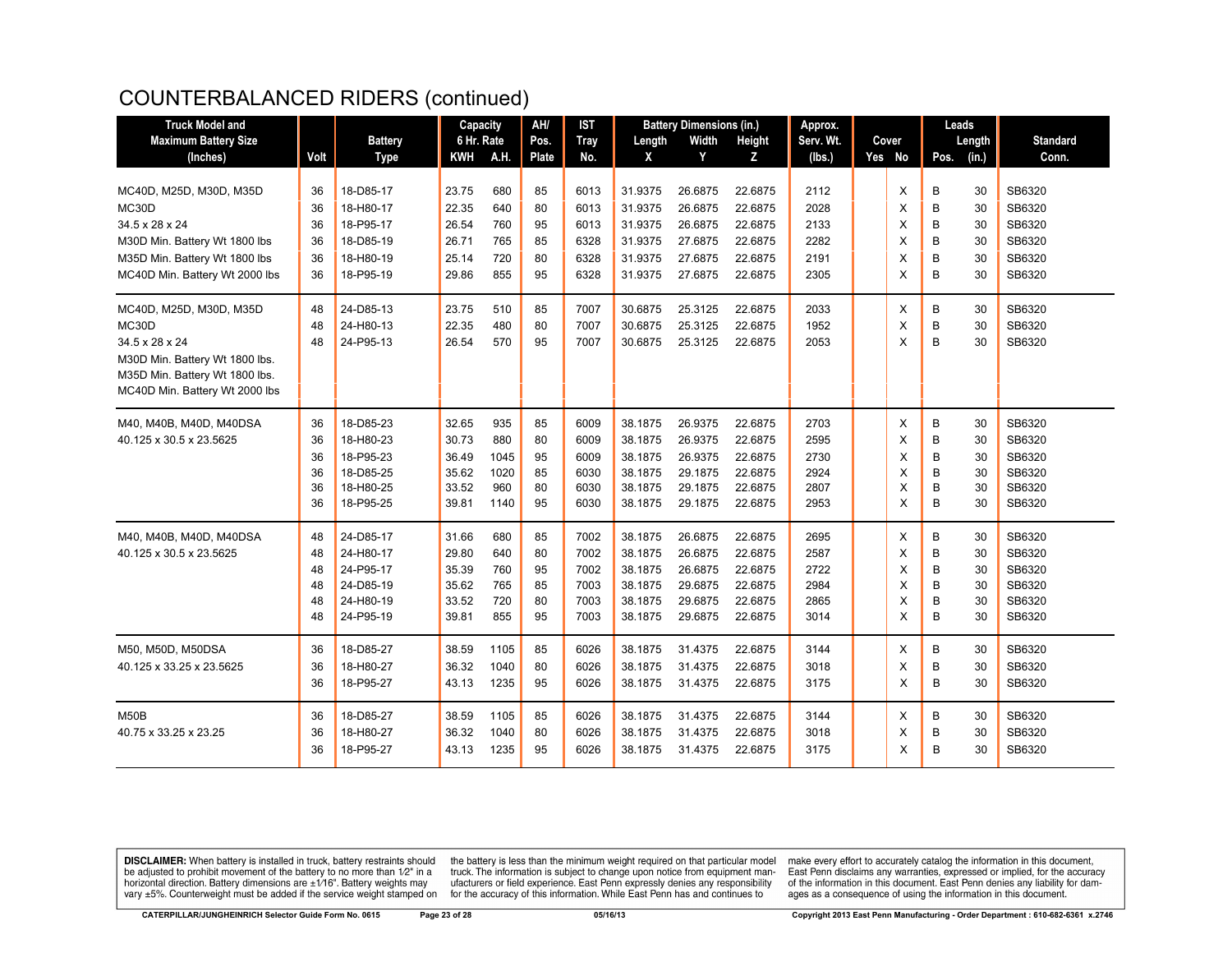| <b>Truck Model and</b>       |      |                |    | Capacity       |      | AH/          | IST         |         | <b>Battery Dimensions (in.)</b> |         | Approx.   |  |        | Leads  |        |                 |  |
|------------------------------|------|----------------|----|----------------|------|--------------|-------------|---------|---------------------------------|---------|-----------|--|--------|--------|--------|-----------------|--|
| <b>Maximum Battery Size</b>  |      | <b>Battery</b> |    | 6 Hr. Rate     |      | Pos.         | <b>Tray</b> | Length  | Width                           | Height  | Serv. Wt. |  | Cover  |        | Length | <b>Standard</b> |  |
| (Inches)                     | Volt | <b>Type</b>    |    | KWH            | A.H. | <b>Plate</b> | No.         | X       | Y                               | Z       | (lbs.)    |  | Yes No | Pos.   | (in.)  | Conn.           |  |
|                              |      |                |    |                |      |              |             |         |                                 |         |           |  |        |        |        |                 |  |
| M60D, M60DSA, MC60B          | 48   | 24-D85-19      |    | 35.62          | 765  | 85           | 7003        | 38.1875 | 29.6875                         | 22.6875 | 2984      |  | X      | B      | 30     | SB6320          |  |
| MC60D                        | 48   | 24-H80-19      |    | 33.52          | 720  | 80           | 7003        | 38.1875 | 29.6875                         | 22.6875 | 2865      |  | X      | B      | 30     | SB6320          |  |
| 40.75 x 34.375 x 23.5625     | 48   | 24-P95-19      |    | 39.81          | 855  | 95           | 7003        | 38.1875 | 29.6875                         | 22.6875 | 3014      |  | X      | B      | 30     | SB6320          |  |
|                              | 48   | 24-D85-21      |    | 39.58          | 850  | 85           | 7004        | 38.1875 | 32.6875                         | 22.6875 | 3272      |  | Х      | B      | 30     | SB6320          |  |
|                              | 48   | 24-H80-21      |    | 37.25          | 800  | 80           | 7004        | 38.1875 | 32.6875                         | 22.6875 | 3141      |  | X      | B      | 30     | SB6320          |  |
|                              | 48   | 24-P95-21      |    | 44.23          | 950  | 95           | 7004        | 38.1875 | 32.6875                         | 22.6875 | 3305      |  | X      | B      | 30     | SB6320          |  |
| M60B                         | 48   | 24-D85-21      |    | 39.58          | 850  | 85           | 7004        | 38.1875 | 32.6875                         | 22.6875 | 3272      |  | X      | B      | 30     | SB6320          |  |
| 43 x 35.25 x 24.4375         | 48   | 24-H80-21      |    | 37.25          | 800  | 80           | 7004        | 38.1875 | 32.6875                         | 22.6875 | 3141      |  | X      | B      | 30     | SB6320          |  |
|                              | 48   | 24-P95-21      |    | 44.23          | 950  | 95           | 7004        | 38.1875 | 32.6875                         | 22.6875 | 3305      |  | X      | B      | 30     | SB6320          |  |
|                              |      |                |    |                |      |              |             |         |                                 |         |           |  |        |        |        |                 |  |
| M80B, M70B, M70D, M80D       | 36   | 18-D85-33      | sp | 47.49          | 1360 | 85           | 6B05        | 38.1875 | 38.8125                         | 22.9375 | 4064      |  | X      | B      | 30     | SB6320          |  |
| 43 x 39.5 x 24.375           | 36   | 18-H80-33      | sp | 44.70          | 1280 | 80           | 6B05        | 38.1875 | 38.8125                         | 22.9375 | 3901      |  | X      | B      | 30     | SB6320          |  |
| Min. Battery Wt. - 4000 lbs. | 36   | 18-P95-33      | sp | 53.08          | 1520 | 95           | 6B05        | 38.1875 | 38.8125                         | 22.9375 | 4105      |  | X      | B      | 30     | SB6320          |  |
| M70B, M70D, M80B, M80D       | 48   | 24-D85-27      |    | 51.45          | 1105 | 85           | 7085        | 41.6875 | 38.1875                         | 22.6875 | 4097      |  | Х      | B      | 30     | SB6320          |  |
| 43 x 39.5 x 24.375           | 48   | 24-H80-27      |    | 48.42          | 1040 | 80           | 7085        | 41.6875 | 38.1875                         | 22.6875 | 3933      |  | X      | B      | 30     | SB6320          |  |
|                              | 48   | 24-P95-27      |    | 57.50          | 1235 | 95           | 7085        | 41.6875 | 38.1875                         | 22.6875 | 4138      |  | X      | B      | 30     | SB6320          |  |
|                              |      |                |    |                |      |              |             |         |                                 |         |           |  |        |        |        |                 |  |
| M50B, M50DSA Low Profile     | 36   | 18-D65-29      |    | 31.78          | 910  | 65           | 6678        | 38.1875 | 33.6875                         | 20.0625 | 2864      |  | X      | B      | 30     | SB6320          |  |
| 40.75 x 36.375 x 21.1875     |      |                |    |                |      |              |             |         |                                 |         |           |  |        |        |        |                 |  |
| M50B, M50DSA Low Profile     | 48   | 24-D65-21      |    | 30.26          | 650  | 65           | 7141        | 38.1875 | 32.6875                         | 20.0625 | 2785      |  | X      | B      | 30     | SB6320          |  |
| 40.75 x 36.375 x 21.1875     |      |                |    |                |      |              |             |         |                                 |         |           |  |        |        |        |                 |  |
|                              |      |                |    |                |      |              |             |         |                                 |         |           |  |        |        |        |                 |  |
| <b>M100B</b>                 | 36   | 18-D85-33      |    | 47.49          | 1360 | 85           | 6C66        | 39.375  | 38.875                          | 22.875  | 4250      |  | X      | B      | 30     | SB6320          |  |
| 43 x 40.75 x 24.375          | 36   | 18-H80-33      |    | 44.70          | 1280 | 80           | 6C66        | 39.375  | 38.875                          | 22.875  | 4080      |  | X      | B      | 30     | SB6320          |  |
| Min. Battery Wt. - 4200 lbs. | 36   | 18-P95-33      |    | 53.08          | 1520 | 95           | 6C66        | 39.375  | 38.875                          | 22.875  | 4293      |  | X      | B      | 30     | SB6320          |  |
| <b>M100B</b>                 | 48   | 24-D85-27      |    | 51.45          | 1105 | 85           | 7667        | 41.75   | 38.25                           | 22.6875 | 4238      |  | X      | B      | 30     | SB6320          |  |
| 43 x 40.75 x 24.375          | 48   | 24-H80-27      |    | 48.42          | 1040 | 80           | 7667        | 41.75   | 38.25                           | 22.6875 | 4068      |  | X      | B      | 30     | SB6320          |  |
| Min. Battery Wt. - 4200 lbs. | 48   | 24-P95-27      |    | 57.50          | 1235 | 95           | 7667        | 41.75   | 38.25                           | 22.6875 | 4280      |  | X      | B      | 30     | SB6320          |  |
| M70D                         | 36   | 18-D85-31      |    |                | 1275 |              | 6164        | 38.1875 | 35.9375                         | 22.6875 | 3603      |  |        |        | 30     | SB6320          |  |
| 43.3125 x 40.5625 x 24       | 36   | 18-H80-31      |    | 44.52<br>41.90 | 1200 | 85<br>80     | 6164        | 38.1875 | 35.9375                         | 22.6875 | 3459      |  | Х<br>X | в<br>B | 30     | SB6320          |  |
| Min. Battery Wt. - 3400 lbs. | 36   | 18-P95-31      |    | 49.76          | 1425 | 95           | 6164        | 38.1875 | 35.9375                         | 22.6875 | 3639      |  | X      | B      | 30     | SB6320          |  |
|                              |      |                |    |                |      |              |             |         |                                 |         |           |  |        |        |        |                 |  |

**DISCLAIMER:** When battery is installed in truck, battery restraints should be adjusted to prohibit movement of the battery to no more than 1/2" in a be added in the behavior of the behavior of the behavior of the behavior of the behavior of the behavior of the behavior of the behavior of the service weight sharped on vary  $\pm$ 5%. Counterweight must be added if the ser

the battery is less than the minimum weight required on that particular model<br>truck. The information is subject to change upon notice from equipment man-<br>ufacturers or field experience. East Penn expressly denies any respo for the accuracy of this information. While East Penn has and continues to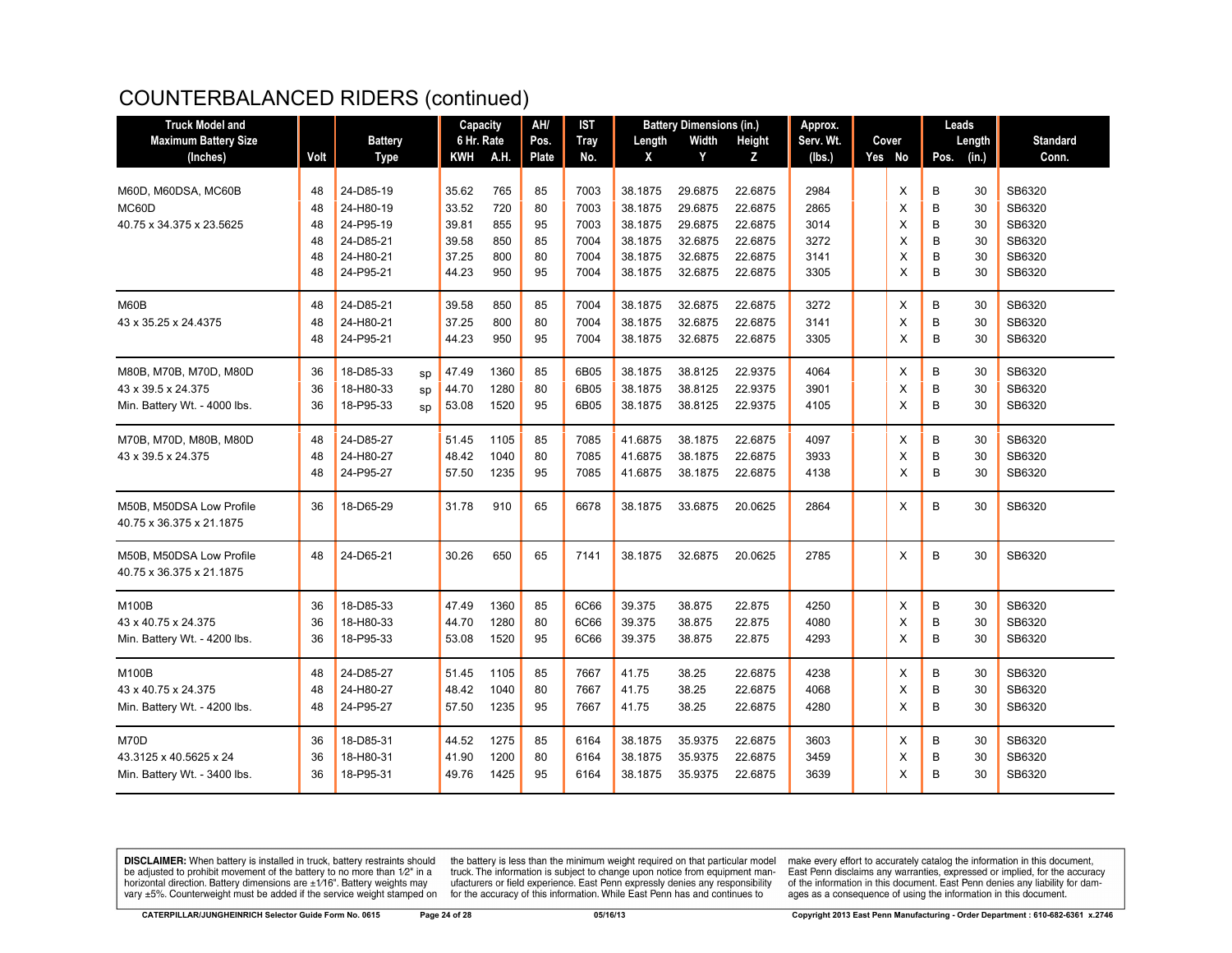| <b>Truck Model and</b>       | Capacity |                | AH/   | <b>IST</b> | Approx. |       |             | Leads   |         |         |           |  |        |               |    |                 |
|------------------------------|----------|----------------|-------|------------|---------|-------|-------------|---------|---------|---------|-----------|--|--------|---------------|----|-----------------|
| <b>Maximum Battery Size</b>  |          | <b>Battery</b> |       | 6 Hr. Rate |         | Pos.  | <b>Tray</b> | Length  | Width   | Height  | Serv. Wt. |  | Cover  | Length        |    | <b>Standard</b> |
| (Inches)                     | Volt     | <b>Type</b>    |       | KWH        | A.H.    | Plate | No.         | X       | Y       | z       | (lbs.)    |  | Yes No | (in.)<br>Pos. |    | Conn.           |
|                              |          |                |       |            |         |       |             |         |         |         |           |  |        |               |    |                 |
| M70D                         | 48       | 24-D85-25      |       | 47.49      | 1020    | 85    | 7005        | 38.6875 | 38.1875 | 22.6875 | 3862      |  | Х      | B<br>30       |    | SB6320          |
| 43.3125 x 40.5625 x 24       | 48       | 24-H80-25      |       | 44.70      | 960     | 80    | 7005        | 38.6875 | 38.1875 | 22.6875 | 3708      |  | X      | B<br>30       |    | SB6320          |
| Min. Battery Wt. - 3400 lbs. | 48       | 24-P95-25      |       | 53.08      | 1140    | 95    | 7005        | 38.6875 | 38.1875 | 22.6875 | 3901      |  | X      | B             | 30 | SB6320          |
| M80D                         | 36       | 18-D85-33      |       | 47.49      | 1360    | 85    | 6065        | 38.1875 | 38.1875 | 22.6875 | 3887      |  | Х      | B<br>30       |    | SB6320          |
| 43.3125 x 40.5625 x 24       | 36       | 18-H80-33      |       | 44.70      | 1280    | 80    | 6065        | 38.1875 | 38.1875 | 22.6875 | 3732      |  | X      | B<br>30       |    | SB6320          |
| Min. Battery Wt. - 3600 lbs. | 36       | 18-P95-33      |       | 53.08      | 1520    | 95    | 6065        | 38.1875 | 38.1875 | 22.6875 | 3926      |  | X      | B<br>30       |    | SB6320          |
| M80D                         | 48       | 24-D85-25      |       | 47.49      | 1020    | 85    | 7005        | 38.6875 | 38.1875 | 22.6875 | 3862      |  | X      | B<br>30       |    | SB6320          |
| 43.3125 x 40.5625 x 24       | 48       | 24-H80-25      |       | 44.70      | 960     | 80    | 7005        | 38.6875 | 38.1875 | 22.6875 | 3708      |  | X      | B<br>30       |    | SB6320          |
| Min. Battery Wt. - 3600 lbs. | 48       | 24-P95-25      |       | 53.08      | 1140    | 95    | 7005        | 38.6875 | 38.1875 | 22.6875 | 3901      |  | X      | B<br>30       |    | SB6320          |
| M100D                        | 36       | 18-D85-33      | sp    | 47.49      | 1360    | 85    | 6B05        | 38.1875 | 38.8125 | 22.9375 | 4064      |  | X      | B<br>30       |    | SB6320          |
| 43.3125 x 40.5625 x 24       | 36       | 18-H80-33      | sp    | 44.70      | 1280    | 80    | 6B05        | 38.1875 | 38.8125 | 22.9375 | 3901      |  | X      | B<br>30       |    | SB6320          |
| Min. Battery Wt. - 3800 lbs. | 36       | 18-P95-33      | sp    | 53.08      | 1520    | 95    | 6B05        | 38.1875 | 38.8125 | 22.9375 | 4105      |  | X      | B<br>30       |    | SB6320          |
| M100D                        | 48       | 24-D85-25      | sp    | 47.49      | 1020    | 85    | 7308        | 39      | 38.5    | 22.8125 | 4059      |  | X      | B<br>30       |    | SB6320          |
| 43.3125 x 40.5625 x 24       | 48       | 24-H80-25      | sp    | 44.70      | 960     | 80    | 7308        | 39      | 38.5    | 22.8125 | 3897      |  | X      | B<br>30       |    | SB6320          |
| Min. Battery Wt. - 3800 lbs. | 48       | 24-P95-25      | sp    | 53.08      | 1140    | 95    | 7308        | 39      | 38.5    | 22.8125 | 4100      |  | X      | B<br>30       |    | SB6320          |
| M120D                        | 36       | 18-D85-33      | sp    | 47.49      | 1360    | 85    | 6B05        | 38.1875 | 38.8125 | 22.9375 | 4064      |  | Х      | B<br>30       |    | SB6320          |
| 43.3125 x 40.5625 x 24       | 36       | 18-H80-33      | sp    | 44.70      | 1280    | 80    | 6B05        | 38.1875 | 38.8125 | 22.9375 | 3901      |  | X      | B<br>30       |    | SB6320          |
| Min. Battery Wt. - 4000 lbs. | 36       | 18-P95-33      | sp    | 53.08      | 1520    | 95    | 6B05        | 38.1875 | 38.8125 | 22.9375 | 4105      |  | X      | B<br>30       |    | SB6320          |
| M120D                        | 48       | 24-D85-27      |       | 51.45      | 1105    | 85    | 7085        | 41.6875 | 38.1875 | 22.6875 | 4097      |  | Х      | B<br>30       |    | SB6320          |
| 43.3125 x 40.5625 x 24       | 48       | 24-H80-27      |       | 48.42      | 1040    | 80    | 7085        | 41.6875 | 38.1875 | 22.6875 | 3933      |  | X      | B<br>30       |    | SB6320          |
| Min. Battery Wt. - 4000 lbs. | 48       | 24-P95-27      |       | 57.50      | 1235    | 95    | 7085        | 41.6875 | 38.1875 | 22.6875 | 4138      |  | X      | B<br>30       |    | SB6320          |
| E10000, E7000, E8000         | 36       | 18-D85-33      |       | 47.49      | 1360    | 85    | 6818        | 40      | 40      | 22.6875 | 3766      |  | X      | B<br>30       |    | SB6320          |
| 46.125 x 40.625 x 24.3125    | 36       | 18-D85-33      |       | 47.49      | 1360    | 85    | 6065        | 38.1875 | 38.1875 | 22.6875 | 3887      |  | X      | B<br>30       |    | SB6320          |
|                              | 36       | 18-H80-33      |       | 44.70      | 1280    | 80    | 6818        | 40      | 40      | 22.6875 | 3615      |  | X      | B             | 30 | SB6320          |
|                              | 36       | 18-H80-33      |       | 44.70      | 1280    | 80    | 6065        | 38.1875 | 38.1875 | 22.6875 | 3732      |  | X      | B             | 30 | SB6320          |
|                              | 36       | 18-P95-33      |       | 53.08      | 1520    | 95    | 6818        | 40      | 40      | 22.6875 | 3804      |  | X      | B             | 30 | SB6320          |
|                              | 36       | 18-P95-33      |       | 53.08      | 1520    | 95    | 6065        | 38.1875 | 38.1875 | 22.6875 | 3926      |  | X      | B             | 30 | SB6320          |
|                              | 36       | 36-D85-19      | $***$ | 53.43      | 1530    | 85    | 8008        | 44.1875 | 38.1875 | 22.6875 | 4422      |  | X      | B             | 30 | SB6320          |
| E10000, E7000, E8000         | 48       | 24-D85-29      |       | 55.41      | 1190    | 85    | 7067        | 44.6875 | 38.1875 | 22.6875 | 4497      |  | х      | B             | 30 | SB6320          |
| 46.125 x 40.625 x 24.3125    | 48       | 24-H80-29      |       | 52.15      | 1120    | 80    | 7067        | 44.6875 | 38.1875 | 22.6875 | 4317      |  | X      | B<br>30       |    | SB6320          |
|                              | 48       | 24-P95-29      |       | 61.92      | 1330    | 95    | 7067        | 44.6875 | 38.1875 | 22.6875 | 4542      |  | X      | B             | 30 | SB6320          |

**DISCLAIMER:** When battery is installed in truck, battery restraints should be adjusted to prohibit movement of the battery to no more than 1/2" in a be added in the behavior of the behavior of the behavior of the behavior of the behavior of the behavior of the behavior of the behavior of the service weight sharped on vary  $\pm$ 5%. Counterweight must be added if the ser

the battery is less than the minimum weight required on that particular model<br>truck. The information is subject to change upon notice from equipment man-<br>ufacturers or field experience. East Penn expressly denies any respo for the accuracy of this information. While East Penn has and continues to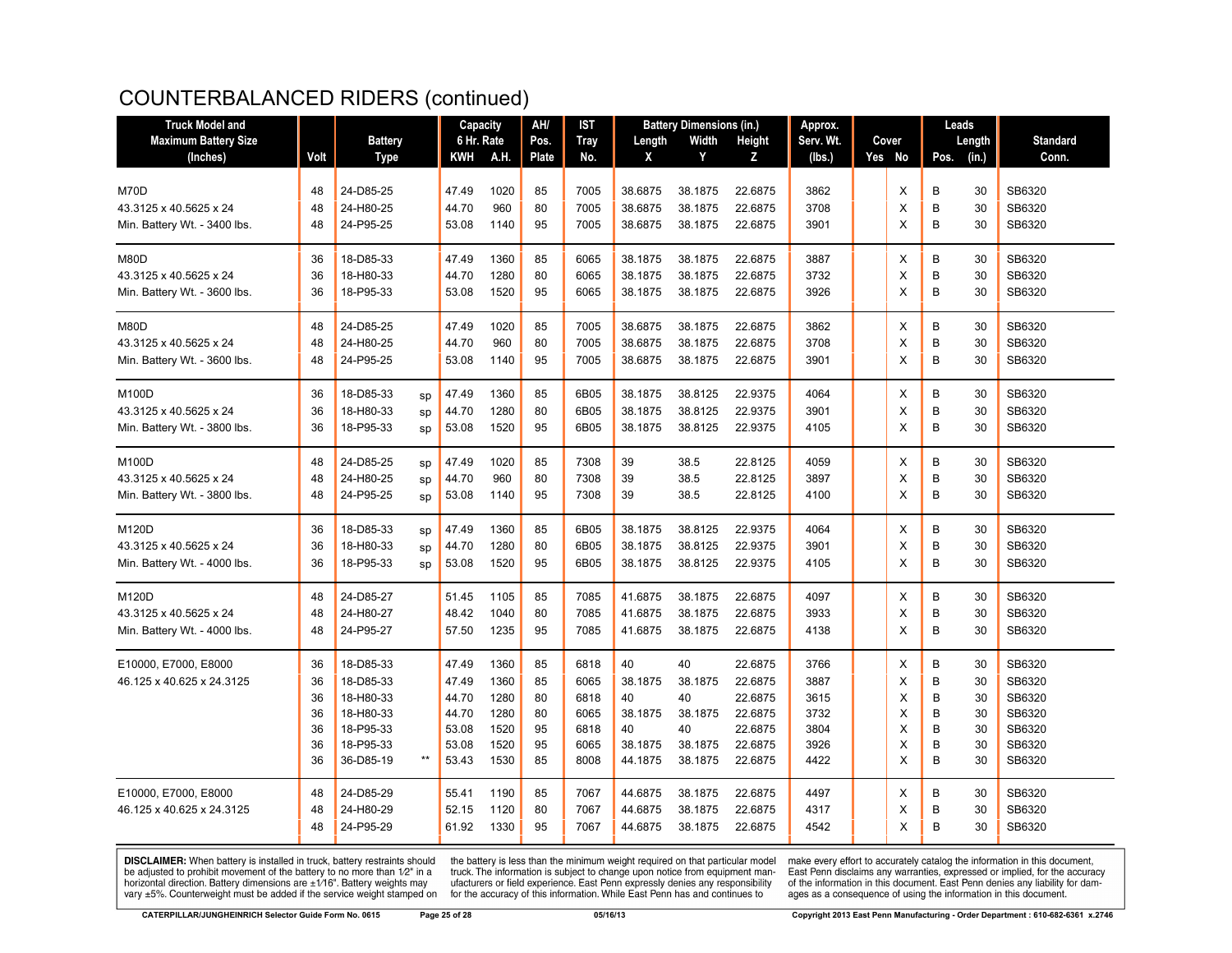| <b>Truck Model and</b>      |      |                    | Capacity   |      | AH/   | IST<br><b>Battery Dimensions (in.)</b> |         |         | Approx. |           |  | Leads  |      |        |                  |
|-----------------------------|------|--------------------|------------|------|-------|----------------------------------------|---------|---------|---------|-----------|--|--------|------|--------|------------------|
| <b>Maximum Battery Size</b> |      | <b>Battery</b>     | 6 Hr. Rate |      | Pos.  | <b>Tray</b>                            | Length  | Width   | Height  | Serv. Wt. |  | Cover  |      | Length | <b>Standard</b>  |
| (Inches)                    | Volt | <b>Type</b>        | <b>KWH</b> | A.H. | Plate | No.                                    | X       | Y       | Z       | (lbs.)    |  | Yes No | Pos. | (in.)  | Conn.            |
|                             |      |                    |            |      |       |                                        |         |         |         |           |  |        |      |        |                  |
| E12000                      | 36   | 18-D85-33          | 47.49      | 1360 | 85    | 6818                                   | 40      | 40      | 22.6875 | 3766      |  | X      | B    | 30     | SB6320           |
| 46.125 x 40.625 x 24.3125   | 36   | 18-D85-33          | 47.49      | 1360 | 85    | 6065                                   | 38.1875 | 38.1875 | 22.6875 | 3887      |  | X      | В    | 30     | SB6320           |
|                             | 36   | 18-H80-33          | 44.70      | 1280 | 80    | 6818                                   | 40      | 40      | 22.6875 | 3615      |  | X      | B    | 30     | SB6320           |
|                             | 36   | 18-H80-33          | 44.70      | 1280 | 80    | 6065                                   | 38.1875 | 38.1875 | 22.6875 | 3732      |  | X      | B    | 30     | SB6320           |
|                             | 36   | 18-P95-33          | 53.08      | 1520 | 95    | 6818                                   | 40      | 40      | 22.6875 | 3804      |  | X      | B    | 30     | SB6320           |
|                             | 36   | 18-P95-33          | 53.08      | 1520 | 95    | 6065                                   | 38.1875 | 38.1875 | 22.6875 | 3926      |  | X      | B    | 30     | SB6320           |
|                             | 36   | 36-D85-19<br>$***$ | 53.43      | 1530 | 85    | 8008                                   | 44.1875 | 38.1875 | 22.6875 | 4422      |  | X      | B    | 30     | SB6320           |
| E12000                      | 48   | 24-D85-29          | 55.41      | 1190 | 85    | 7067                                   | 44.6875 | 38.1875 | 22.6875 | 4497      |  | X      | B    | 30     | SB6320           |
| 46.125 x 40.625 x 24.3125   | 48   | 24-H80-29          | 52.15      | 1120 | 80    | 7067                                   | 44.6875 | 38.1875 | 22.6875 | 4317      |  | X      | B    | 30     | SB6320           |
|                             | 48   | 24-P95-29          | 61.92      | 1330 | 95    | 7067                                   | 44.6875 | 38.1875 | 22.6875 | 4542      |  | X      | B    | 30     | SB6320           |
| EC25KS                      | 36   | 18-D125-19         | 39.29      | 1125 | 125   | 6089                                   | 38.1875 | 22.3125 | 30.5625 | 3106      |  | X      | B    | 13     | SB6320           |
| 39 x 23.75 x 32.3125        | 36   | 18-H120-19         | 37.71      | 1080 | 120   | 6089                                   | 38.1875 | 22.3125 | 30.5625 | 3075      |  | X      | B    | 13     | SB6320           |
|                             | 36   | 18-P140-19         | 44.00      | 1260 | 140   | 6089                                   | 38.1875 | 22.3125 | 30.5625 | 3137      |  | X      | B    | 13     | SB6320           |
|                             |      |                    |            |      |       |                                        |         |         |         |           |  |        |      |        |                  |
| EFG110K                     | 24   | 12-D85-11          | 9.89       | 425  | 85    | 3811                                   | 31.875  | 10.75   | 22.5625 | 838       |  | X      | A    | 16     | <b>SCHALTBAU</b> |
| 32.6875 x 10.75 x 24.6875   | 24   | 12-H80-11          | 9.31       | 400  | 80    | 3811                                   | 31.875  | 10.75   | 22.5625 | 804       |  | х      | Α    | 16     | <b>SCHALTBAU</b> |
|                             | 24   | 12-P95-11          | 11.06      | 475  | 95    | 3811                                   | 31.875  | 10.75   | 22.5625 | 846       |  | X      | Α    | 16     | <b>SCHALTBAU</b> |
| <b>EFG110</b>               | 24   | 12-D85-13          | 11.87      | 510  | 85    | 3082                                   | 30.5625 | 12.75   | 22.625  | 1025      |  | X      | Α    | 16     | <b>SCHALTBAU</b> |
| 32.6875 x 12.875 x 24.6875  | 24   | 12-H80-13          | 11.17      | 480  | 80    | 3082                                   | 30.5625 | 12.75   | 22.625  | 984       |  | X      | Α    | 16     | <b>SCHALTBAU</b> |
|                             | 24   | 12-P95-13          | 13.27      | 570  | 95    | 3082                                   | 30.5625 | 12.75   | 22.625  | 1035      |  | X      | A    | 16     | <b>SCHALTBAU</b> |
|                             |      |                    |            |      |       |                                        |         |         |         |           |  |        |      |        |                  |
| <b>EFG113</b>               | 24   | 12-D85-13          | 11.87      | 510  | 85    | 3812                                   | 30.5625 | 14.3125 | 22.625  | 1272      |  | X      | A    | 16     | <b>SCHALTBAU</b> |
| 32.6875 x 17.125 x 24.6875  | 24   | 12-H80-13          | 11.17      | 480  | 80    | 3812                                   | 30.5625 | 14.3125 | 22.625  | 1221      |  | X      | Α    | 16     | <b>SCHALTBAU</b> |
|                             | 24   | 12-P95-13          | 13.27      | 570  | 95    | 3812                                   | 30.5625 | 14.3125 | 22.625  | 1285      |  | X      | A    | 16     | <b>SCHALTBAU</b> |
| <b>EFG115</b>               | 24   | 12-D85-21          | 19.79      | 850  | 85    | 3078                                   | 32.5625 | 19.1875 | 22.625  | 1638      |  | Х      | Α    | 16     | <b>SCHALTBAU</b> |
| 32.6875 x 19.25 x 24.6875   | 24   | 12-H80-21          | 18.62      | 800  | 80    | 3078                                   | 32.5625 | 19.1875 | 22.625  | 1572      |  | X      | Α    | 16     | <b>SCHALTBAU</b> |
|                             | 24   | 12-P95-21          | 22.12      | 950  | 95    | 3078                                   | 32.5625 | 19.1875 | 22.625  | 1654      |  | X      | A    | 16     | <b>SCHALTBAU</b> |
| 2ET2500, EFG213, EFG215     | 48   | 24-D85-9           | 15.83      | 340  | 85    | 7933                                   | 32      | 20      | 22.625  | 1410      |  | X      | Α    | 16     | <b>SCHALTBAU</b> |
| 32.6875 x 20.5625 x 24.6875 | 48   | 24-D85-9           | 15.83      | 340  | 85    | 7651                                   | 31.5    | 19.5    | 22.625  | 1489      |  | X      | Α    | 16     | SCHALTBAU        |
|                             | 48   | 24-H80-9           | 14.90      | 320  | 80    | 7933                                   | 32      | 20      | 22.625  | 1354      |  | X      | Α    | 16     | <b>SCHALTBAU</b> |
|                             | 48   | 24-H80-9           | 14.90      | 320  | 80    | 7651                                   | 31.5    | 19.5    | 22.625  | 1429      |  | X      | Α    | 16     | <b>SCHALTBAU</b> |
|                             | 48   | 24-P95-9           | 17.69      | 380  | 95    | 7933                                   | 32      | 20      | 22.625  | 1424      |  | X      | A    | 16     | <b>SCHALTBAU</b> |
|                             | 48   | 24-P95-9           | 17.69      | 380  | 95    | 7651                                   | 31.5    | 19.5    | 22.625  | 1504      |  | X      | A    | 16     | <b>SCHALTBAU</b> |
|                             |      |                    |            |      |       |                                        |         |         |         |           |  |        |      |        |                  |

**DISCLAIMER:** When battery is installed in truck, battery restraints should be adjusted to prohibit movement of the battery to no more than 1/2" in a be added in the behavior of the behavior of the behavior of the behavior of the behavior of the behavior of the behavior of the behavior of the service weight sharped on vary  $\pm$ 5%. Counterweight must be added if the ser

the battery is less than the minimum weight required on that particular model<br>truck. The information is subject to change upon notice from equipment man-<br>ufacturers or field experience. East Penn expressly denies any respo for the accuracy of this information. While East Penn has and continues to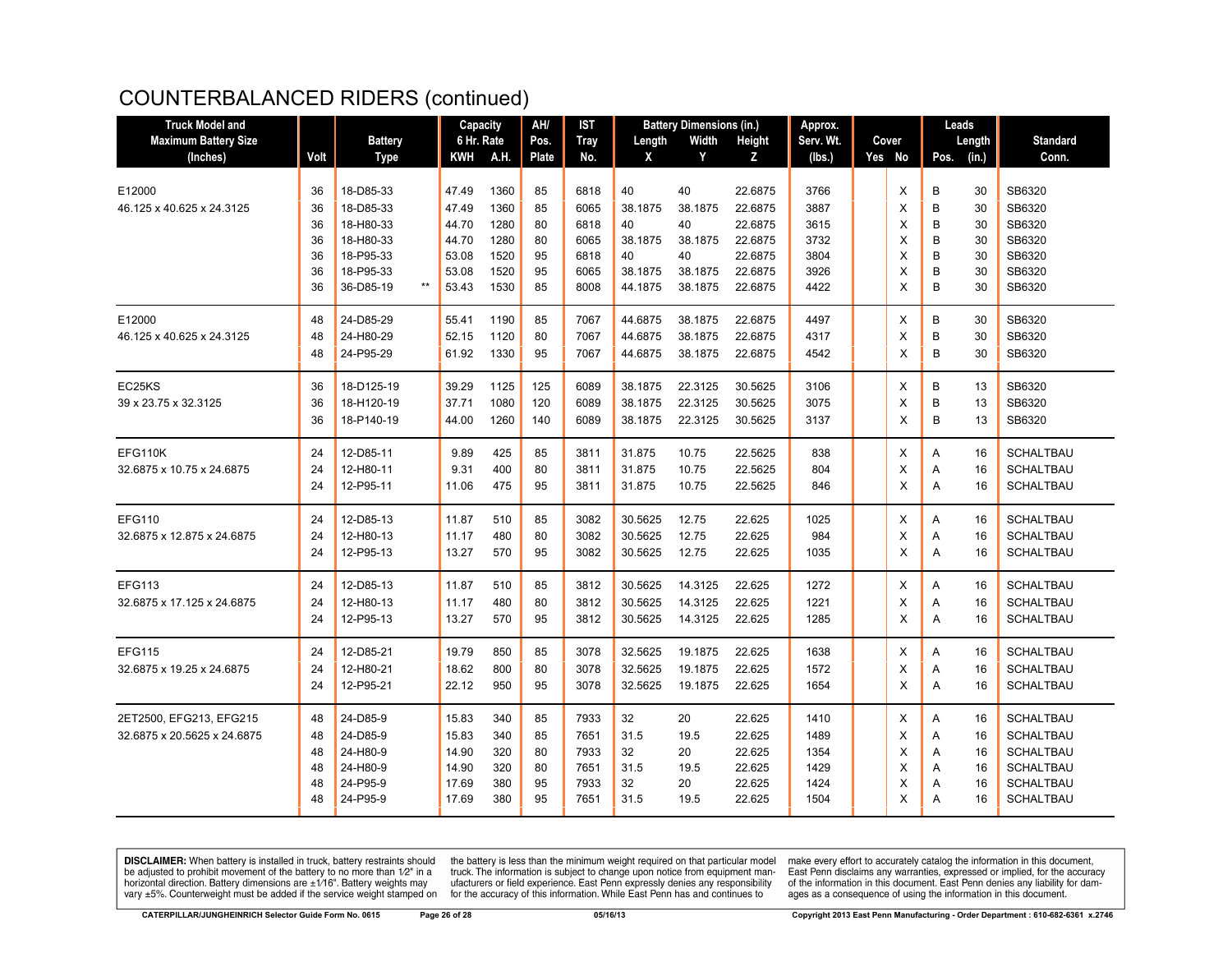| <b>Truck Model and</b>      |      |                | Capacity   |      | AH/   | <b>IST</b>  |         | <b>Battery Dimensions (in.)</b> |         | Approx.   |  |        | Leads |        |                  |
|-----------------------------|------|----------------|------------|------|-------|-------------|---------|---------------------------------|---------|-----------|--|--------|-------|--------|------------------|
| <b>Maximum Battery Size</b> |      | <b>Battery</b> | 6 Hr. Rate |      | Pos.  | <b>Tray</b> | Length  | Width                           | Height  | Serv. Wt. |  | Cover  |       | Length | <b>Standard</b>  |
| (Inches)                    | Volt | <b>Type</b>    | KWH        | A.H. | Plate | No.         | X       | Y                               | z       | (lbs.)    |  | Yes No | Pos.  | (in.)  | Conn.            |
|                             |      |                |            |      |       |             |         |                                 |         |           |  |        |       |        |                  |
| 2ET3000, 2ET3500            | 48   | 24-D85-11      | 19.79      | 425  | 85    | 7560        | 32.6875 | 24.75                           | 22.625  | 1788      |  | X      | Α     | 16     | <b>SCHALTBAU</b> |
| EFG216K, EFG218K            | 48   | 24-D85-11      | 19.79      | 425  | 85    | 7444        | 31.5    | 22.3125                         | 22.625  | 1821      |  | X      | A     | 16     | <b>SCHALTBAU</b> |
| EFG316K, EFG318K            | 48   | 24-H80-11      | 18.62      | 400  | 80    | 7560        | 32.6875 | 24.75                           | 22.625  | 1716      |  | X      | Α     | 16     | <b>SCHALTBAU</b> |
| EPC3000, EPC3500            | 48   | 24-H80-11      | 18.62      | 400  | 80    | 7444        | 31.5    | 22.3125                         | 22.625  | 1748      |  | X      | Α     | 16     | <b>SCHALTBAU</b> |
| 32.6875 x 24.8125 x 24.6875 | 48   | 24-P95-11      | 22.12      | 475  | 95    | 7560        | 32.6875 | 24.75                           | 22.625  | 1806      |  | X      | Α     | 16     | <b>SCHALTBAU</b> |
|                             | 48   | 24-P95-11      | 22.12      | 475  | 95    | 7444        | 31.5    | 22.3125                         | 22.625  | 1839      |  | X      | A     | 16     | <b>SCHALTBAU</b> |
| 2ET3000, 2ET3500            | 48   | 24-D85-13      | 23.75      | 510  | 85    | 7579        | 32.6875 | 29.0625                         | 22.6875 | 2335      |  | X      | Α     | 16     | <b>SCHALTBAU</b> |
| 2ET4000, EFG216, EFG218     | 48   | 24-D85-13      | 23.75      | 510  | 85    | 7442        | 32      | 27.75                           | 22.6875 | 2224      |  | X      | Α     | 16     | <b>SCHALTBAU</b> |
| EFG220, EFG316, EFG318      | 48   | 24-H80-13      | 22.35      | 480  | 80    | 7579        | 32.6875 | 29.0625                         | 22.6875 | 2242      |  | X      | Α     | 16     | <b>SCHALTBAU</b> |
| EFG320, EP3000, EP3500      | 48   | 24-H80-13      | 22.35      | 480  | 80    | 7442        | 32      | 27.75                           | 22.6875 | 2135      |  | X      | Α     | 16     | <b>SCHALTBAU</b> |
| EP4000                      | 48   | 24-P95-13      | 26.54      | 570  | 95    | 7579        | 32.6875 | 29.0625                         | 22.6875 | 2358      |  | X      | Α     | 16     | <b>SCHALTBAU</b> |
| 32.6875 x 29.0625 x 24.6875 | 48   | 24-P95-13      | 26.54      | 570  | 95    | 7442        | 32      | 27.75                           | 22.6875 | 2246      |  | X      | A     | 16     | <b>SCHALTBAU</b> |
| EFG425K, EFG425KS           | 80   | 40-D125-9      | 38.80      | 500  | 125   | 9185        | 39.75   | 26.75                           | 30.5625 | 3447      |  | X      | Α     | 16     | <b>EBC320</b>    |
| 40.5 x 27.9375 x 30.875     | 80   | 40-H120-9      | 37.25      | 480  | 120   | 9185        | 39.75   | 26.75                           | 30.5625 | 3413      |  | X      | Α     | 16     | <b>EBC320</b>    |
|                             | 80   | 40-P140-9      | 43.46      | 560  | 140   | 9185        | 39.75   | 26.75                           | 30.5625 | 3481      |  | X      | Α     | 16     | <b>EBC320</b>    |
|                             |      |                |            |      |       |             |         |                                 |         |           |  |        |       |        |                  |
| EFG425, EFG425S, EFG430     | 80   | 40-D125-11     | 48.50      | 625  | 125   | 9505        | 40      | 33                              | 30.5625 | 3967      |  | X      | Α     | 16     | <b>SCHALTBAU</b> |
| EFG535, EP5000, EP6000      | 80   | 40-D125-11     | 48.50      | 625  | 125   | 9203        | 39.5    | 33                              | 30.5625 | 4154      |  | X      | Α     | 16     | <b>SCHALTBAU</b> |
| EP7000                      | 80   | 40-H120-11     | 46.56      | 600  | 120   | 9505        | 40      | 33                              | 30.5625 | 3927      |  | X      | A     | 16     | <b>SCHALTBAU</b> |
| 40.5 x 33.6875 x 30.875     | 80   | 40-H120-11     | 46.56      | 600  | 120   | 9203        | 39.5    | 33                              | 30.5625 | 4112      |  | X      | A     | 16     | <b>SCHALTBAU</b> |
|                             | 80   | 40-P140-11     | 54.32      | 700  | 140   | 9505        | 40      | 33                              | 30.5625 | 4007      |  | X      | A     | 16     | <b>SCHALTBAU</b> |
|                             | 80   | 40-P140-11     | 54.32      | 700  | 140   | 9203        | 39.5    | 33                              | 30.5625 | 4196      |  | X      | A     | 16     | <b>SCHALTBAU</b> |
| EFG540, EFG545, EFG550      | 80   | 40-D125-13     | 58.20      | 750  | 125   | 9208        | 40      | 39                              | 30.75   | 4884      |  | X      | Α     | 16     | <b>SCHALTBAU</b> |
| EP10000, EP8000, EP9000     | 80   | 40-H120-13     | 55.87      | 720  | 120   | 9208        | 40      | 39                              | 30.75   | 4835      |  | X      | Α     | 16     | <b>SCHALTBAU</b> |
| 40.5 x 39.375 x 30.875      | 80   | 40-P140-13     | 65.18      | 840  | 140   | 9208        | 40      | 39                              | 30.75   | 4933      |  | X      | Α     | 16     | <b>SCHALTBAU</b> |
| EFG D30                     | 80   | 40-D65-13      | 30.26      | 390  | 65    | 9285        | 39      | 38.1875                         | 20.0625 | 3257      |  | X      | Α     | 16     | <b>EBC320</b>    |
| 40.4375 x 39.25 x 21.1875   |      |                |            |      |       |             |         |                                 |         |           |  |        |       |        |                  |
|                             |      |                |            |      |       |             |         |                                 |         |           |  |        |       |        |                  |
| 2EPC5000, 2EPC6000          | 80   | 40-D125-9      | 38.80      | 500  | 125   | 9384        | 40      | 27.5                            | 30.5625 | 3357      |  | X      | Α     | 16     | <b>EBC320</b>    |
| EPC5000, EPC6000            | 80   | 40-H120-9      | 37.25      | 480  | 120   | 9384        | 40      | 27.5                            | 30.5625 | 3323      |  | X      | Α     | 16     | <b>EBC320</b>    |
| 40.5 x 28 x 30.9375         | 80   | 40-P140-9      | 43.46      | 560  | 140   | 9384        | 40      | 27.5                            | 30.5625 | 3391      |  | X      | A     | 16     | <b>EBC320</b>    |
| 2EP5000, 2EP6000            | 80   | 40-D125-11     | 48.50      | 625  | 125   | 9505        | 40      | 33                              | 30.5625 | 3967      |  | Χ      | Α     | 16     | <b>EBC320</b>    |
| 2EP6500, 2EP7000            | 80   | 40-H120-11     | 46.56      | 600  | 120   | 9505        | 40      | 33                              | 30.5625 | 3927      |  | X      | A     | 16     | <b>EBC320</b>    |
| 40.5 x 33.6875 x 30.9375    | 80   | 40-P140-11     | 54.32      | 700  | 140   | 9505        | 40      | 33                              | 30.5625 | 4007      |  | X      | A     | 16     | <b>EBC320</b>    |
|                             |      |                |            |      |       |             |         |                                 |         |           |  |        |       |        |                  |

**DISCLAIMER:** When battery is installed in truck, battery restraints should be adjusted to prohibit movement of the battery to no more than 1/2" in a be added in the behavior of the behavior of the behavior of the behavior of the behavior of the behavior of the behavior of the behavior of the service weight sharped on vary  $\pm$ 5%. Counterweight must be added if the ser

the battery is less than the minimum weight required on that particular model<br>truck. The information is subject to change upon notice from equipment man-<br>ufacturers or field experience. East Penn expressly denies any respo for the accuracy of this information. While East Penn has and continues to